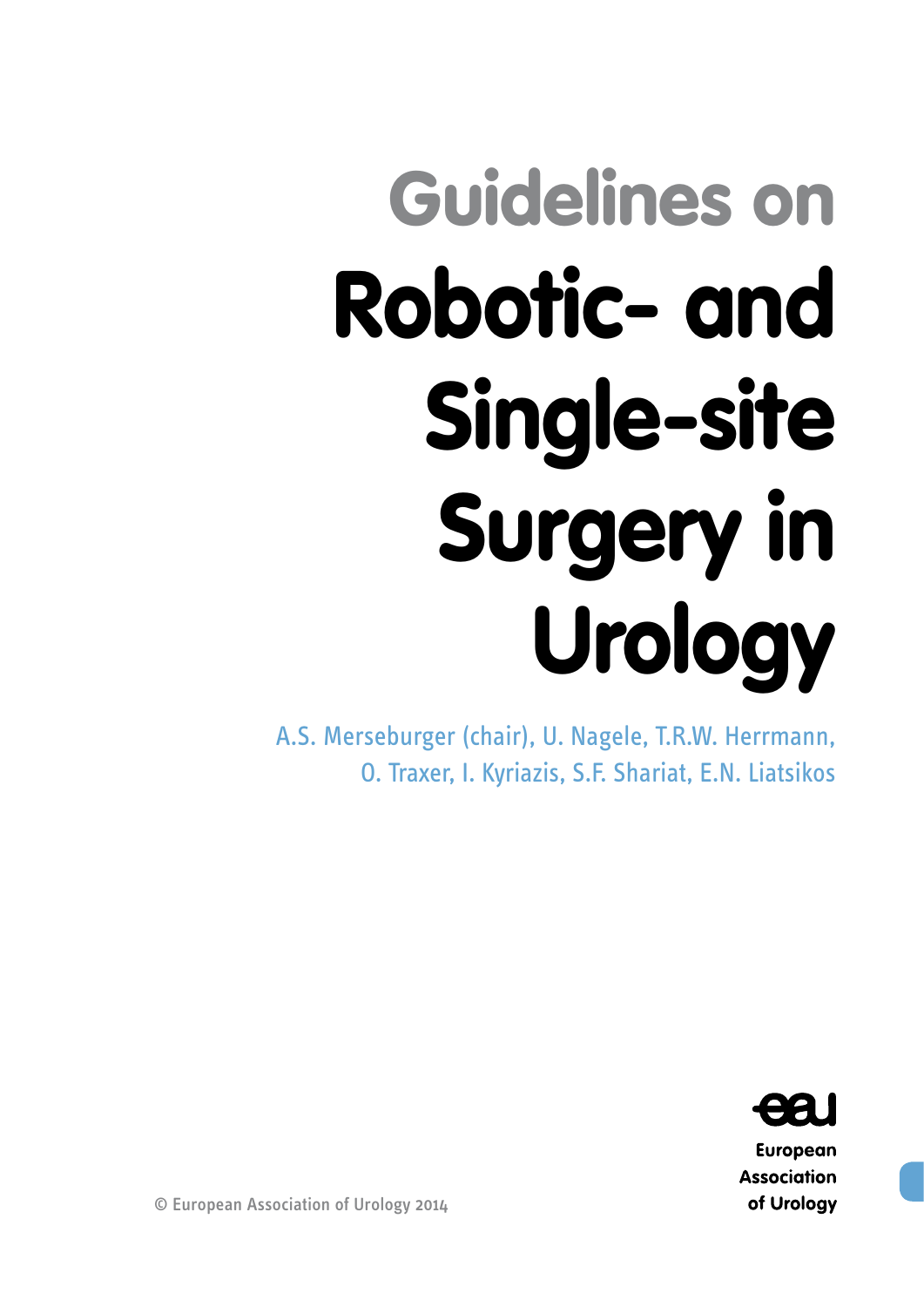## **TABLE OF CONTENTS PAGE**

| 1. |      | <b>METHODOLOGY</b>                                                            | $\overline{4}$ |
|----|------|-------------------------------------------------------------------------------|----------------|
|    | 1.1  | Introduction                                                                  | 4              |
|    |      | <b>Definitions</b><br>1.1.1                                                   | $\overline{4}$ |
|    | 1.2  | Evidence acquisition                                                          | $\overline{4}$ |
|    |      | 1.2.1<br>Literature search                                                    | $\overline{4}$ |
|    |      | 1.2.2<br>Inclusion criteria                                                   | $\overline{4}$ |
|    |      | 1.2.3<br>Quality of evidence                                                  | $\overline{4}$ |
|    | 1.3  | Level of evidence and grade of recommendation                                 | 4              |
|    | 1.4  | Of note                                                                       | $\mathbf 5$    |
|    | 1.5  | References                                                                    | 5              |
| 2. |      | RENAL ROBOTICS - RADICAL NEPHRECTOMY, RECONSTRUCTIVE, AND PYELOPLASTY         | 6              |
|    | 2.1  | Robotic radical nephrectomy (RRN)                                             | $\,6$          |
|    | 2.2  | Robotic partial nephrectomy (RPN)                                             | $\,6$          |
|    | 2.3  | Robotics reconstructive renal surgery                                         | $\overline{7}$ |
|    | 2.4  | Conclusions and recommendations on RPN and LPN                                | 8              |
|    | 2.5  | References                                                                    | 8              |
| 3. |      | LESS KIDNEY - RADICAL NEPHRECTOMY, PARTIAL NEPHRECTOMY, NEPHROURETERECTOMY,   |                |
|    |      | PYELOPLASTY AND (PARTIAL) ADRENALECTOMY                                       | 10             |
|    | 3.1  | Terminology and technical principals                                          | 10             |
|    | 3.2  | Simple and radical nephrectomy                                                | 11             |
|    | 3.3  | Radical Nephroureterectomy                                                    | 11             |
|    | 3.4  | Pyeloplasty                                                                   | 11             |
|    | 3.5  | (Partial-)adrenalectomy                                                       | 12             |
|    | 3.6  | Complications and conversions in LESS surgery of the upper urinary tract      | 12             |
|    | 3.7  | Conclusions and recommendations                                               | 12             |
|    | 3.8  | Laparoendoscopic single site partial nephrectomy                              | 12             |
|    | 3.9  | References                                                                    | 15             |
| 4. |      | ROBOTIC-ASSISTED RADICAL PROSTATECTOMY                                        | 17             |
|    | 4.1  | Literature search                                                             | 17             |
|    | 4.2  | Introduction                                                                  | 17             |
|    | 4.3  | Oncological outcome                                                           | 17             |
|    | 4.4  | Conclusions and recommendation on robotic radical prostatectomy               | 19             |
|    | 4.5  | References                                                                    | 19             |
|    | 4.6  | RARP and urinary continence                                                   | 20             |
|    | 4.7  | Conclusions and recommendations RARP and incontinence                         | 21             |
|    | 4.8  | References                                                                    | 22             |
|    | 4.9  | RARP and potency                                                              | 22             |
|    | 4.10 | Conclusions and recommendations RARP and potency                              | 23             |
|    | 4.11 | References                                                                    | 24             |
| 5. |      | ROBOTIC ASSISTED PELVIC LYMPH NODE DISSECTION AT THE TIME OF RADICAL          |                |
|    |      | <b>PROSTATECTOMY</b>                                                          | 25             |
|    | 5.1  | Introduction                                                                  | 25             |
|    | 5.2  | Outcomes                                                                      | 25             |
|    | 5.3  | Conclusions and recommendations on root-assisted pelvic lymph node dissection | 26             |
|    | 5.4  | References                                                                    | 26             |
| 6. |      | ROBOTIC-ASSISTED LAPAROSCOPIC SACROCOLPOPEXY                                  | 27             |
|    | 6.1  | Introduction                                                                  | 27             |
|    | 6.2  | Outcomes                                                                      | 28             |
|    | 6.3  | Conclusion and recommendation robotic-assisted laparoscopic sacrocolpopexy    | 28             |
|    | 6.4  | References                                                                    | 28             |
| 7. |      | ROBOTIC-ASSISTED AND LESS CYSTECTOMY                                          | 29             |
|    | 7.1  | Introduction                                                                  | 29             |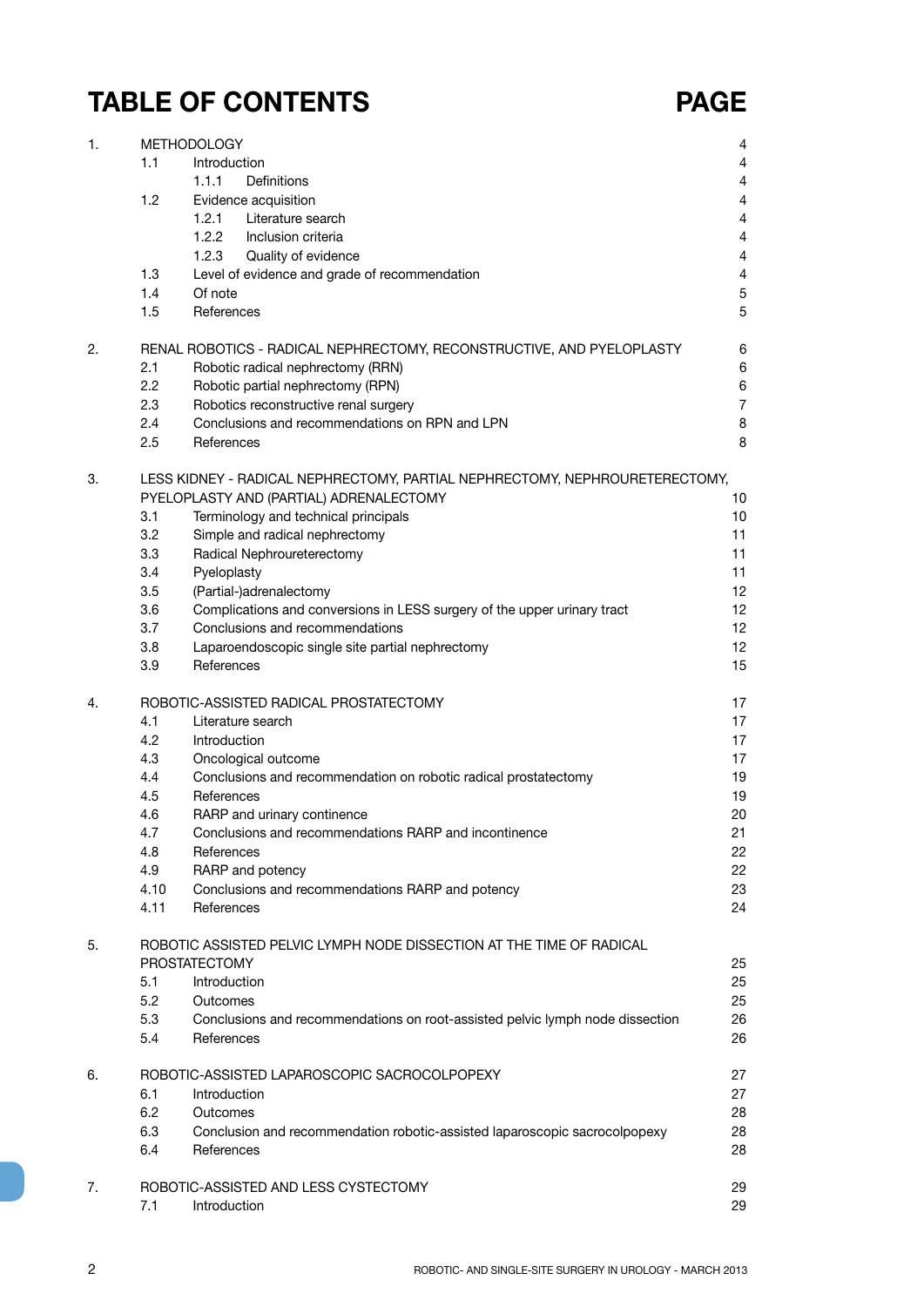|    | 7.2 | <b>RARC Safety</b>                            | 29 |
|----|-----|-----------------------------------------------|----|
|    | 7.3 | Oncological efficacy                          | 29 |
|    | 7.4 | Learning curve                                | 30 |
|    | 7.5 | <b>Diversion</b>                              | 30 |
|    | 7.6 | Cost-effectiveness                            | 30 |
|    | 7.7 | <b>LESS RC</b>                                | 31 |
|    | 7.8 | Conclusions robot-assisted radical cystectomy | 31 |
|    | 7.9 | References                                    | 33 |
| 8. |     | ABBREVIATIONS USED IN THE TEXT                | 37 |
|    |     |                                               |    |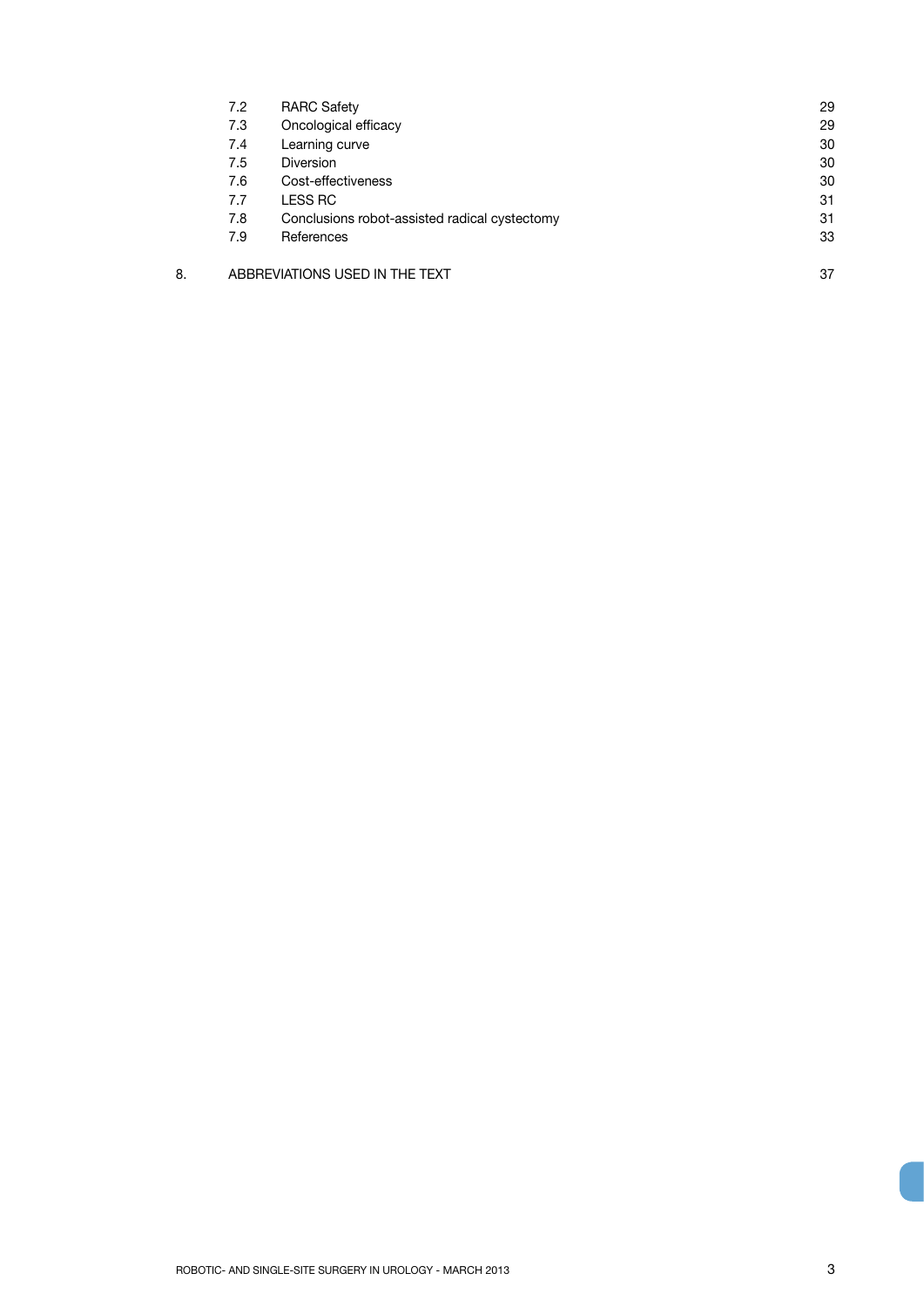## **1. METHODOLOGY**

#### **1.1 Introduction**

In 2011, the EAU Guidelines Office formed a working group to evaluate the current literature and the level of evidence (LE) of keyhole and robotic assisted surgery in urological procedures.

The panel members are surgeons with particular expertise in performing the procedures discussed in this document. All have been trained in traditional open and laparoscopic surgical approaches. Robotic assisted surgery is performed as a routine procedure by two expert panel members on a daily basis.

This document will not address economic evidence for robotic surgery in a systematic fashion. Resource limitations make it impossible for the panel to perform a comparative cost analysis (laparoscopic vs. robot assisted surgery). Doing so within a European-wide setting is not possible because national health policies determine the costs of clinical care. An analysis suggests that robotic surgery is more expensive than open surgery and laparoscopic surgery in approximately 75% of cases, with any cost-saving benefits of robotic surgery being largely attributed to variation in hospitalisation costs (1). Also, since robotic surgical devices are currently offered by one producer only, costs may decline in the future if there is more competition in the market for machines or related consumables (2).

#### *1.1.1 Definitions*

The following definitions are used here:

- 1. Single-site surgery is one single incision, with the addition of a maximum of one instrument (port) not larger than 5 mm.
- 2. Robotic surgery is the use of console-based laparoscopic telemanipulators.

#### **1.2 Evidence acquisition**

#### *1.2.1 Literature search*

Searches were carried out in the Cochrane Library database of Systematic Reviews, the Cochrane Library of Controlled Clinical Trials, Medline, and Embase on the Dialog-Datastar platform. The controlled terminology of the respective databases was used and both MesH and EMTREE were analysed for relevant entry terms.

#### *1.2.2 Inclusion criteria*

Case reports, congress proceedings, editorials, reviews and letters to the editor were not included. Publications reporting from the same institution and cohort were limited to the most recent or largest study. An online systematic review of the literature, according to Cochrane recommendations, was performed in July 2012 and identified data from 1990 to 2012. Manuscripts in languages other than English were included if data were extractable; these manuscripts were selected for inclusion in analysis using the criteria mentioned above.

#### *1.2.3 Quality of evidence*

There is still an on-going learning curve with this technique. It was therefore difficult to draw strong conclusions from the data currently available for analysis. There is a lack of multicentre, randomised controlled studies producing conclusive evidence supporting open- vs. laparoscopic surgery.

In the absence of high-quality data, the expert panel came to the conclusion that providing guidance on the use of robotic-assisted surgery may even be more important. Except for a few procedures for which more mature data exist, recommendations are therefore generally based on the panel's review of low-level evidence and expert opinion.

The only robotic system assessed in clinical studies is the da Vinci Surgical System (Intuitive Surgical, Inc., Sunnyvale, CA, USA). Most of the literature published discusses robotic assisted laparoscopic radical prostatectomy (RALP) and open radical prostatectomy (ORP). In renal cell cancer, bladder cancer and ureteropelvic junction obstruction only limited research has been carried out assessing this novel technique.

#### **1.3 Level of evidence and grade of recommendation**

References in the text have been assessed according to their level of scientific evidence (Table 1), and guideline recommendations have been graded (Table 2) according to the Oxford Centre for Evidence-based Medicine Levels of Evidence (3). Grading aims to provide transparency between the underlying evidence and the recommendation given.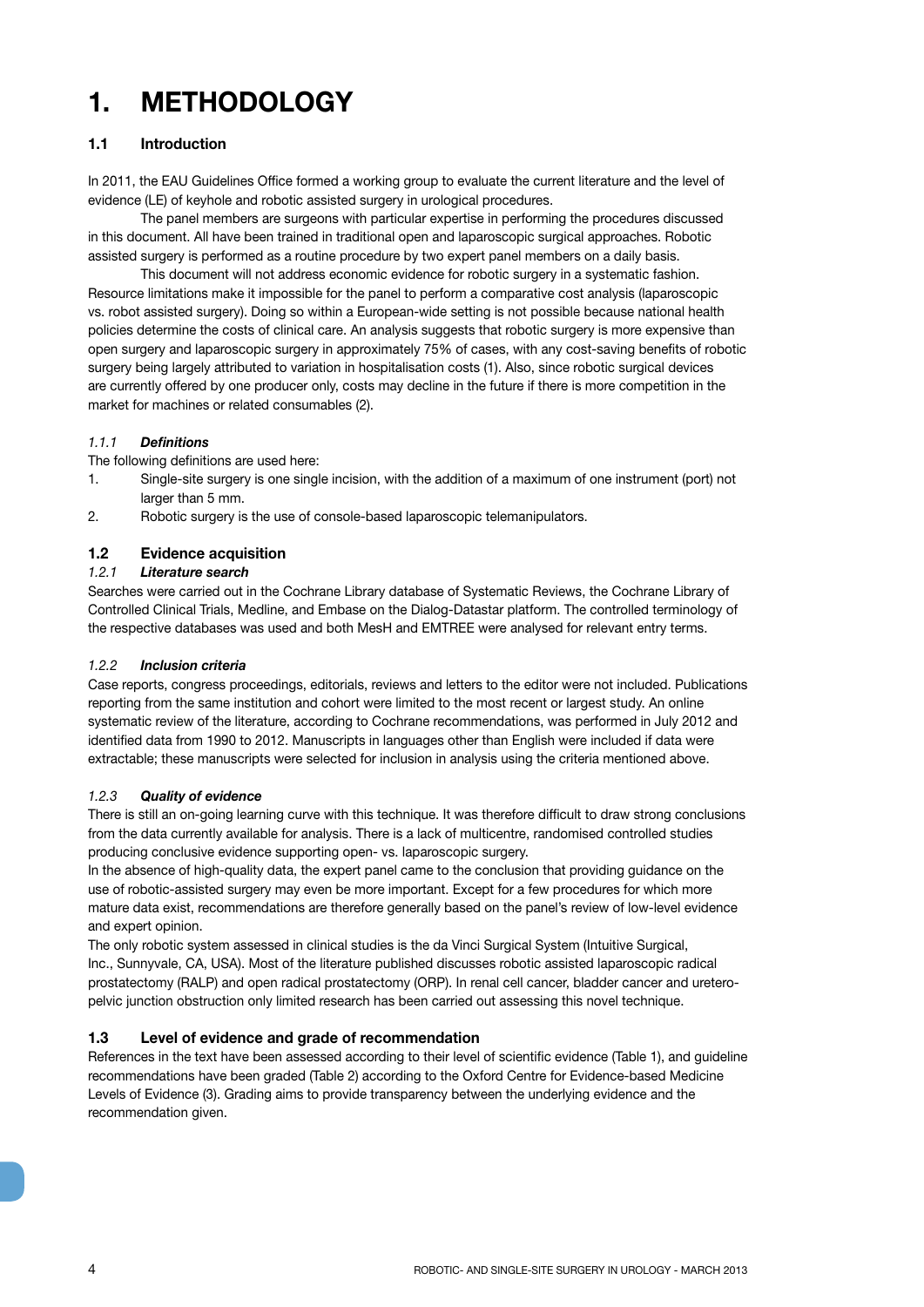#### **Table 1: Level of evidence\***

| Level          | <b>Type of evidence</b>                                                                         |
|----------------|-------------------------------------------------------------------------------------------------|
| 1a             | Evidence obtained from meta-analysis of randomised trials.                                      |
| 1 <sub>b</sub> | Evidence obtained from at least one randomised trial.                                           |
| 2a             | Evidence obtained from one well-designed controlled study without randomisation.                |
| 2 <sub>b</sub> | Evidence obtained from at least one other type of well-designed quasi-experimental study.       |
| 3              | Evidence obtained from well-designed non-experimental studies, such as comparative studies,     |
|                | correlation studies and case reports.                                                           |
| 4              | Evidence obtained from expert committee reports or opinions or clinical experience of respected |
|                | authorities.                                                                                    |

*\*Modified from (3).*

It should be noted that when recommendations are graded, the link between the level of evidence (LE) and grade of recommendation (GR) is not directly linear. Availability of randomised controlled trials (RCTs) may not necessarily translate into a grade A recommendation where there are methodological limitations or disparity in published results.

Alternatively, absence of high LE does not necessarily preclude a grade A recommendation, if there is overwhelming clinical experience and consensus. There may be exceptional situations where corroborating studies cannot be performed, perhaps for ethical or other reasons and in this case unequivocal recommendations are considered helpful. Whenever this occurs, it is indicated in the text as "upgraded based on panel consensus". The quality of the underlying scientific evidence - although a very important factor - has to be balanced against benefits and burdens, values and preferences, and costs when a grade is assigned (4-6).

#### **Table 2: Grade of recommendation\***

| Grade | Nature of recommendations                                                             |
|-------|---------------------------------------------------------------------------------------|
| l A   | Based on clinical studies of good quality and consistency that addressed the specific |
|       | recommendations, including at least one randomised trial.                             |
| B     | Based on well-conducted clinical studies, but without randomised clinical trials.     |
| l C   | Made despite the absence of directly applicable clinical studies of good quality.     |

*\*Modified from (3).*

#### **1.4 Of note**

As with all technical equipment, malfunctions may occur; conversion to open procedure may be necessary in that case.

#### **1.5 References**

- 1. Ho C, Tsakonas E, Tran K, et al. Robot-Assisted Surgery Compared with Open Surgery and Laparoscopic Surgery: Clinical Effectiveness and Economic Analyses. Ottawa: Canadian Agency for Drugs and Technologies in Health; 2011. http://www.cadth.ca/en/products/health-technology-assessment/publication/2682 [Access date January 2013]
- 2. Barbash GI, Glied SA. New technology and health care costs--the case of robot-assisted surgery. N Engl J Med 2010 Aug;363(8):701-4.
	- http://www.nejm.org/doi/pdf/10.1056/NEJMp1006602
- 3. Produced by Bob Phillips, Chris Ball, Dave Sackett, Doug Badenoch, Sharon Straus, Brian Haynes, Martin Dawes since November 1998. Updated by Jeremy Howick March 2009. http://www.cebm.net/index.aspx?o=1025 [Access date January 2014]
- 4. Atkins D, Best D, Briss PA, et al. GRADE Working Group. Grading quality of evidence and strength of recommendations. BMJ 2004 Jun;328(7454):1490. http://www.ncbi.nlm.nih.gov/pubmed/15205295
- 5. Guyatt GH, Oxman AD, Vist GE, et al; GRADE: an emerging consensus on rating quality of evidence and strength of recommendations. BMJ 2008 Apr;336(7650):924-6. http://www.ncbi.nlm.nih.gov/pubmed/18436948
- 6. Guyatt GH, Oxman AD, Kunz R, et al. GRADE Working Group. Going from evidence to recommendations. BMJ 2008 May;336(7652):1049-51. http://www.ncbi.nlm.nih.gov/pmc/articles/PMC2376019/?tool=pubmed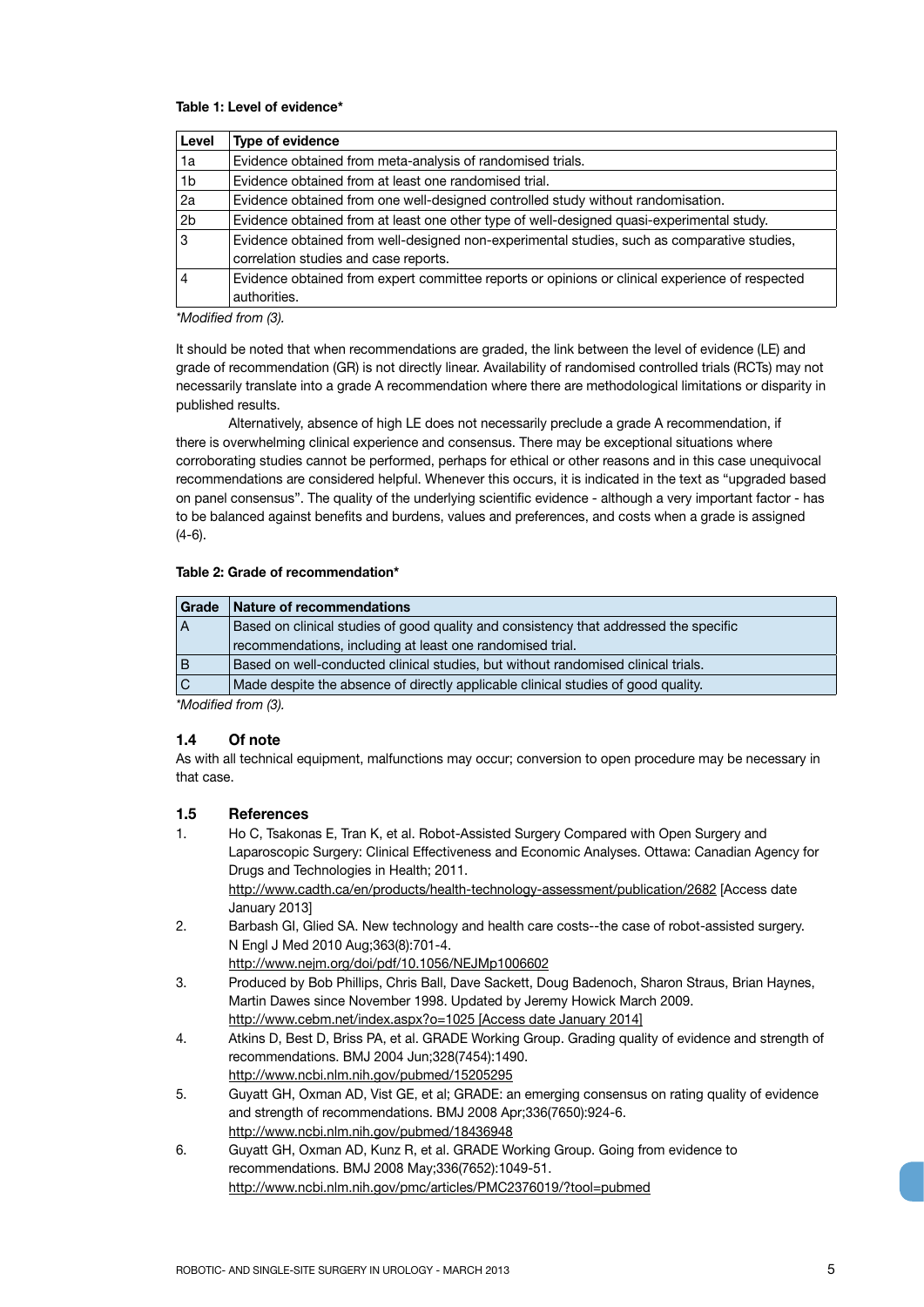## **2. RENAL ROBOTICS - RADICAL NEPHRECTOMY, RECONSTRUCTIVE, AND PYELOPLASTY**

#### **2.1 Robotic radical nephrectomy (RRN)**

Since its introduction in 1991, laparoscopic nephrectomy has been the gold standard for cases in which radical nephrectomy is indicated or nephron-sparing surgery is not possible (1). The first RRN was performed in 2000 (2). There are reports in the literature from 2001 for the use of robotic assisted surgery in donor nephrectomy and robot assisted laparoscopic nephrectomy (3,4).

Robotic radical nephrectomy is considered a safe procedure in selected cases. The reported complication rate of RRN in experienced hands is 18%, which is similar to the reported rate for laparoscopic radical nephrectomy (LRN) (5-9) (LE: 3; one prospective data evaluation). A longer operative time for RRN is reported, mainly due to the learning curve, robot dock time, and port placement. The use of the four-arm robot has been described to retract and position the kidney, independent of the assistant (10).

Few studies have evaluated the use of RRN due to the reduced advancement compared to standard laparoscopic surgery or non-robotic laparoscopic single site surgery (LESS), mainly due to the technical effort and additional cost per procedure and mostly not taking the initial costs for the robotic system into account. Robotic radical nephrectomy was performed either by a transperitoneal or retroperitoneal route. The available studies that compare RRN with LRN include cohorts of less than 50 patients (2,5,6,8,11).

Robotic assistance may be considered to be a 'technical over-treatment'. It should therefore be weighed against a standard laparoscopic approach depending on the individual case. However, RRN serves as a useful training setting for robotic partial nephrectomy (RPN) (9). One publication has reported higher complication rates for RRN (5).

#### **2.2 Robotic partial nephrectomy (RPN)**

If feasible, for renal tumours < pT1b, nephron-sparing surgery is the preferred surgical approach because it conserves renal function and potentially increases overall survival (1). The first report of RPN was in 2004 (12) (LE: 3). There has been evaluation of triangulation, sliding clip technique (13), reduction of warm ischaemia time and zero ischaemia (14). Triangulation and localisation of tumours are important reasons why laparoscopic partial nephrectomy (LPN) is still a challenging procedure in most cases (15,16).

The reported mean tumour size is usually small (mean 2.9 cm) and accounts for well-selected cases in reported studies, which might not reflect the real-world setting. Tumours > 4 cm treated with RPN have been associated with higher complication rates of 26.7% (17). A retrospective series to date comparing LPN with RPN in 261 consecutive patients found in a matched cohort analysis (150 patients) no difference in operative time (197 vs. 200 minutes), warm ischaemia time (20.3 vs. 18.2), length of hospitalisation ( $p = 0.84$ ), percent change in renal function ( $p = 0.8$ ) or adverse events ( $p = 0.52$ ). However, the mean blood loss was higher in RPN cohort (323 vs. 222 ml,  $p = 0.01$ ) (18). One of the largest comparative studies retrospectively evaluated 381 patients who underwent LPN (n = 182) or RPN (n = 199). The conversion rate was significantly lower (1%) in the RPN group compared to the LPN cohort (11.5%). In addition, a higher decrease in percentage of eGFR was noted (-16% vs. -12.6%) (19).

In the largest single centre series to date, consisting of 400 patients undergoing RPN, there were a total of 11 cases (2.7%) of intraoperative complications and 61 cases (15.3%) of postoperative complications, which were mainly low grade (grades 3 and 4 in 3.2%) (20).

Robot assisted partial nephrectomy is a safe and viable alternative to LPN. It provides equivalent early oncological outcomes and comparable morbidity to a traditional laparoscopic approach. Robot assisted partial nephrectomy appears to offer no difference, with regards to hospital stay, intraoperative blood loss, operative time or conversion rate, and a shorter warm ischaemia time. However, the RPN series reported significantly less warm ischaemic time than with an LPN procedure, as reported by a recently published systematic metaanalysis on RPN vs. LPN (21).

Table 3 lists selected studies on RPN. Further investigations defining RPN effects on renal preservation and long-term oncological outcomes are needed.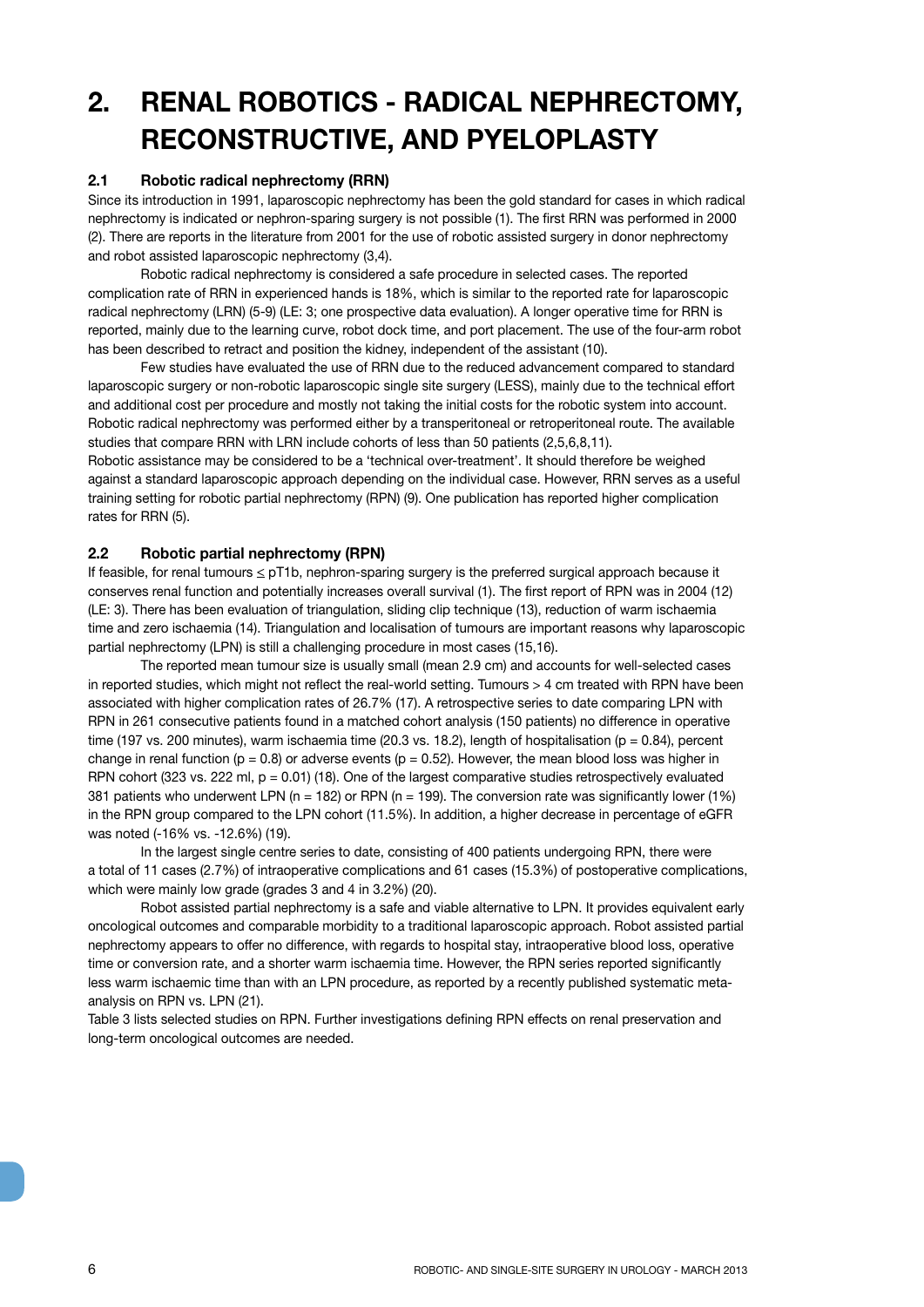**Table 3: The outcomes of selected studies on robotic assisted partial nephrectomy compared to laparoscopic partial nephrectomy.**

| <b>Author</b>               | N<br><b>LPN</b><br><b>RPN</b> | <b>OR time</b><br><b>LPN</b><br><b>RPN</b> | <b>EBL</b><br><b>LPN</b><br><b>RPN</b> | <b>TF</b> rate<br><b>LPN</b><br><b>RPN</b> | W-ischaemic<br><b>LPN</b><br><b>RPN</b> | <b>Complications</b><br><b>LPN</b><br><b>RPN</b> | Hosp<br>stay<br><b>LPN</b><br><b>RPN</b> | <b>Study design</b>            | LE           |
|-----------------------------|-------------------------------|--------------------------------------------|----------------------------------------|--------------------------------------------|-----------------------------------------|--------------------------------------------------|------------------------------------------|--------------------------------|--------------|
| Aron, 2008<br>(22)          | 12<br>12                      | 256<br>242                                 | 300<br>329                             | <b>NA</b>                                  | 22<br>23                                | <b>NA</b>                                        | 4.4<br>4.7                               | Retrospective,<br>matched pair | 3            |
| Benway,<br>2009<br>(23)     | 118<br>129                    | 174<br>189                                 | 196<br>155                             | $\overline{c}$<br>1                        | 28.4<br>19,7                            | 12<br>11                                         | 2.7<br>2.4                               | Retrospective                  | 3            |
| Deane,<br>2008<br>(24)      | 11<br>11                      | 289<br>228                                 | 198<br>115                             | <b>NA</b>                                  | 35<br>32                                | $\mathbf 0$<br>$\mathbf{1}$                      | 3.1<br>2.0                               | Retrospective                  | 3            |
| DeLong,<br>2010<br>(25)     | 15<br>13                      | 253<br>352                                 | <b>NA</b>                              | <b>NA</b>                                  | 39.9<br>29.7                            | <b>NA</b>                                        | <b>NA</b>                                | Retrospective                  | $\mathbf{3}$ |
| Jeong,<br>2009<br>(26)      | 26<br>31                      | 139<br>169                                 | 208<br>198                             | 1<br>1                                     | 17<br>20                                | <b>NA</b>                                        | 5.3<br>5.2                               | Retrospective                  | 3            |
| Kural,<br>2009<br>(27)      | 20<br>11                      | 226<br>185                                 | 387<br>286                             | $\overline{c}$<br>0                        | 35<br>27                                | $\overline{c}$<br>$\mathbf{1}$                   | 4.2<br>3.9                               | Retrospective                  | 3            |
| Williams,<br>2011<br>(28)   | 59<br>27                      | 221<br>233                                 | 146.3<br>179.6                         | <b>NA</b>                                  | 18.5<br>28.0                            |                                                  | 2.71<br>2.51                             | Prospective,<br>single surgeon | 3            |
| Wang,<br>2009<br>(29)       | 62<br>40                      | 156<br>140                                 | 173<br>136                             | $\mathbf{1}$<br>$\overline{c}$             | 25<br>19                                | 8<br>$6\phantom{1}6$                             | 2.9<br>2.5                               | Comparative,<br>retrospective  | 3            |
| Ellison,<br>2012<br>(30)    | 108<br>108                    | 162<br>215                                 | 400<br>368                             |                                            | 19.3<br>24.9                            |                                                  | 2.2<br>2.7                               | Retrospective                  | 3            |
| Pierorazio,<br>2011<br>(31) | 102<br>48                     | 192<br>152                                 | 245.1<br>122.4                         |                                            | 18<br>14.1                              |                                                  | <b>NA</b>                                | Retrospective                  | 3            |
| Seo, 2011<br>(32)           | 14<br>13                      | 117<br>153                                 | 264.1<br>283.6                         |                                            | 36.4<br>35.3                            |                                                  | 5.3<br>6.2                               | Retrospective                  | 3            |
| Long<br>2012<br>(19)        | 182<br>199                    | 240.7<br>196.9                             | 325.0<br>280.2                         | 14.3%<br>12.1%                             | 23.2<br>22.4                            | 5.5%<br>3.0%                                     | 1.36<br>2.21                             | Retrospective                  | 3            |

*N = nephrectomy; LPN = laparoscopic partial nephrectomy; RPN = robotic partial nephrectomy; OR time = operating time; EBL = estimated blood loss; TF = transfusion rate; W-ischaemic = warm ischaemic; Hosp stay = hospital stay; NA = not available.*

#### **2.3 Robotics reconstructive renal surgery**

Initial experience of laparoscopic pyeloplasty performed with the da Vinci robotic system matched to procedures performed with standard laparoscopic techniques dates back to 1999 (33). The robotic platform is well suited for reconstructive procedures due to the number of degrees of freedom, superior optics, and reduction of tremor. Operative time, perioperative outcome and success rates are similar for laparoscopic pyeloplasty (LPP) and robotic assisted laparoscopic pyeloplasty (RLPP). The mean suturing time for RLPP seems shorter. Complications for both procedures are infrequent. Success rates, as measured by diuretic scintirenography, are high for the conventional and robotic approach. Most data on pyeloplasty robotic surgery are from the paediatric literature (34).

A recent meta-analysis on open vs. LPP in children demonstrated a cosmetic advantage with comparable long-term results and function (35). For the comparison of LPP and RLPP data are sparse, a metaanalysis on these comparators used the data of 8 studies valid enough for consideration (36) and concluded that both techniques had no major differences with regards to OR time, postoperative urine leakage, and function.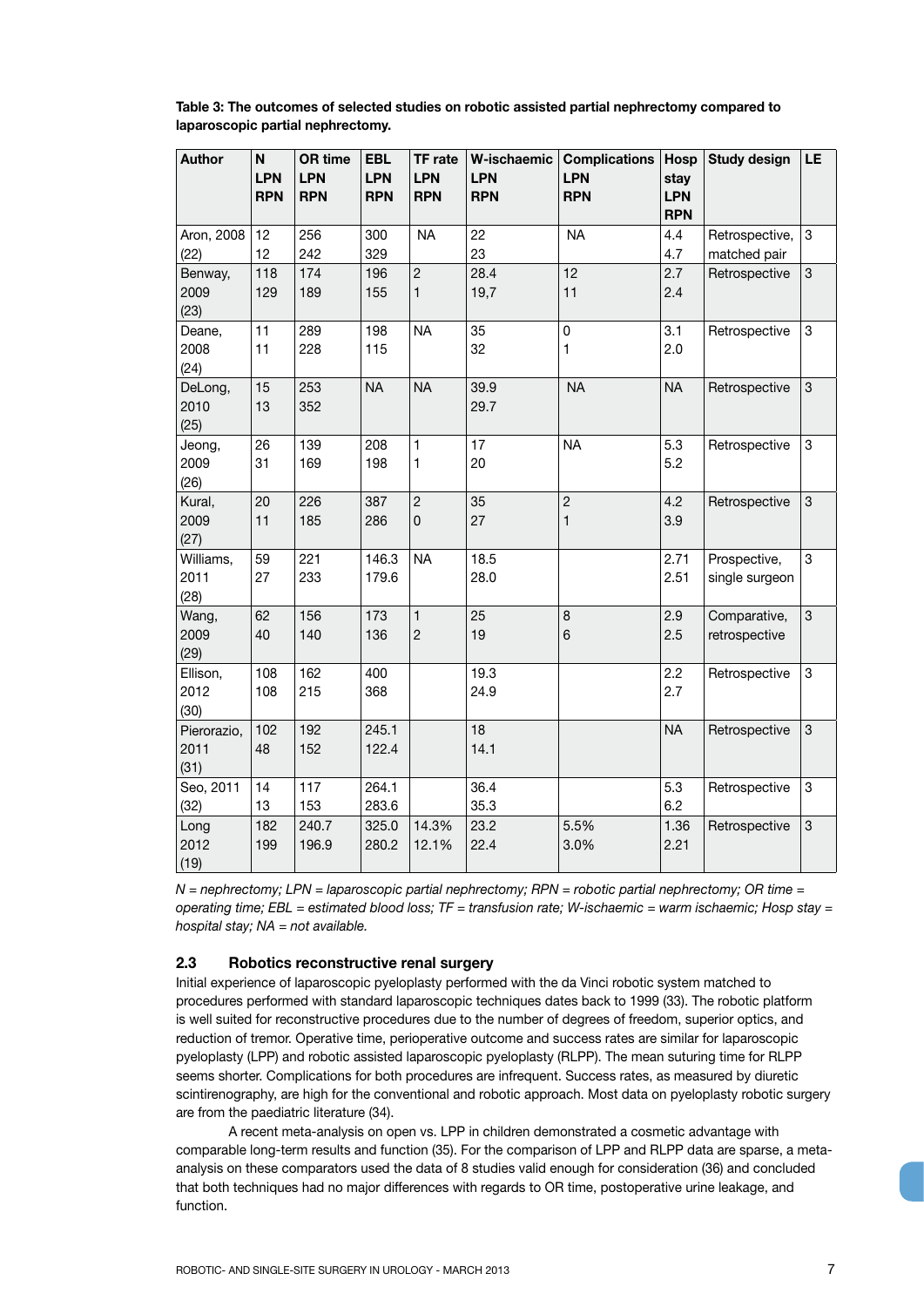#### **2.4 Conclusions and recommendations on RPN and LPN**

| <b>Conclusions on RPN and LPN</b>                                                                      |  |
|--------------------------------------------------------------------------------------------------------|--|
| Conclusive long-term data are not available.                                                           |  |
| RPN and RRN are technically feasible.                                                                  |  |
| No comparable long-term data on oncological, safety and functional outcomes are available. However,  4 |  |
| based on short-term data and panel expertise, no significant differences are expected.                 |  |
| In ablative surgery, robotics will produce no better outcomes compared to laparoscopy.                 |  |
| Possible benefit in reconstructive surgery, i.e. partial nephrectomy/pyeloplasty.                      |  |

| Recommendations                                                                                         | GR |
|---------------------------------------------------------------------------------------------------------|----|
| Use laparoscopy for simple or radical nephrectomy.                                                      |    |
| Use robotic assisted or laparoscopic surgery for partial or reconstructive renal surgery if technically |    |
| feasible.                                                                                               |    |
| Use of minimal invasive techniques should not compromise nephron-sparing surgery in $\leq$ pT1b.        |    |

#### **2.5 References**

- 1. Ljungberg B, Canfield S, Hora M, et al. EAU Guidelines on Renal Cell Cancer. Edn presented at the EAU Annual Congress Milan 2013. ISBN 978-90-79754-71-7. http://www.uroweb.org/guidelines/online-guidelines/
- 2. Klingler DW, Hemstreet GP, Balaji KC. Feasibility of robotic radical nephrectomy--initial results of single-institution pilot study. Urology 2005 Jun;65(6):1086-9. http://www.ncbi.nlm.nih.gov/pubmed/15913733
- 3. Guillonneau B, Jayet C, Tewari A, et al. Robot assisted laparoscopic nephrectomy. J Urol 2001 Jul;166(1):200-1.
	- http://www.ncbi.nlm.nih.gov/pubmed/11435858
- 4. Horgan S, Vanuno D. Robots in laparoscopic surgery. J Laparoendosc Adv Surg Tech A 2001 Dec;11(6):415-9.
	- http://www.ncbi.nlm.nih.gov/pubmed/11814134
- 5. Boger M, Lucas SM, Popp SC, et al. Comparison of robot-assisted nephrectomy with laparoscopic and hand-assisted laparoscopic nephrectomy. JSLS 2010 Jul-Sep;14(3):374-80. http://www.ncbi.nlm.nih.gov/pubmed/21333191
- 6. Hemal AK, Kumar A. A prospective comparison of laparoscopic and robotic radical nephrectomy for T1-2N0M0 renal cell carcinoma. World J Urol 2009 Feb;27(1):89-94. http://www.ncbi.nlm.nih.gov/pubmed/18704439
- 7. Kumar A, Gupta NP, Hemal AK. A single institution experience of 141 cases of laparoscopic radical nephrectomy with cost-reductive measures. J Endourol 2009 Mar;23(3):445-9. http://www.ncbi.nlm.nih.gov/pubmed/19265470
- 8. Nazemi T, Galich A, Sterrett S, et al. Radical nephrectomy performed by open, laparoscopy with or without hand-assistance or robotic methods by the same surgeon produces comparable perioperative results. Int Braz J Urol 2006 Jan-Feb;32(1):15-22. http://www.ncbi.nlm.nih.gov/pubmed/16519823
- 9. Rogers C, Laungani R, Krane LS, et al. Robotic nephrectomy for the treatment of benign and malignant disease. BJU Int 2008 Dec;102(11):1660-5. http://www.ncbi.nlm.nih.gov/pubmed/18671787
- 10. Rogers CG, Laungani R, Bhandari A, et al. Maximizing console surgeon independence during robotassisted renal surgery by using the Fourth Arm and TilePro. J Endourol 2009 Jan;23(1):115-21. http://www.ncbi.nlm.nih.gov/pubmed/19178173
- 11. Dogra PN, Abrol N, Singh P, et al. Outcomes following robotic radical nephrectomy: a single-center experience. Urol Int 2012;89(1):78-82.
- http://www.ncbi.nlm.nih.gov/pubmed/22538353
- 12. Gettman MT, Blute ML, Chow GK, et al. Robotic-assisted laparoscopic partial nephrectomy: technique and initial clinical experience with DaVinci robotic system. Urology 2004 Nov;64(5):914-8. http://www.ncbi.nlm.nih.gov/pubmed/15533477
- 13. Benway BM, Wang AJ, Cabello JM, et al. Robotic partial nephrectomy with sliding-clip renorrhaphy: technique and outcomes. Eur Urol 2009 Mar;55(3):592-9. http://www.ncbi.nlm.nih.gov/pubmed/19144457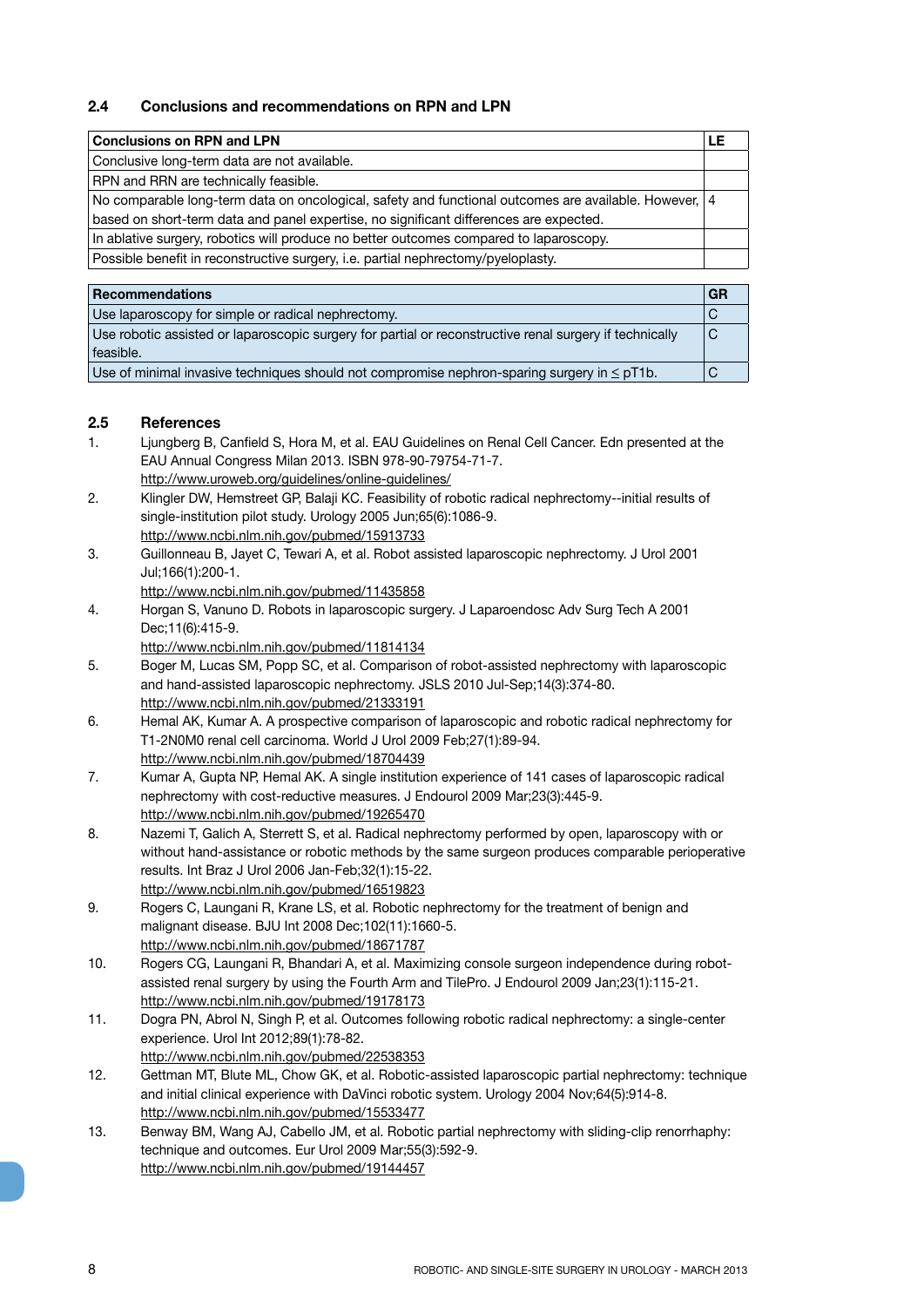- 14. Gill IS, Eisenberg MS, Aron M, et al. "Zero ischemia" partial nephrectomy: novel laparoscopic and robotic technique. Eur Urol 2011 Jan;59(1):128-34. http://www.ncbi.nlm.nih.gov/pubmed/20971550
- 15. Permpongkosol S, Chan DY, Link RE, et al. Long-term survival analysis after laparoscopic radical nephrectomy. J Urol 2005 Oct;174(4 Pt 1):1222-5. http://www.ncbi.nlm.nih.gov/pubmed/16145374
- 16. Gill IS, Meraney AM, Schweizer DK, et al. Laparoscopic radical nephrectomy in 100 patients: a single center experience from the United States. Cancer 2001 Oct;92(7):1843-55. http://www.ncbi.nlm.nih.gov/pubmed/11745257
- 17. Patel MN, Krane LS, Bhandari A, et al. Robotic partial nephrectomy for renal tumors larger than 4 cm. Eur Urol 2010 Feb;57(2):310-6. http://www.ncbi.nlm.nih.gov/pubmed/19945213
- 18. Haber GP, White WM, Crouzet S, et al. Robotic versus laparoscopic partial nephrectomy: singlesurgeon matched cohort study of 150 patients. Urology 2010 Sep;76(3):754-8. http://www.ncbi.nlm.nih.gov/pubmed/20646744
- 19. Long JA, Yakoubi R, Lee B, et al. Robotic versus laparoscopic partial nephrectomy for complex tumors: comparison of perioperative outcomes. Eur Urol 2012 Jun;61(6):1257-62. http://www.ncbi.nlm.nih.gov/pubmed/22464543
- 20. Kaouk JH, Khalifeh A, Hillyer S, et al. Robot-assisted laparoscopic partial nephrectomy: step-by-step contemporary technique and surgical outcomes at a single high-volume institution. Eur Urol 2012 Sep;62(3):553-61.
	- http://www.ncbi.nlm.nih.gov/pubmed/22658759
- 21. Aboumarzouk OM, Stein RJ, Eyraud R, et al. Robotic versus laparoscopic partial nephrectomy: a systematic review and meta-analysis. Eur Urol 2012 Dec;62(6):1023-33. http://www.ncbi.nlm.nih.gov/pubmed/22771266
- 22. Aron M, Koenig P, Kaouk JH, et al. Robotic and laparoscopic partial nephrectomy: a matched-pair comparison from a high-volume centre. BJU Int 2008 Jul;102(1):86-92. http://www.ncbi.nlm.nih.gov/pubmed/18336600
- 23. Benway BM, Bhayani SB, Rogers CG, et al. Robot assisted partial nephrectomy versus laparoscopic partial nephrectomy for renal tumors: a multi-institutional analysis of perioperative outcomes. J Urol 2009 Sep;182(3):866-72.
	- http://www.ncbi.nlm.nih.gov/pubmed/19616229
- 24. Deane LA, Lee HJ, Box GN, et al. Robotic versus standard laparoscopic partial/wedge nephrectomy: a comparison of intraoperative and perioperative results from a single institution. J Endourol 2008 May;22(5):947-52.
	- http://www.ncbi.nlm.nih.gov/pubmed/18397157
- 25. DeLong JM, Shapiro O, Moinzadeh A. Comparison of laparoscopic versus robotic assisted partial nephrectomy: one surgeon's initial experience. Can J Urol 2010 Jun;17(3):5207-12. http://www.ncbi.nlm.nih.gov/pubmed/20566016
- 26. Jeong W, Park SY, Lorenzo EI, et al. Laparoscopic partial nephrectomy versus robot-assisted laparoscopic partial nephrectomy. J Endourol 2009 Sep;23(9):1457-60. http://www.ncbi.nlm.nih.gov/pubmed/19698038
- 27. Kural AR, Atug F, Tufek I, et al. Robot-assisted partial nephrectomy versus laparoscopic partial nephrectomy: comparison of outcomes. J Endourol 2009 Sep;23(9):1491-7. http://www.ncbi.nlm.nih.gov/pubmed/19694519
- 28. Williams SB, Kacker R, Alemozaffar M, et al. Robotic partial nephrectomy versus laparoscopic partial nephrectomy: a single laparoscopic trained surgeon's experience in the development of a robotic partial nephrectomy program. World J Urol 2013 Aug;31(4):793:8. http://www.ncbi.nlm.nih.gov/pubmed/21274541
- 29. Wang AJ, Bhayani SB. Robotic partial nephrectomy versus laparoscopic partial nephrectomy for renal cell carcinoma: single-surgeon analysis of >100 consecutive procedures. Urology 2009 Feb;73(2): 306-10.

http://www.ncbi.nlm.nih.gov/pubmed/19038419

30. Ellison JS, Montgomery JS, Wolf JS Jr, et al. A matched comparison of perioperative outcomes of a single laparoscopic surgeon versus a multisurgeon robot-assisted cohort for partial nephrectomy. J Urol 2012 Jul;188(1):45-50. http://www.ncbi.nlm.nih.gov/pubmed/22578725

ROBOTIC- AND SINGLE-SITE SURGERY IN UROLOGY - MARCH 2013 **1998** 99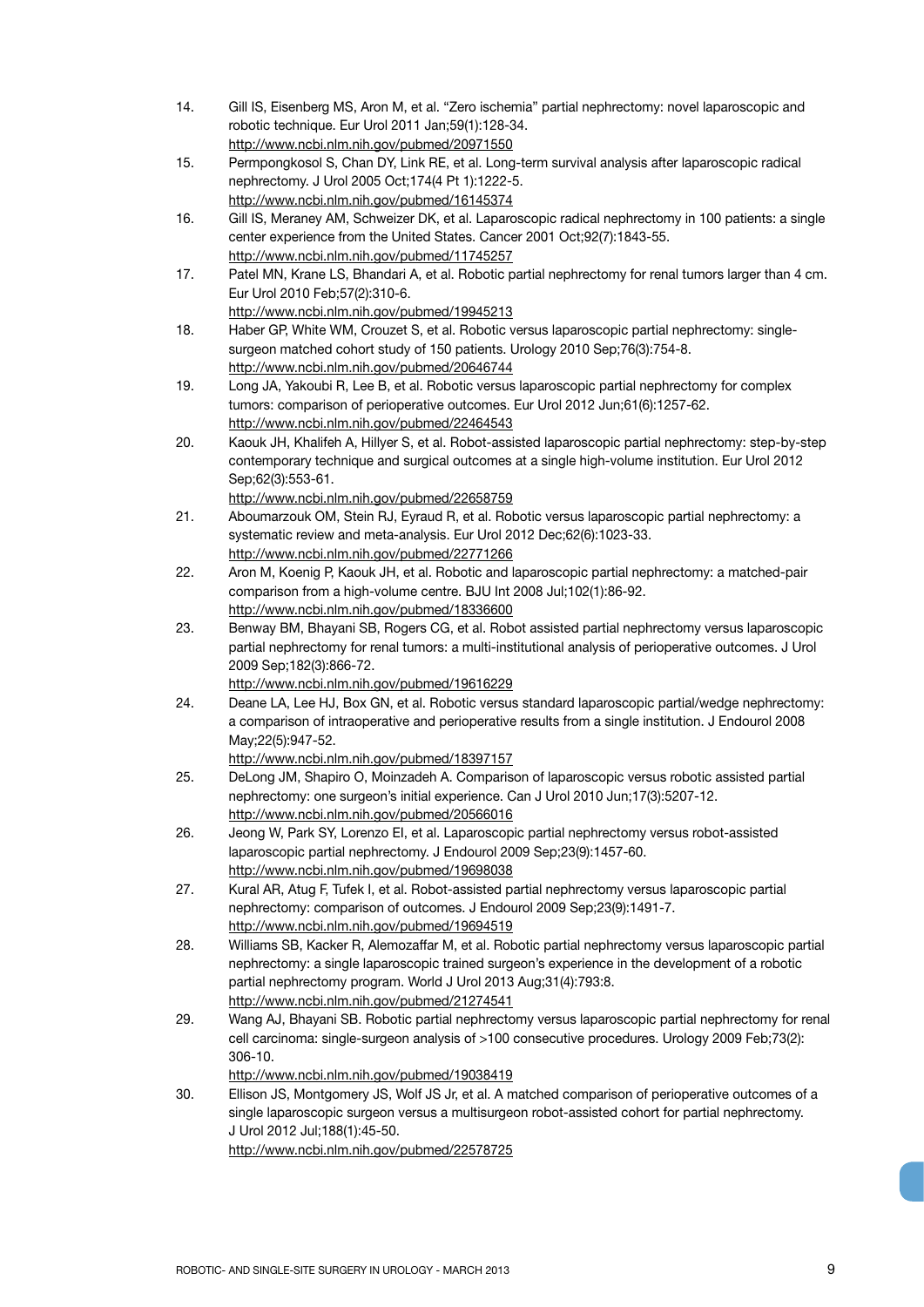31. Pierorazio PM, Patel HD, Feng T, et al. Robotic-assisted versus traditional laparoscopic partial nephrectomy: comparison of outcomes and evaluation of learning curve. Urology 2011 Oct;78(4): 813-9.

http://www.ncbi.nlm.nih.gov/pubmed/21802120

- 32. Seo IY, Choi H, Boldbaatr Y, et al. Operative outcomes of robotic partial nephrectomy: a comparison with conventional laparoscopic partial nephrectomy. Korean J Urol 2011 Apr;52(4):279-83. http://www.ncbi.nlm.nih.gov/pubmed/21556216
- 33. Sung GT, Gill IS, Hsu TH. Robotic-assisted laparoscopic pyeloplasty: a pilot study. Urology 1999 Jun;53(6):1099-103.

http://www.ncbi.nlm.nih.gov/pubmed/10367834

34. Sukumar S, Sun M, Karakiewicz PI, et al. National trends and disparities in the use of minimally invasive adult pyeloplasty. J Urol 2012 Sep;188(3):913-8.

http://www.ncbi.nlm.nih.gov/pubmed/22819404

- 35. Mei H, Pu J, Yang C, Zhang H, et al. Laparoscopic versus open pyeloplasty for ureteropelvic junction obstruction in children: a systematic review and meta-analysis. J Endourol 2011 May;25(5):727-36. http://www.ncbi.nlm.nih.gov/pubmed/21476861
- 36. Braga LH, Pace K, DeMaria J, et al. Systematic review and meta-analysis of robotic-assisted versus conventional laparoscopic pyeloplasty for patients with ureteropelvic junction obstruction: effect on operative time, length of hospital stay, postoperative complications, and success rate. Eur Urol 2009 Nov;56(5):848-57.

http://www.ncbi.nlm.nih.gov/pubmed/19359084

## **3. LESS KIDNEY - RADICAL NEPHRECTOMY, PARTIAL NEPHRECTOMY, NEPHROURETERECTOMY, PYELOPLASTY AND (PARTIAL) ADRENALECTOMY**

#### **3.1 Terminology and technical principals**

Laparoendoscopic single site surgery (LESS) was first suggested as a consensus nomenclature by the Urologic NOTES Working Group in 2008. Laparoendoscopic single site surgery is now widely accepted as a general term for all new surgical procedures using one skin incision for access of camera and instruments, with or without an additional port of max 5 mm (1).

Advantages of this new approach regarding minimal invasiveness over conventional laparoscopy are in discussion, but not yet proven (2), and cosmesis seems to be driving this technology to a considerable extent (3,4). Since advantages of NOTES techniques over conventional laparoscopy are not yet proven, personal and institutional expertise should guide the selection of surgical treatment. The first urological report on nephrectomy in humans was reported by Raman et al. (5) in 2007.

Although all the published studies have used only one single skin incision, three different trocar settings were reported. Raman et al. described the use of adjacent 5-mm trocars, resulting in one centre of rotation with skin incisions connected at the time of specimen extraction, while most other authors used a single port system with three or four instrument channels. Both approaches resulted in the need to use articulating and bent instrumentation to achieve triangulation intracorporeally, despite trocars being adjacent to one another (6).

Another study group used a small c-shaped incision in the umbilical fold, which was stretched to maximum length prior to the placement of three conventional trocars through the rectus fascia in a straight line, resulting in enough space for triangulation with straight instruments (single incision triangulated umbilical surgery = SITUS) (2,7). This approach was confirmed by a laboratory experiment addressing the problem of clashing of crossed bent and articulating instruments resulting in a loss of precision and time in a laboratory setting. The authors of this experiment concluded that coordinative abilities and time for the trained tasks were optimal, using straight followed by bent instruments and worst with articulating instruments.

In 2009, Kaouk et al. (8) reported the first urological LESS procedures aided by the da Vinci system. In a multiinstitutional analysis in 2011 of 1076 cases, the same author presented the use of this so called R(obotic)-LESS in 13% of all collected cases (9). Until then, there was no specific robotic platform for R-LESS on the market. Forced by positive reports concerning vision, limitation of instrumental movement, triangulation, suturing, etc.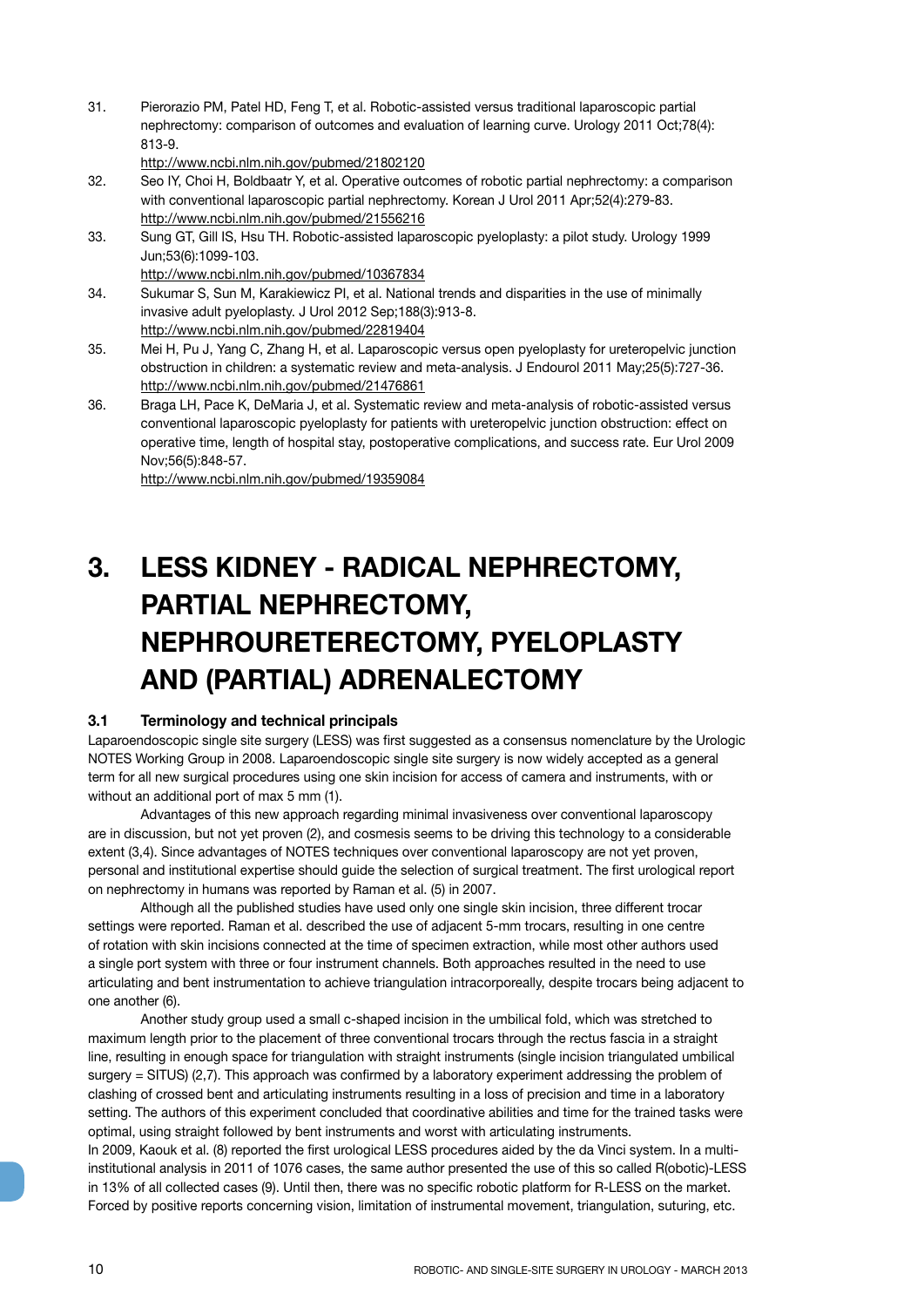using the conventional da Vinci System (11-13), several studies have demonstrated the innovative potential of novel robotic platforms (11,14). As in conventional laparoscopy, robotics has the potential to play a major role in LESS surgery.

#### **3.2 Simple and radical nephrectomy**

Laparoendoscopic single site nephrectomy was first described by Raman et al. in 2007 in three humans, without complications (5). Key steps of the new technology are shown in Table 4.

| <b>Author</b> | $\mathbf n$<br><b>SNX</b><br><b>RNX</b> | <b>OR time</b><br><b>SNX</b><br><b>RNX</b> | <b>EBL</b><br><b>SNX</b><br><b>RNX</b> | <b>TF</b> rate<br><b>SNX</b><br><b>RNX</b> | <b>Conversion</b><br><b>SNX</b><br><b>RNX</b> | Hosp.<br>stay<br><b>SNX</b><br><b>RNX</b> | <b>Incision</b><br>length | <b>Comments</b>    |
|---------------|-----------------------------------------|--------------------------------------------|----------------------------------------|--------------------------------------------|-----------------------------------------------|-------------------------------------------|---------------------------|--------------------|
| Raman,        | 2                                       | Mean                                       | Mean                                   | 0                                          | $\mathbf{0}$                                  | 3                                         | $2 - 4.5$ cm              | First              |
| 2008(6)       |                                         | 133 min                                    | 30 mL                                  | 0                                          | 0                                             | 1                                         |                           | multitrocar        |
|               |                                         |                                            |                                        |                                            |                                               |                                           |                           | study              |
| Desai,        | 1                                       | 3.4h                                       | 100 mL                                 |                                            | $\mathbf 0$                                   | 1                                         |                           | First single       |
| 2009(21)      |                                         |                                            |                                        |                                            |                                               |                                           |                           | port study         |
|               |                                         |                                            |                                        |                                            |                                               |                                           |                           | with curved        |
|               |                                         |                                            |                                        |                                            |                                               |                                           |                           | instruments        |
| Nagele,       | 3                                       | Mean 127                                   | Mean                                   | n.c.                                       | no                                            | 5                                         | n.a.                      | <b>First SITUS</b> |
| 2011(7)       | 12                                      | min                                        | $115$ mL                               |                                            |                                               |                                           |                           | study              |
| Kaouk,        | 130                                     | ~161                                       | ~166                                   |                                            |                                               | 4.1                                       |                           | First              |
| 2009(8)       | 210                                     | ~158                                       | ~168                                   |                                            |                                               | 3.7                                       |                           | robotic            |
|               |                                         |                                            |                                        |                                            |                                               |                                           |                           | study              |

**Table 4: Simple nephrectomy (SNX), radical nephrectomy (RNX)** 

*SNX = simple nephrectomy; RNX = radical nephrectomy; OR time = operating time; EBL = estimated blood loss; TF rate = transfusion rate; Hosp. stay = hospital stay; n.a. = not applicable.* 

There have been several comparative studies of LESS vs. conventional laparoscopy. A recent meta-analysis included 1,094 LESS nephrectomy cases and demonstrated a longer operative time and a higher conversion rate compared with conventional laparoscopic nephrectomy. However, LESS nephrectomy was associated with less postoperative pain, lower analgesic requirement, shorter hospital stay, shorter recovery time and a better cosmetic outcome. Furthermore, no significant differences were found in perioperative complications, estimated blood loss, warm ischaemia time, and postoperative serum creatinine levels of graft recipients (15).

#### **3.3 Radical Nephroureterectomy**

Nephroureterectomy using a single port inserted via Pfannenstiel incision was first reported by Ponsky et al. (16). Following LESS nephrectomy, the distal ureter was then resected through the 7.5 cm incision in two patients. The operating time (OR time) was 187 + 409 min, the estimated blood losses (EBL) were 50 mL and 200 mL, and the patients were discharged after 2 to 4 days. White et al. demonstrated 7 nephroureterectomies in his single centre 100 single port case series (17). Park et al. described a LESS nephroureterectomy mimicking an open bladdercuff technique in two patients with OR times of 385 and 285 min, EBLs of 100 and 350 mL, and discharge at day 3 without perioperative complications (18). Laparoendoscopic single site nephroureterectomy using an endoloop for en-bloc bladdercuff excision was published by Chung et al. in two patients, with OR times of 165 and 325 min and EBLs of 30 mL and 65 mL. One patient was discharged at day 3 and the other patient at day 7 (19). Kaouk et al. reported 39 nephroureterectomies in a multicentre, retrospective trial (9). To date, neither long-term oncological data nor comparative studies are available.

#### **3.4 Pyeloplasty**

In the mostly young patient population needing reconstructive surgery for ureteropelvic junction obstruction, cosmesis seems to be of great importance.

A matched cohort study was reported by Stein et al. with 16 patients in each arm (20). The mean follow-up was 13 months in LESS and 17 months in the laparoscopic approach. All patients in both groups experienced clinical resolution of their symptoms; no difference in perioperative variables was noted between the groups. The authors noted no benefit for LESS, except aesthetic advantages.

Desai et al. performed 17 cases of LESS pyeloplasty. The mean OR time was 236 min and the EBL was 79 mL. One case was converted to conventional laparoscopy, while all other cases were aided by a 2-mm additional instrument for suturing. Fifteen of 16 available postoperative imaging demonstrated no obstruction (21). Another series with 28 patients receiving LESS was published by Best et al. in 2011. This series reported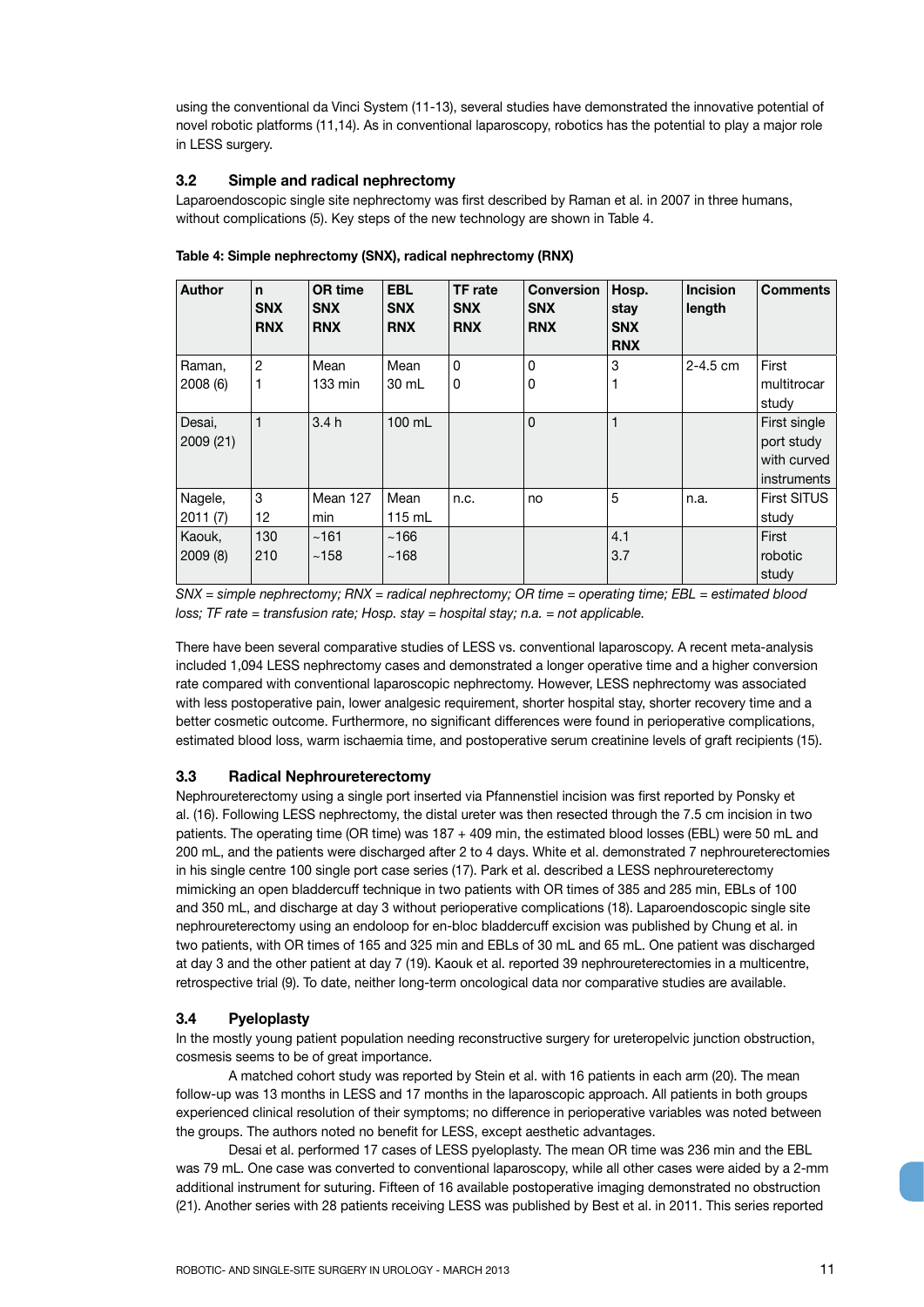a complication rate of 25% within the first 30 days (22). Seventy-one per cent of all these complications were reported in the first 10 cases. The authors concluded that the surgical challenge of this procedure might translate into a higher complication rate for LESS compared to conventional pyeloplasty in the early learning curve for this procedure.

#### **3.5 (Partial-)adrenalectomy**

Hirano et al. reported a retroperitoneal adrenalectomy using a rectoscope without gas insufflation in 2005 (23), whereas Castellucci et al. described the first, transperitoneal, supraumbilical, single incision adrenalectomy using thee ports in 2008 (24). Rane et al. reported results from a cumulative number of 59 functional adenomas, 28 pheocromocytomas and 15 miscellaneous in his review of LESS adrenalectomy (25). Rane et al. reported retroperitoneal and transperitoneal (umbilical, supraumbilical and subcostal) access.

Retroperitoneal access seems to have some advantages compared to transperitoneal access concerning body mass index (26) and avoidance of retraction of intraperitoneal organs (27). However, it is restricted by limited space resulting in an inability to use bent instruments and hampered triangulation. Agha et al. (28) compared 4 retro- and 4 trans-peritoneal adrenalectomies and concluded that both access techniques are safe and feasible in appropriate OR time.

Matched case control studies (26,29,30) showed a trend to longer OR time in LESS vs. conventional laparoscopy, but less postoperative pain and no significant difference in blood loss or complications. The first synchronous bilateral laparoendoscopic single site adrenalectomy in a patient with aldosterone-producing tumours was published by Jeong et al. with uneventful surgery and follow-up (29). Initial experience of transumbilical LESS surgery of partial adrenalectomy in patients with aldosterone producing adenoma was contributed by Yuge et al. in a patient with both-sided disease using a multiport and ultrasound scalpel (31).

#### **3.6 Complications and conversions in LESS surgery of the upper urinary tract**

A multicentre study by Irwin et al. reporting results from transumbilical LESS of the upper urinary tract. A total of 13.3% (125 patients) of all laparoscopic procedures were done via a LESS approach (32). Conversion, defined as additionally placed 5- or 10-mm trocars (single 2-mm ports for reconstructive surgery were not considered conversion), was necessary in 5.6% of all LESS procedures due to facilitated dissection and reconstruction and control of bleeding. No conversion to open surgery was necessary. Complications occurred in 15.2% of all cases. The authors concluded that LESS was technically feasible for upper tract procedures, but was associated with a higher complication rate than in major conventional laparoscopic series. Kaouk et al. reported a total of 3.3% of intraoperative complications (1.7% vascular, 0.5% bowel, 0.2% splenic and diaphragmatic injuries) and 9.5% postoperative complications in an 18-institution multinational series with 1076 patients (9). Postoperative complications were 3.3% Dindo-Clavien grade 1, 3.8% grade 2, 1.9% grade 3 and 0.4% grade 4. An additional port was used in 23% of all cases. Conversion rate was 20.8% (1% to open surgery) and the overall transfusion rate was 6.1%.

## **3.7 Conclusions and recommendations**

| <b>Conclusions</b>                                                                          | LE        |
|---------------------------------------------------------------------------------------------|-----------|
| LESS surgical procedures of the upper urinary tract are technically feasible but demanding. | 3         |
| Long-term oncological data are not yet available.                                           |           |
| No proven or documented benefits over laparoscopic approach.                                |           |
| Cosmesis is a reported advantage.                                                           | 4         |
|                                                                                             |           |
| <b>Recommendations</b>                                                                      | <b>GR</b> |
| LESS surgery should be favoured in cases where cosmesis is of paramount importance.         | A         |
| Only experienced laparoscopic surgeons should embark on this technique.                     | А         |

*LESS = Laparoendoscopic single site*

#### **3.8 Laparoendoscopic single site partial nephrectomy**

The cumulative surgical experience of LESS partial nephrectomy is low and very few centres are using this challenging technique (Table 5). A total of 12 publications were identified. The studies included case series (LE: 3) and prospective cohort studies (LE: 2a). Because the number of patients treated with this technique is low, studies often report data from LESS partial nephrectomy together with results from LESS procedures for other causes, or in multi-institutional evaluations (9, 10). One multi-institutional study reported 190 cases of patients who received LESS partial nephrectomy (10). Another multi-institutional study reported on 137 patients out of a series of a total of 1076 patients (9).

In total, the results of the presented case series studies and multicentre studies (9,10) appear to match the findings of conventional laparoscopic approaches with regard to intraoperative and perioperative data. An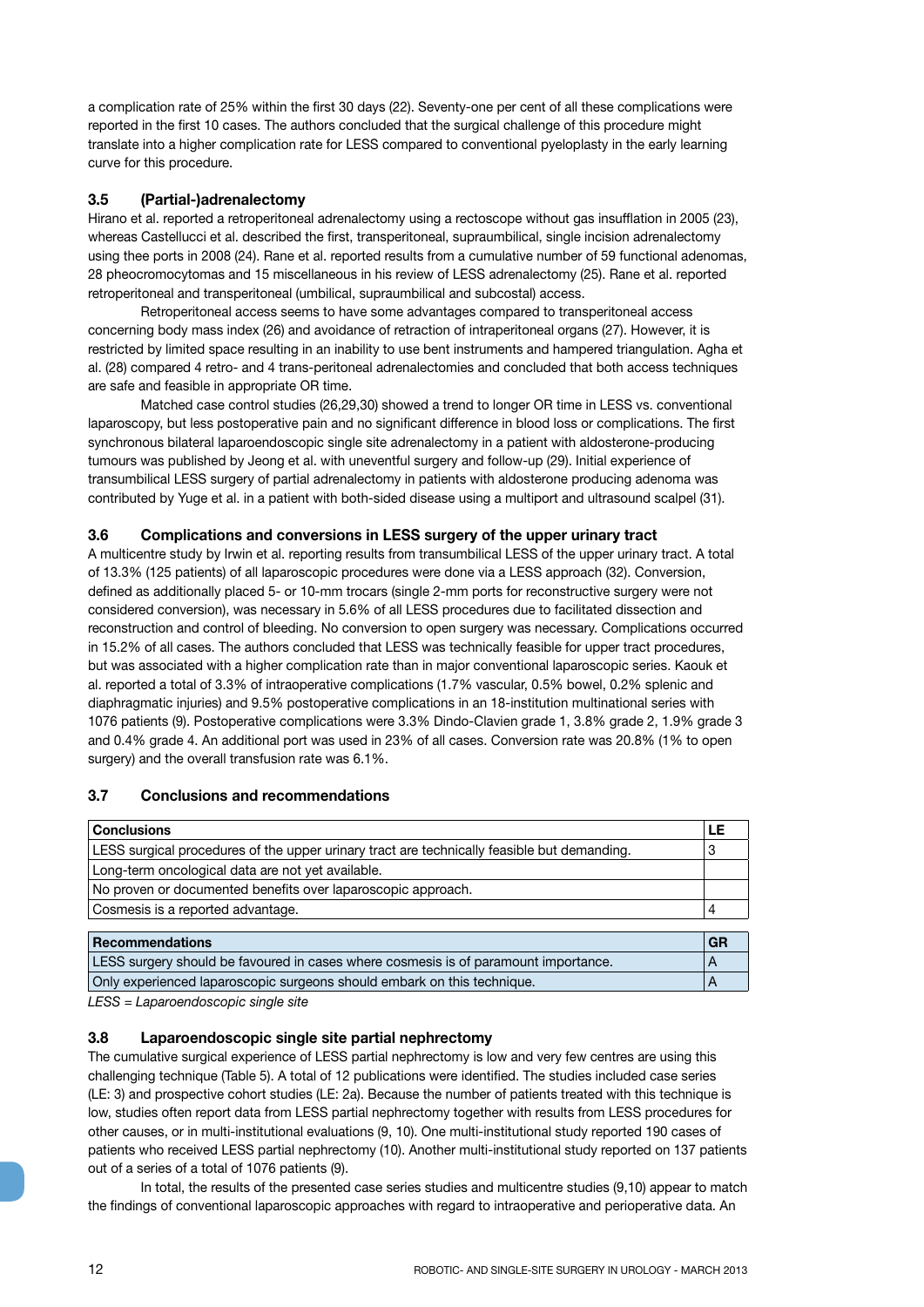observational study by Bazzi et al. which compared conventional laparoscopic vs. LESS partial nephrectomy, found a reduced mean use of postoperative analgesics in favour of LESS with no significant difference in the postoperative VAPS score (33). Long-term or intermediate-term follow-up is not available. In most cases, negative surgical margins could be achieved (21,34-37). One multi-institutional study demonstrated a positive surgical margin rate of 4.2% (10). Table 5 summarises these findings (9,17,21,34,37-42).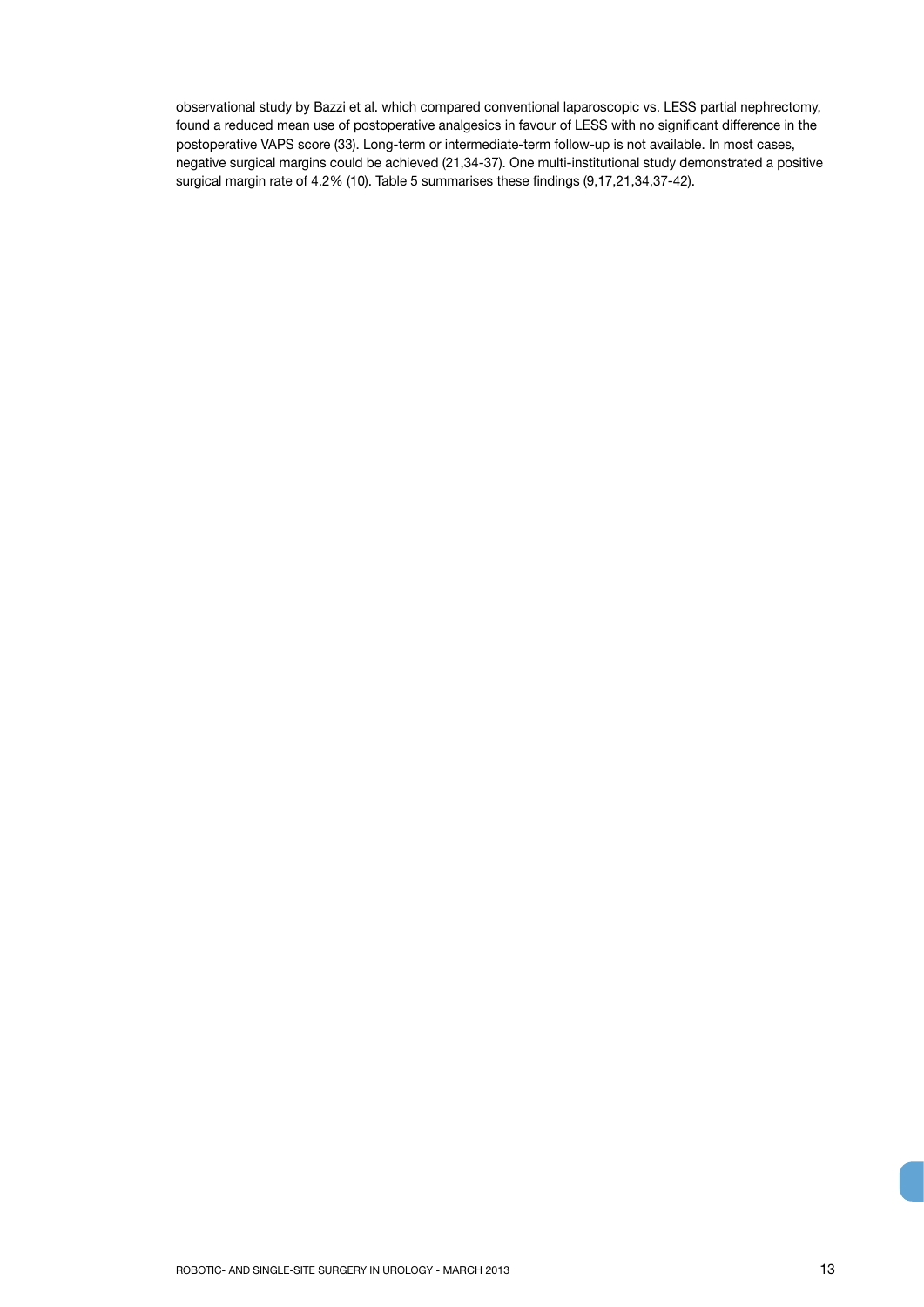| Desai, 2009 (21)<br>Aron, 2008 (34)                                                               |                 | n/total n/LESS | $\frac{5}{6}$        | onal<br><b>Additic</b>                | <b>Diameter</b>  | Estimated                     | OT time           | <b>IMB</b>                       | Ξ                   | Hospital      |                      | <b>Transfusion Conversion</b> |
|---------------------------------------------------------------------------------------------------|-----------------|----------------|----------------------|---------------------------------------|------------------|-------------------------------|-------------------|----------------------------------|---------------------|---------------|----------------------|-------------------------------|
|                                                                                                   |                 | 좂              | <b>Robot</b><br>LESS | (%)<br>ports                          | lesion (cm)      | blood loss<br>(EBL)           | (min)             |                                  |                     | stay (d)      |                      |                               |
|                                                                                                   | 5               | 5              | 0.00                 | 1/5 (20%)                             | 3.00             | 150.00                        | 270.00            | 23 [22;30]                       | 20 [11;29]          | 3,00          | $\circ$              | 0,00                          |
|                                                                                                   | $\frac{100}{1}$ | ဖ              | 0.00                 | 6/6 (100%)   n.a.                     |                  | 525 [11-1000]                 | 270 [240;<br>336] | 25 [22;32]                       | $n \cdot a$         | 4 [2;22]      | $\circ$              | $\frac{1}{a}$                 |
| Kaouk, 2009 (37)                                                                                  | Ľ               | 5              | 0.29                 | $\overline{5}$<br>retracti<br>1 Liver | 2.10             | 50;1200<br>420±475            | $160 + 25$        | $27.5 + 1.1$                     | 16.00               | 3.2           | $1(2 \text{ units})$ | $1$ lap                       |
| White, 2009 (17)                                                                                  | 100             | 15             | 0.36                 | n.a.                                  | 3.01             | 422.00                        | 196.00            | n.a.                             | n.a.                | 4.5           | 4                    | 2 offen                       |
| Cindolo, 2010 (38)                                                                                | ဖ               | $\circ$        | 0.00                 | 2 Suturing,<br>1 Liver                | $1.85$ [1,3,5]   | 201 [30; 550]                 | 148 [115;<br>180  | [24;30]<br>26.35                 | n.a.                | 5.5 [3;10]    | 0,00                 | $1$ lap                       |
|                                                                                                   |                 |                |                      | retraction                            |                  |                               |                   |                                  |                     |               |                      |                               |
| Choi, 2011 (39)                                                                                   | 171             | က              | 0.95                 | δ.<br>1 Liver<br>retracti             | 2.5              | 70.00                         | 226.00            | n.a.                             | 29 [11;65]          | 4.3           | n.a                  | 1 open                        |
| Han, 2011 (40)                                                                                    | $\frac{4}{4}$   | $\circ$        | 100%<br>14/14        | n.a.                                  | $3.2$ [1,2; 6,5] | 200 [30;1850]                 | [140;365]<br>205  | 23.4 [21.2;<br>28.3              | 30 [16;43]          | 4 [3, 11]     | 11/14                | 2 open                        |
| Kaouk, 2011 (9)                                                                                   | 127             | 127            | n.a.                 | n.a.                                  | n.a.             | $276.9 \pm 294.3$ 208.3 $\pm$ | 165.3             | n.a.                             | $18.4 \pm$<br>15.5z | $1.6 \pm 1.7$ | n.a.                 | n.a.                          |
| Cindolo, 2011 (41)                                                                                |                 | ۳              | n.a.                 | n.a.                                  | 3.5              | 180                           | 165               | n.a.                             | $\circ$             | $\circ$       | n.a.                 | 0,00                          |
| Rais-Bahrami,<br>2012 (42)                                                                        | $\overline{4}$  | $\overline{4}$ | $\circ$              | 14.00                                 | 2.3 [0.7; 4.0]   | 293.3 [50;<br>1300)           | 267]              | 167.3 [120; 29.3 [23.9;<br>35.9] | 14.7 [0; 37]        | 2.7 2.5       | n.a.                 | 1.00                          |
| $BMI = body$ mass index; n.a. = not applicable; $OT = operating$ time; WIT = warm ischaemia time. |                 |                |                      |                                       |                  |                               |                   |                                  |                     |               |                      |                               |

#### **Table 5: LESS in partial nephrectomy**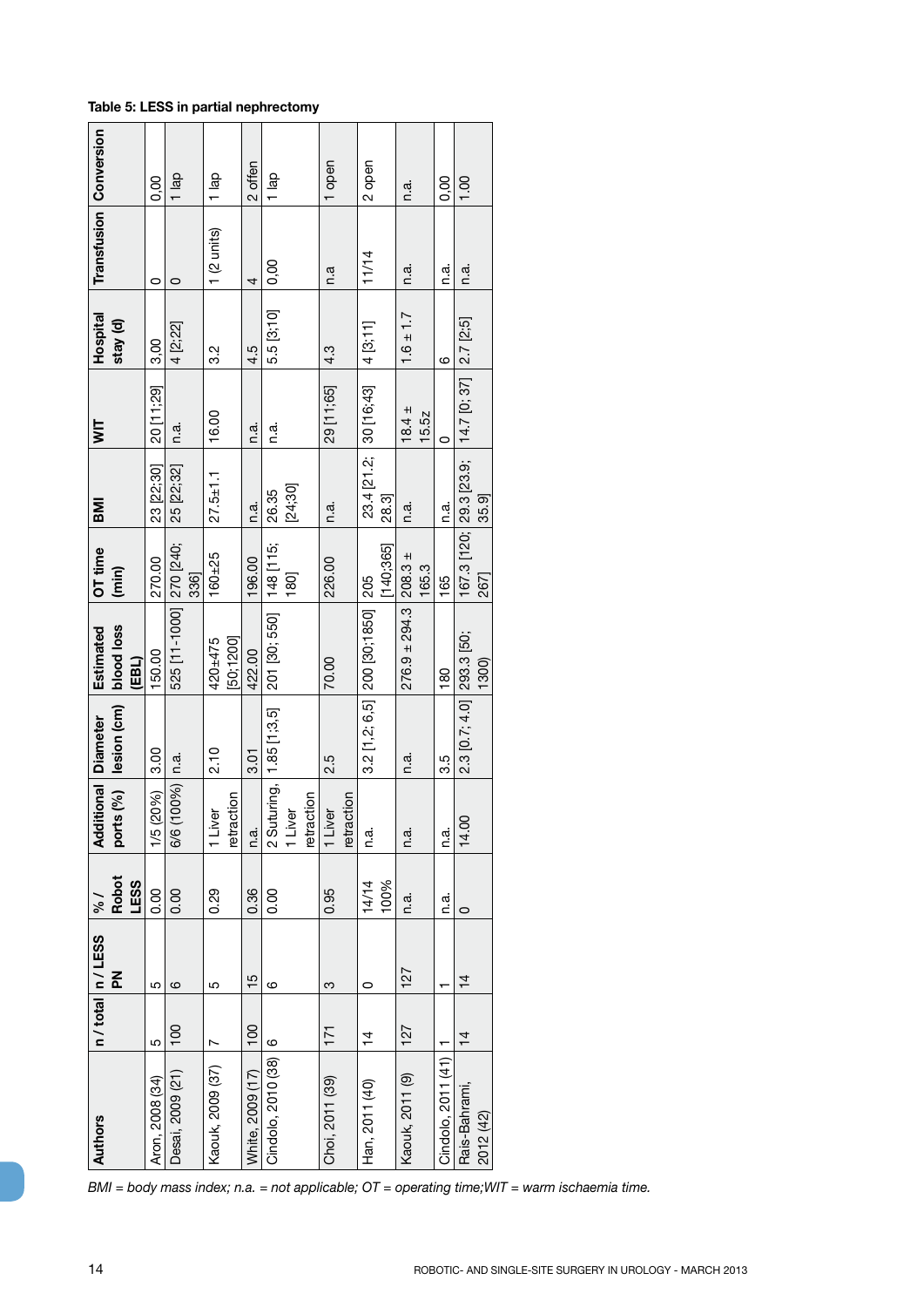| <b>Recommendations</b>                                                                          | LE    | GR |
|-------------------------------------------------------------------------------------------------|-------|----|
| LESS surgery or SITUS partial nephrectomy for renal cell cancer can provide an alternative      | 2a, 3 | B  |
| surgical approach in experienced hands if all the factors involved in choosing open or          |       |    |
| laparoscopic partial nephrectomy are considered, especially with regard to warm ischaemia       |       |    |
| time (WIT) and organ sparing. Currently, LESS or SITUS practical nephrectomy are only           |       |    |
| advised as part of a clinical study.                                                            |       |    |
| Open or conventional laparoscopic partial nephrectomy is mandatory for patients with tumours 1b |       | A  |
| smaller than 4 cm.                                                                              |       |    |

*LESS = laparoendoscopic single site; SITUS = single-incision triangulated umbilical surgery*

#### **3.9 References**

1. Box G, Averch T, Cadeddu J, et al. Nomenclature of natural orifice translumenal endoscopic surgery (NOTES) and laparoendoscopic single-site surgery (LESS) procedures in urology. J Endourol 2008 Nov;22(11):2575-81.

http://www.ncbi.nlm.nih.gov/pubmed/19046097

- 2. Stolzenburg JU, Kallidonis P, Oh MA, et al. Comparative assessment of laparoscopic single-site surgery instruments to conventional laparoscopic in laboratory setting. J Endourol 2010 Feb;24(2): 239-45.
	- http://www.ncbi.nlm.nih.gov/pubmed/20039829
- 3. Tracy CR, Raman JD, Bagrodia A, et al. Perioperative outcomes in patients undergoing conventional laparoscopic versus laparoendoscopic single-site pyeloplasty. Urology 2009 Nov;74(5):1029-34. http://www.ncbi.nlm.nih.gov/pubmed/19660793
- 4. Cadeddu JA. Editorial comment. Urology 2009 Oct;74(4):812. [No abstract available] http://www.ncbi.nlm.nih.gov/pubmed/19800500
- 5. Raman JD, Bensalah K, Bagrodia A, et al. Laboratory and clinical development of single keyhole umbilical nephrectomy. Urology 2007 Dec;70(6):1039-42. http://www.ncbi.nlm.nih.gov/pubmed/18158008
- 6. Raman JD, Cadeddu JA, Rao P, et al. Single-incision laparoscopic surgery: initial urological experience and comparison with natural-orifice transluminal endoscopic surgery. BJU Int 2008 Jun;101(12): 1493-6.
	- http://www.ncbi.nlm.nih.gov/pubmed/18325059
- 7. Nagele U, Walcher U, Herrmann TR. Initial experience with laparoscopic single-incision triangulated umbilical surgery (SITUS) in simple and radical nephrectomy. World J Urol 2012 Oct;30(5):613-8. http://www.ncbi.nlm.nih.gov/pubmed/21461722
- 8. Kaouk JH, Goel RK, Haber GP, et al. Robotic single-port transumbilical surgery in humans: initial report. BJU Int 2009 Feb;103(3):366-9. http://www.ncbi.nlm.nih.gov/pubmed/18778353
- 9. Kaouk JH, Autorino R, Kim FJ, et al. Laparoendoscopic single-site surgery in urology: worldwide multiinstitutional analysis of 1076 cases. Eur Urol 2011 Nov;60(5):998-1005. http://www.ncbi.nlm.nih.gov/pubmed/21684069
- 10. Greco F, Autorino R, Rha KH, et al. Laparoendoscopic single-site partial nephrectomy: a multiinstitutional outcome analysis. Eur Urol 2013 Aug;64(2):314-22. http://www.ncbi.nlm.nih.gov/pubmed/23415378
- 11. Kommu SS, Kaouk JH, Rané A. Laparo-endoscopic single-site surgery: preliminary advances in renal surgery. BJU Int 2009 Apr;103(8):1034-7.
- http://www.ncbi.nlm.nih.gov/pubmed/19245444 12. Rane A, Autorino R. Robotic natural orifice translumenal endoscopic surgery and laparoendoscopic
- single-site surgery: current status. Curr Opin Urol 2011 Jan;21(1):71-7. http://www.ncbi.nlm.nih.gov/pubmed/20962649
- 13. White MA, Autorino R, Spana G, et al. Robotic laparoendoscopic single-site radical nephrectomy: surgical technique and comparative outcomes. Eur Urol 2011 May;59(5):815-22. http://www.ncbi.nlm.nih.gov/pubmed/21334805
- 14. Haber GP, White MA, Autorino R, et al. Novel robotic da Vinci instruments for laparoendoscopic singlesite surgery. Urology 2010 Dec;76(6):1279-82.

http://www.ncbi.nlm.nih.gov/pubmed/20980046

15. Fan X, Lin T, Xu K, et al. Laparoendoscopic single-site nephrectomy compared with conventional laparoscopic nephrectomy: a systematic review and meta-analysis of comparative studies. Eur Urol 2012 Oct;62(4):601-12. http://www.ncbi.nlm.nih.gov/pubmed/22704730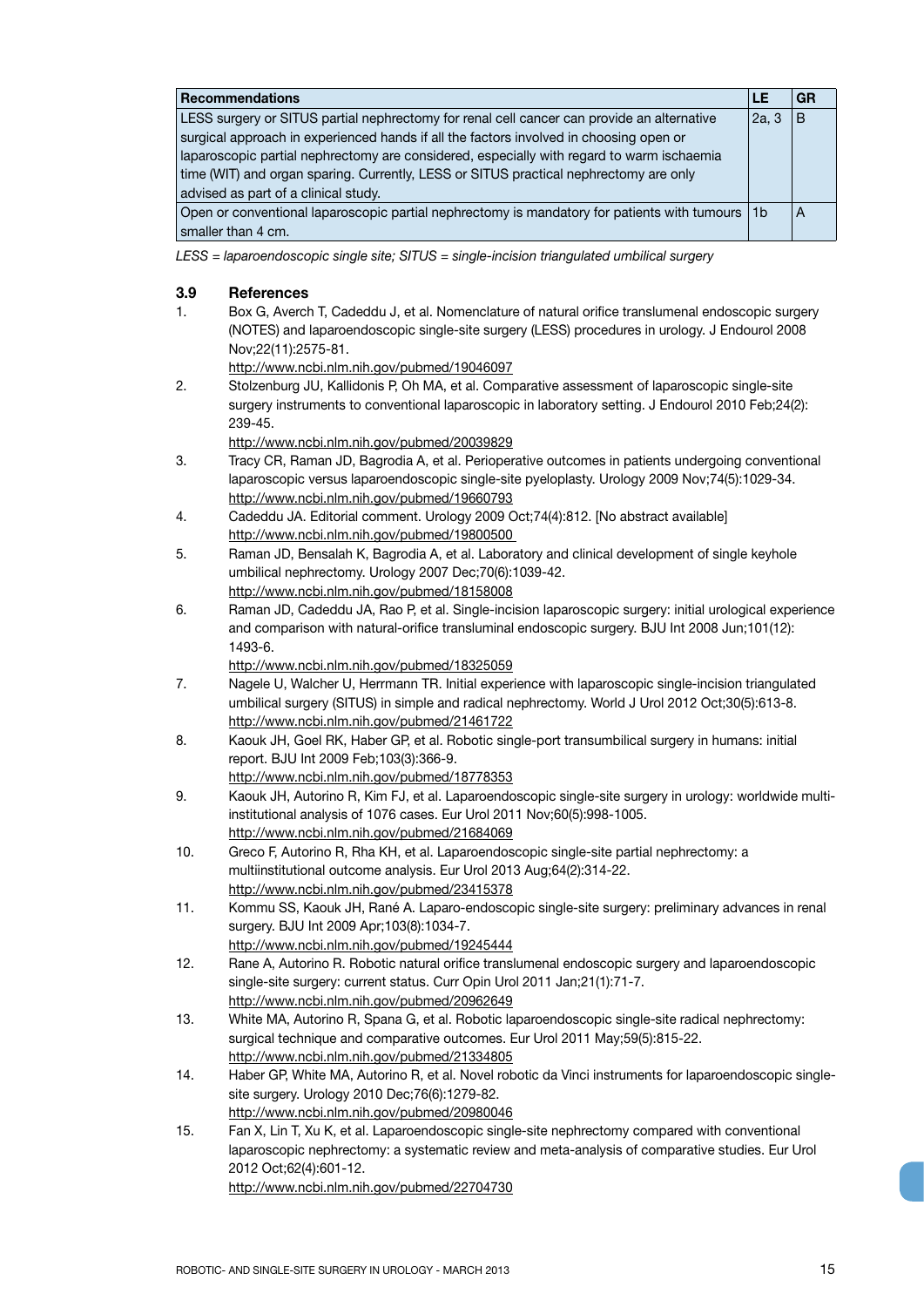nephroureterectomy: a practical application of laparoendoscopic single-site surgery. Urology 2009 Sep;74(3):482-5. http://www.ncbi.nlm.nih.gov/pubmed/19646739 17. White WM, Haber GP, Goel RK, et al. Single-port urological surgery: single-center experience with the first 100 cases. Urology 2009 Oct;74(4):801-4. http://www.ncbi.nlm.nih.gov/pubmed/19615721 18. Park YH, Park SY, Kim HH. Laparoendoscopic single-site nephroureterectomy with bladder cuff excision for upper urinary tract transitional-cell carcinoma: technical details based on oncologic principles. J Endourol 2010 Apr;24(4):563-6. http://www.ncbi.nlm.nih.gov/pubmed/20192817 19. Chung SD, Huang CY, Wang SM, et al. Laparoendoscopic single-site (LESS) nephroureterectomy and en bloc resection of bladder cuff with a novel extravesical endoloop technique. Surg Innov 2010 Dec;17(4):361-5. http://www.ncbi.nlm.nih.gov/pubmed/21098494 20. Stein RJ, Berger AK, Brandina R, et al. Laparoendoscopic single-site pyeloplasty: a comparison with the standard laparoscopic technique. BJU Int 2011 Mar;107(5):811-5. http://www.ncbi.nlm.nih.gov/pubmed/20804488 21. Desai MM, Berger AK, Brandina R, et al. Laparoendoscopic single-site surgery: initial hundred patients. Urology 2009 Oct;74(4):805-12. http://www.ncbi.nlm.nih.gov/pubmed/19643465 22. Best SL, Donnally C, Mir SA, et al. Complications during the initial experience with laparoendoscopic single-site pyeloplasty. BJU Int 2011 Oct;108(8):1326-9. http://www.ncbi.nlm.nih.gov/pubmed/21410632 23. Hirano D, Minei S, Yamaguchi K, et al. Retroperitoneoscopic adrenalectomy for adrenal tumors via a single large port. J Endourol 2005 Sep;19(7):788-92. http://www.ncbi.nlm.nih.gov/pubmed/16190829 24. Castellucci SA, Curcillo PG, Ginsberg PC, et al. Single port access adrenalectomy. J Endourol 2008 Aug;22(8):1573-6. http://www.ncbi.nlm.nih.gov/pubmed/18681804 25. Rane A, Cindolo L, Schips L, et al. Laparoendoscopic single site (LESS) adrenalectomy: technique and outcomes. World J Urol 2012 Oct;30(5):597-604. http://www.ncbi.nlm.nih.gov/pubmed/21519852 26. Shi TP, Zhang X, Ma X, et al. Laparoendoscopic single-site retroperitoneoscopic adrenalectomy: a matched-pair comparison with the gold standard. Surg Endosc 2011 Jul;25(7):2117-24. http://www.ncbi.nlm.nih.gov/pubmed/21170658 27. Rubinstein M, Gill IS, Aron M, et al. Prospective, randomized comparison of transperitoneal versus retroperitoneal laparoscopic adrenalectomy. J Urol 2005 Aug;174(2):442-5;discussion 445. http://www.ncbi.nlm.nih.gov/pubmed/16006861 28. Agha A, Hornung M, Iesalnieks I, et al. Single-incision retroperitoneoscopic adrenalectomy and singleincision laparoscopic adrenalectomy. J Endourol 2010 Nov;24(11):1765-70. http://www.ncbi.nlm.nih.gov/pubmed/20849304 29. Jeong CW, Park YH, Shin CS, et al. Synchronous bilateral laparoendoscopic single-site adrenalectomy. J Endourol 2010 Aug;24(8):1301-5. http://www.ncbi.nlm.nih.gov/pubmed/20575688 30. Walz MK, Peitgen K, Walz MV, et al. Posterior retroperitoneoscopic adrenalectomy: lessons learned within five years. World J Surg 2001 Jun;25(6):728-34. http://www.ncbi.nlm.nih.gov/pubmed/11376407 31. Yuge K, Miyajima A, Hasegawa M, et al. Initial experience of transumbilical laparoendoscopic singlesite surgery of partial adrenalectomy in patient with aldosterone-producing adenoma. BMC Urol 2010 Nov 23;10:19. http://www.ncbi.nlm.nih.gov/pubmed/21092240 32. Irwin BH, Cadeddu JA, Tracy CR, et al. Complications and conversions of upper tract urological laparoendoscopic single-site surgery (LESS): multicentre experience: results from the NOTES Working Group. BJU Int 2011 Apr;107(8):1284-9. http://www.ncbi.nlm.nih.gov/pubmed/20840326 33. Bazzi WM, Stroup SP, Kopp RP, et al. Comparison of laparoendoscopic single-site and multiport laparoscopic radical and partial nephrectomy: a prospective, nonrandomized study. Urology 2012 Nov;80(5):1039-45. http://www.ncbi.nlm.nih.gov/pubmed/22990064

16. Ponsky LE, Steinway ML, Lengu IJ, et al. A Pfannenstiel single-site nephrectomy and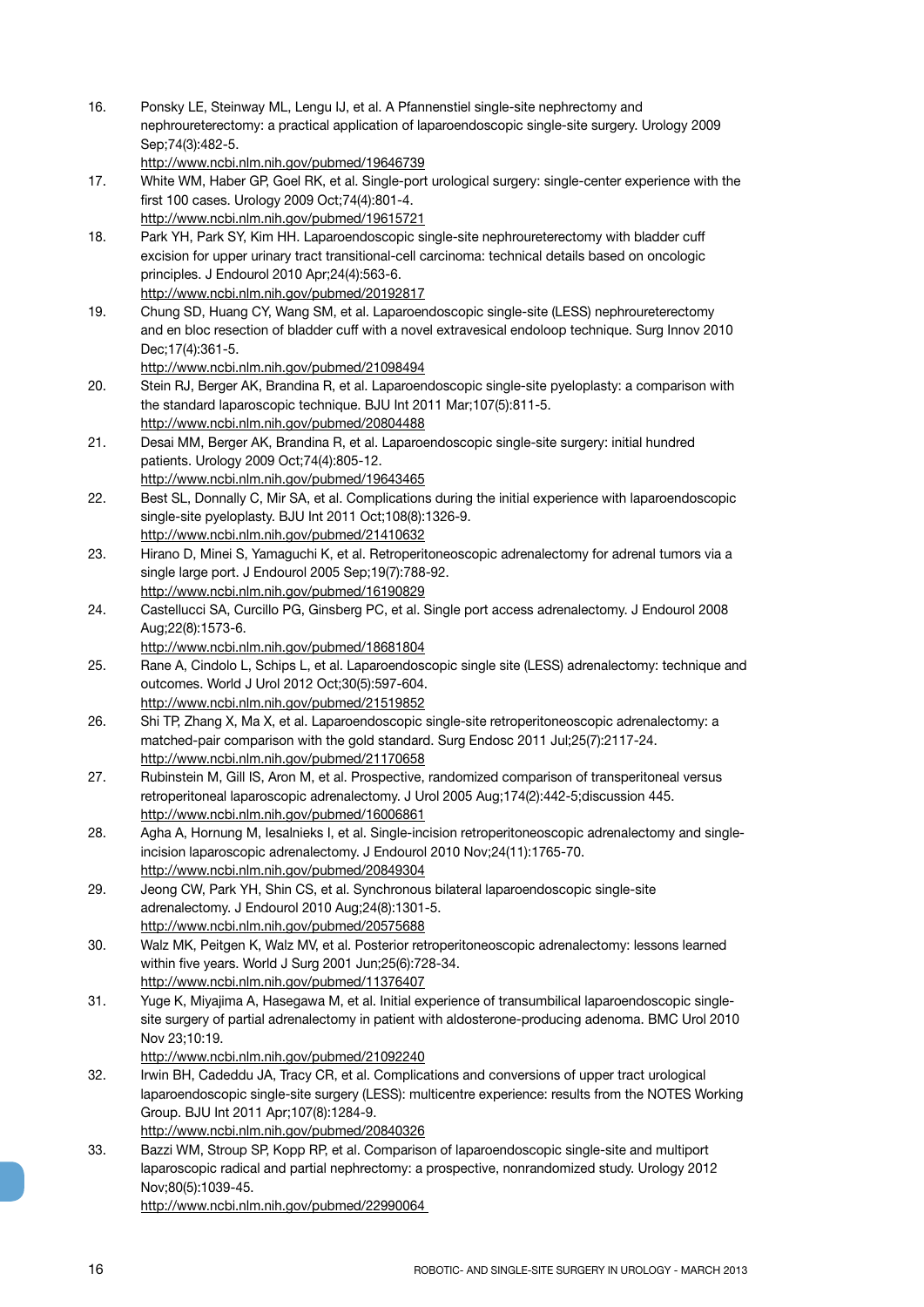- 34. Aron M, Canes D, Desai MM, et al. Transumbilical single-port laparoscopic partial nephrectomy. BJU Int 2009 Feb;103(4):516-21. http://www.ncbi.nlm.nih.gov/pubmed/18778351
- 35. Choi KH, Ham WS, Rha KH, et al. Laparoendoscopic single-site surgeries: a single-center experience of 171 consecutive cases. Korean J Urol 2011 Jan;52(1):31-8. http://www.ncbi.nlm.nih.gov/pubmed/21344028
- 36. Han WK, Kim DS, Jeon HG, et al. Robot-assisted laparoendoscopic single-site surgery: partial nephrectomy for renal malignancy. Urology 2011 Mar;77(3):612-6. http://www.ncbi.nlm.nih.gov/pubmed/21067802
- 37. Kaouk JH, Goel RK. Single-port laparoscopic and robotic partial nephrectomy. Eur Urol 2009 May;55(5):1163-9. http://www.ncbi.nlm.nih.gov/pubmed/19185415
- 38. Cindolo L, Berardinelli F, Gidaro S, et al. Laparoendoscopic single-site partial nephrectomy without ischemia. J Endourol 2010 Dec;24(12):1997-2002. http://www.ncbi.nlm.nih.gov/pubmed/20964485
- 39. Choi KH, Ham WS, Rha KH, et al. Laparoendoscopic single-site surgeries: a single-center experience of 171 consecutive cases. Korean J Urol 2011 Jan;52(1):31-8. http://www.ncbi.nlm.nih.gov/pubmed/21344028
- 40. Han WK, Kim DS, Jeon HG, et al. Robot-assisted laparoendoscopic single-site surgery: partial nephrectomy for renal malignancy. Urology 2011 Mar;77(3):612-6. http://www.ncbi.nlm.nih.gov/pubmed/21067802
- 41. Cindolo L, Berardinelli F, Bellocci R, et al. Laparoendoscopic single-site unclamped nephron-sparing surgery: a case report. Eur Urol 2011 Sep;60(3):591-4. http://www.ncbi.nlm.nih.gov/pubmed/20399003
- 42. Rais-Bahrami S, George AK, Montag S, et al. Laparoendoscopic single-site (LESS) partial nephrectomy short-term outcomes. BJU Int 2013 Feb;111(2):264-70. http://www.ncbi.nlm.nih.gov/pubmed/22788908

## **4. ROBOTIC-ASSISTED RADICAL PROSTATECTOMY**

### **4.1 Literature search**

A comprehensive PubMed search was conducted on publications related to the robot-assisted radical prostatectomy (RARP). No time frame was used. Key words included 'robot assisted radical prostatectomy' or 'robotic prostatectomy' and one of the following: 'oncological outcome', 'continence' and 'potency'. Additional relevant literature was retrieved from references outlined by the initially harvested manuscripts. Literature was limited to human studies only and manuscripts published in English. Due to the wide extent of the robotic prostatectomy literature (more than 1,300 articles), review was restricted to comparative studies and meta-analyses that compared robot-assisted with open and conventional laparoscopic approaches. Review manuscripts were also excluded.

#### **4.2 Introduction**

Since its introduction in 2000 by Binder and Kramer, RARP has been adopted by many institutes worldwide as the standard care for the management of localised prostate cancer (1). Currently, there is a lack of multicentred, randomised, control studies (LE: 1a) comparing RARP with the gold-standard open retropubic radical prostatectomy (ORP). Additionally, only two, single-institute, randomised studies have been published comparing RARP with the well-established alternative conventional laparoscopic radical prostatectomy (LRP). Thus, current guidelines are based mostly on simple cohorts and meta-analyses derived from large volume centres and non-randomised, single-institute, prospective studies, resulting in LE 2 and 3 data.

#### **4.3 Oncological outcome**

There are very little data on the long-term oncological outcomes of RARP (biochemical recurrence and disease-free survival). Until such evidence is available, positive surgical margin (PSM) will remain the most valid oncological parameter available to justify the oncological effectiveness of the robotic approach in comparison with alternative radical prostatectomy techniques.

Comparative studies between RARP and RR or LRP demonstrate varying PSM outcomes. The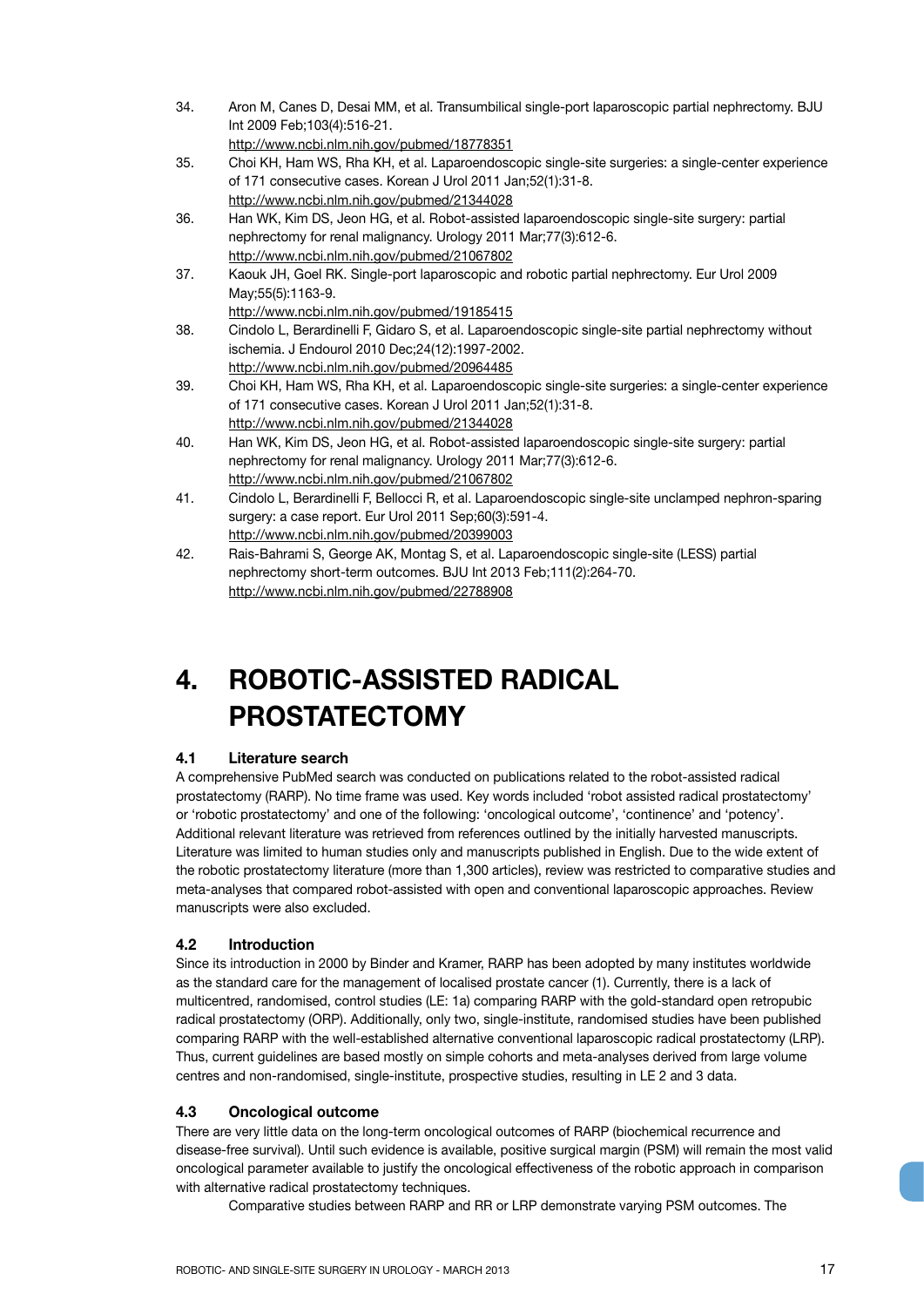majority of such studies report equivalent or lower PSM rates for RARP than the other two approaches (Table 6). The two currently available, prospective, randomised studies, which compare RARP with LRP, found no differences in PSM between the two surgical groups (2,3) (LE: 2b). However, in the absence of large-scale, randomised, controlled trials, it is not possible to make a definite conclusion, regarding the superiority or not of RARP in cancer control.

Meta-analyses of published radical prostatectomy outcomes have reported equivalent or lower PSM rates than the gold-standard ORP and LRP (LE: 3). Parsons and Bennett and Ficarra et al. in two metaanalyses of RARP studies published before 2006 and 2008, respectively, showed no significant differences in overall risk for PSM between ORP and LRP or RARP (4,5). In contrast, Coelho et al. in a comparative metaanalysis of ORP, LRP and RARP outcomes reported by high-volume centres (studies reporting population of more than 250 patients) revealed that RARP yielded a lower, overall, weighted, mean PSM rate than ORP and LRP (6). Finally, Novara et al. and Tewari et al. in two of the most recent meta-analysis on the subject reported similar PSM between RARP, ORP and LRP (7,8).

The biochemical recurrence-free survival for RARP is well documented for up to 5 years. Schroeck et al. have documented no significant difference in early (1 year) prostate-specific antigen (PSA) recurrence between RARP and ORP (9). Similarly, Barocas et al. and Krambeck et al. have reported equivalent 3-year biochemical recurrence-free survival rates between the two techniques (10,11). In addition, Drouin et al. in a retrospective evaluation of 239 patients treated via ORP, LRP or RARP showed no difference in the 5-year PSA-free survival rates between the different approaches (12). Finally, Magheli et al. reported an analysis using propensity score matching, in which 522 RARP cases were matched with an equal number of patients who had undergone LRP and ORP. A higher overall PSM rate was observed for the RARP group compared to ORP and LRP. However, there was no difference with respect to a 5-year biochemical recurrence-free survival between the three surgical groups (13).

Surgical expertise appears to be a crucial factor in oncological outcomes of RARP. The rates for both PSM and biochemical recurrence have been reported to decrease significantly with increasing experience (14,15). Nevertheless, the exact number of cases required for a surgeon to achieve to sustain acceptable oncological outcomes remains to be defined.

| <b>Author</b>       | n                        | Type of study          | <b>Overall PSM</b>        | <b>LE</b>      |
|---------------------|--------------------------|------------------------|---------------------------|----------------|
| Porpiglia, 2012     | 60                       | Prospective randomised | 26.6%                     | 2a             |
| (2)                 | (vs. 60 LRP)             | trial                  | <b>NS</b>                 |                |
| Magheli, 2011       | 522                      | Retrospective matched  | 19.5%                     | $\overline{4}$ |
| (13)                | (vs. 522 ORP, vs. 522    | pair comparison        | Significantly higher than |                |
|                     | LRP)                     |                        | ORP and LRP               |                |
| Di Pierro, 2011     | 75                       | Prospective trial      | 16%                       | 2 <sub>b</sub> |
| (16)                | (vs. 75 ORP)             |                        | Significantly lower       |                |
| Asimakopoulos, 2011 | 64                       | Prospective randomised | <b>NS</b>                 | 2a             |
| (3)                 | (vs. 64 LRP)             | trial                  |                           |                |
| Doumerc, 2010       | 212                      | Prospective trial      | 21.2%                     | 2 <sub>b</sub> |
| (17)                | (vs. 502 ORP)            |                        | <b>NS</b>                 |                |
| Williams, 2010      | 604                      | Retrospective cohort   | 7.7-13.5%                 | $\overline{4}$ |
| (18)                | (vs. 346 ORP)            |                        | Significantly higher      |                |
| Ficarra, 2009       | 103                      | Prospective trial      | 21%                       | 2b             |
| (19)                | (vs. 105 ORP)            |                        | <b>NS</b>                 |                |
| Drouin, 2009        | 71                       | Retrospective cohort   | 17%                       | $\overline{4}$ |
| (12)                | (vs. 83 ORP, vs. 85 LRP) |                        | <b>NS</b>                 |                |
| White, 2009         | 50                       | Retrospective cohort   | 22%                       | 4              |
| (20)                | (vs. 63 ORP)             |                        | Significantly lower       |                |
| Laurila, 2009       | 94                       | Retrospective cohort   | 13%                       | $\overline{4}$ |
| (21)                | (vs. 98 ORP)             |                        | <b>NS</b>                 |                |
| Rocco, 2009         | 120                      | Prospective matched    | 22%                       | 4              |
| (22)                | (vs. 240 ORP)            | pair comparison        | <b>NS</b>                 |                |
| Krambeck, 2009      | 294 (vs. 588 ORP)        | Retrospective matched  | 15.6%                     | $\overline{4}$ |
| (11)                |                          | pair comparison        | <b>NS</b>                 |                |
| Schroeck, 2008      | 362                      | Retrospective cohort   | 29%                       | 4              |
| (9)                 | (vs. 435 ORP)            |                        | <b>NS</b>                 |                |

#### **Table 6: PSM rates of RARP in comparison with other techniques**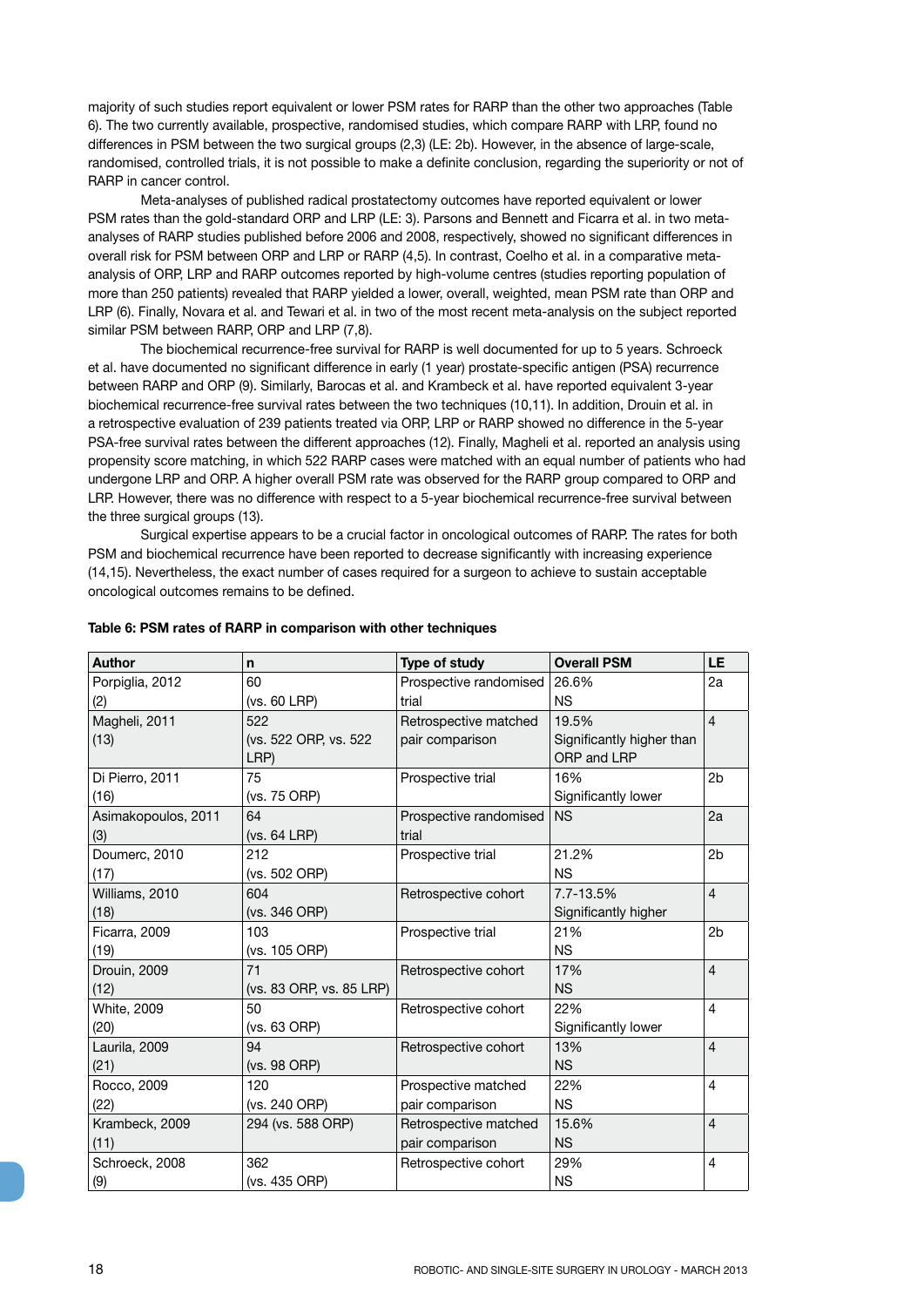| Chan, 2008 | 660           | Retrospective cohort | $19.9 - 19\%$       |  |
|------------|---------------|----------------------|---------------------|--|
| (23)       | (vs. 340 ORP) |                      | Significantly lower |  |

*PSM = positive surgical margin; RARP = robotic assisted radical prostatectomy; LE = level of evidence; LRP = laparoscopic radical prostatectomy;ORP = retropubic radical prostatectomy; NS = non-significant difference with compared approach.*

#### **4.4 Conclusions and recommendation on robotic radical prostatectomy**

| <b>Conclusions</b>                                                                               | LE |
|--------------------------------------------------------------------------------------------------|----|
| RARP for localised prostate cancer is now a well-established surgical approach offering similar  | 2a |
| positive surgical margin rates with ORP and LRP.                                                 |    |
| Long-term PSA-free survival of patients treated with RARP as documented for up to 5 years is     | 3  |
| comparable with other radical prostatectomy approaches.                                          |    |
| In the absence of level 1a data and very limited long-term data, a firm conclusion regarding the | 2a |
| oncological superiority of the technique over other techniques cannot be drawn.                  |    |

| Recommendation                                                                                     | <b>GR</b>    |
|----------------------------------------------------------------------------------------------------|--------------|
| Robotic surgery does not improve oncological outcomes in comparison to ORP and LRP; surgical       | $\mathsf{A}$ |
| expertise is the crucial factor. Use of the robot is not recommended to improve surgical outcomes. |              |

#### **4.5 References**

- 1. Binder J, Kramer W. Robotically-assisted laparoscopic radical prostatectomy. BJU Int 2001 Mar;87(4):408-10.[No abstract available]
- http://www.ncbi.nlm.nih.gov/pubmed/11251539 2. Porpiglia F, Morra I, Lucci Chiarissi M, et al. Randomised controlled trial comparing laparoscopic and
	- robot-assisted radical prostatectomy. Eur Urol 2013 Apr;63(4):606-14. http://www.ncbi.nlm.nih.gov/pubmed/22840353
- 3. Asimakopoulos AD, Pereira Fraga CT, Annino F, et al. Randomized comparison between laparoscopic and robot-assisted nerve-sparing radical prostatectomy. J Sex Med 2011 May;8(5):1503-12. http://www.ncbi.nlm.nih.gov/pubmed/21324093
- 4. Parsons JK, Bennett JL. Outcomes of retropubic, laparoscopic, and robotic-assisted prostatectomy. Urology 2008 Aug;72(2):412-6.
	- http://www.ncbi.nlm.nih.gov/pubmed/18267330
- 5. Ficarra V, Novara G, Artibani W, et al. Retropubic, laparoscopic, and robot-assisted radical prostatectomy: a systematic review and cumulative analysis of comparative studies. Eur Urol 2009 May;55(5):1037-63.
	- http://www.ncbi.nlm.nih.gov/pubmed/19185977
- 6. Coelho RF, Rocco B, Patel MB, et al. Retropubic, laparoscopic, and robot-assisted radical prostatectomy: a critical review of outcomes reported by high-volume centers. J Endourol 2010 Dec;24(12):2003-15.
	- http://www.ncbi.nlm.nih.gov/pubmed/20942686
- 7. Novara G, Ficarra V, Mocellin S, et al. Systematic review and meta-analysis of studies reporting oncologic outcome after robot-assisted radical prostatectomy. Eur Urol 2012 Sep;62(3):382-404. http://www.ncbi.nlm.nih.gov/pubmed/22749851
- 8. Tewari A, Sooriakumaran P, Bloch DA, et al. Positive surgical margin and perioperative complication rates of primary surgical treatments for prostate cancer: a systematic review and meta-analysis comparing retropubic, laparoscopic, and robotic prostatectomy. Eur Urol 2012 Jul;62(1):1-15. http://www.ncbi.nlm.nih.gov/pubmed/22405509
- 9. Schroeck FR, Sun L, Freedland SJ, et al. Comparison of prostate-specific antigen recurrence-free survival in a contemporary cohort of patients undergoing either radical retropubic or robot-assisted laparoscopic radical prostatectomy. BJU Int 2008 Jul;102(1):28-32. http://www.ncbi.nlm.nih.gov/pubmed/18384634
- 10. Barocas DA, Salem S, Kordan Y, et al. Robotic assisted laparoscopic prostatectomy versus radical retropubic prostatectomy for clinically localized prostate cancer: comparison of short-term biochemical recurrence-free survival. J Urol 2010 Mar;183(3):990-6. http://www.ncbi.nlm.nih.gov/pubmed/20083261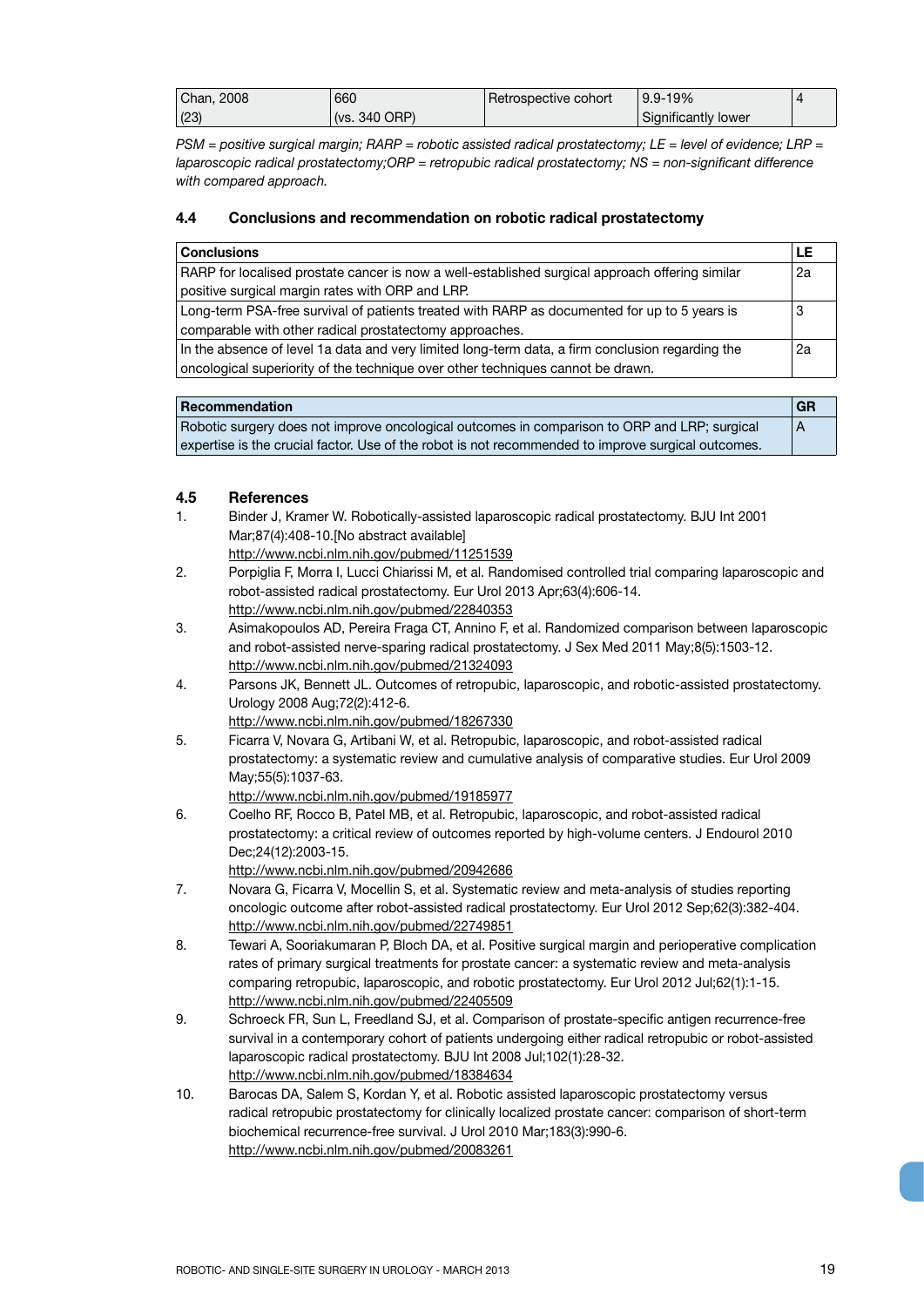11. Krambeck AE, DiMarco DS, Rangel LJ, et al. Radical prostatectomy for prostatic adenocarcinoma: a matched comparison of open retropubic and robot-assisted techniques. BJU Int 2009 Feb;103(4): 448-53.

http://www.ncbi.nlm.nih.gov/pubmed/18778350

12. Drouin SJ, Vaessen C, Hupertan V, et al. Comparison of mid-term carcinologic control obtained after open, laparoscopic, and robot-assisted radical prostatectomy for localized prostate cancer. World J Urol 2009 Oct;27(5):599-605.

http://www.ncbi.nlm.nih.gov/pubmed/19421755

- 13. Magheli A, Gonzalgo ML, Su LM, et al. Impact of surgical technique (open vs laparoscopic vs roboticassisted) on pathological and biochemical outcomes following radical prostatectomy: an analysis using propensity score matching. BJU Int 2011 Jun;107(12):1956-62. http://www.ncbi.nlm.nih.gov/pubmed/21044243
- 14. Gumus E, Boylu U, Turan T, et al. The learning curve of robot-assisted radical prostatectomy. J Endourol 2011 Oct;25(10):1633-7. http://www.ncbi.nlm.nih.gov/pubmed/21815823
- 15. Tsivian M, Zilberman DE, Ferrandino MN, et al. Apical surgical margins status in robot-assisted laparoscopic radical prostatectomy does not depend on disease characteristics. J Endourol 2012 Apr;26(4):361-5.

http://www.ncbi.nlm.nih.gov/pubmed/22192106

16. Di Pierro GB, Baumeister P, Stucki P, et al. A prospective trial comparing consecutive series of open retropubic and robot-assisted laparoscopic radical prostatectomy in a centre with a limited caseload. Eur Urol 2011 Jan;59(1):1-6.

http://www.ncbi.nlm.nih.gov/pubmed/21035248

- 17. Doumerc N, Yuen C, Savdie R, et al. Should experienced open prostatic surgeons convert to robotic surgery? The real learning curve for one surgeon over 3 years. BJU Int 2010 Aug;106(3):378-84. http://www.ncbi.nlm.nih.gov/pubmed/20067454
- 18. Williams SB, Chen MH, D'Amico AV, et al. Radical retropubic prostatectomy and robotic-assisted laparoscopic prostatectomy: likelihood of positive surgical margin(s). Urology 2010 Nov;76(5):1097- 101.

http://www.ncbi.nlm.nih.gov/pubmed/20303147

19. Ficarra V, Novara G, Fracalanza S, et al. A prospective, non-randomized trial comparing robotassisted laparoscopic and retropubic radical prostatectomy in one European institution. BJU Int 2009 Aug;104(4):534-9.

http://www.ncbi.nlm.nih.gov/pubmed/19281468

20. White MA, De Haan AP, Stephens DD, et al. Comparative analysis of surgical margins between radical retropubic prostatectomy and RALP: are patients sacrificed during initiation of robotics program? Urology 2009 Mar;73(3):567-71.

http://www.ncbi.nlm.nih.gov/pubmed/19167036

21. Laurila TA, Huang W, Jarrard DF. Robotic-assisted laparoscopic and radical retropubic prostatectomy generate similar positive margin rates in low and intermediate risk patients. Urol Oncol 2009 Sep-Oct;27(5):529-33.

http://www.ncbi.nlm.nih.gov/pubmed/18640061

- 22. Rocco B, Matei DV, Melegari S, et al. Robotic vs open prostatectomy in a laparoscopically naive centre: a matched-pair analysis. BJU Int 2009 Oct;104(7):991-5. http://www.ncbi.nlm.nih.gov/pubmed/19426191
- 23. Chan RC, Barocas DA, Chang SS, et al. Effect of a large prostate gland on open and robotically assisted laparoscopic radical prostatectomy. BJU Int 2008 May;101(9):1140-4. http://www.ncbi.nlm.nih.gov/pubmed/18399829

#### **4.6 RARP and urinary continence**

As evidenced by numerous studies on RARP, there is a trend towards faster recovery of continence and higher overall continence rates in comparison to the gold standard ORP (Table 7). Nevertheless, this finding is questioned by the lack of randomised comparative studies between the two approaches. Coelho et al. in a well-documented meta-analysis of comparative studies between ORP, LRP and RARP revealed that RARP was associated with higher continence rates at 12 months' postoperatively. The weighted mean continence rate was 79%, 84.8% and 92% for ORP, LRP, and RARP, respectively (1). Similarly, Ficarra et al. in the most recent meta-analysis on the subject calculated a statistically significant advantage in favour of RARP compared with both ORP and LRP in terms of 12-month urinary continence recovery (2). In contrast, two other metaanalyses including 3893 and 44,702 patients, respectively, did not confirm the superiority of RARP at 12-month continence recovery, with equal continence calculated for all three approaches (3,4).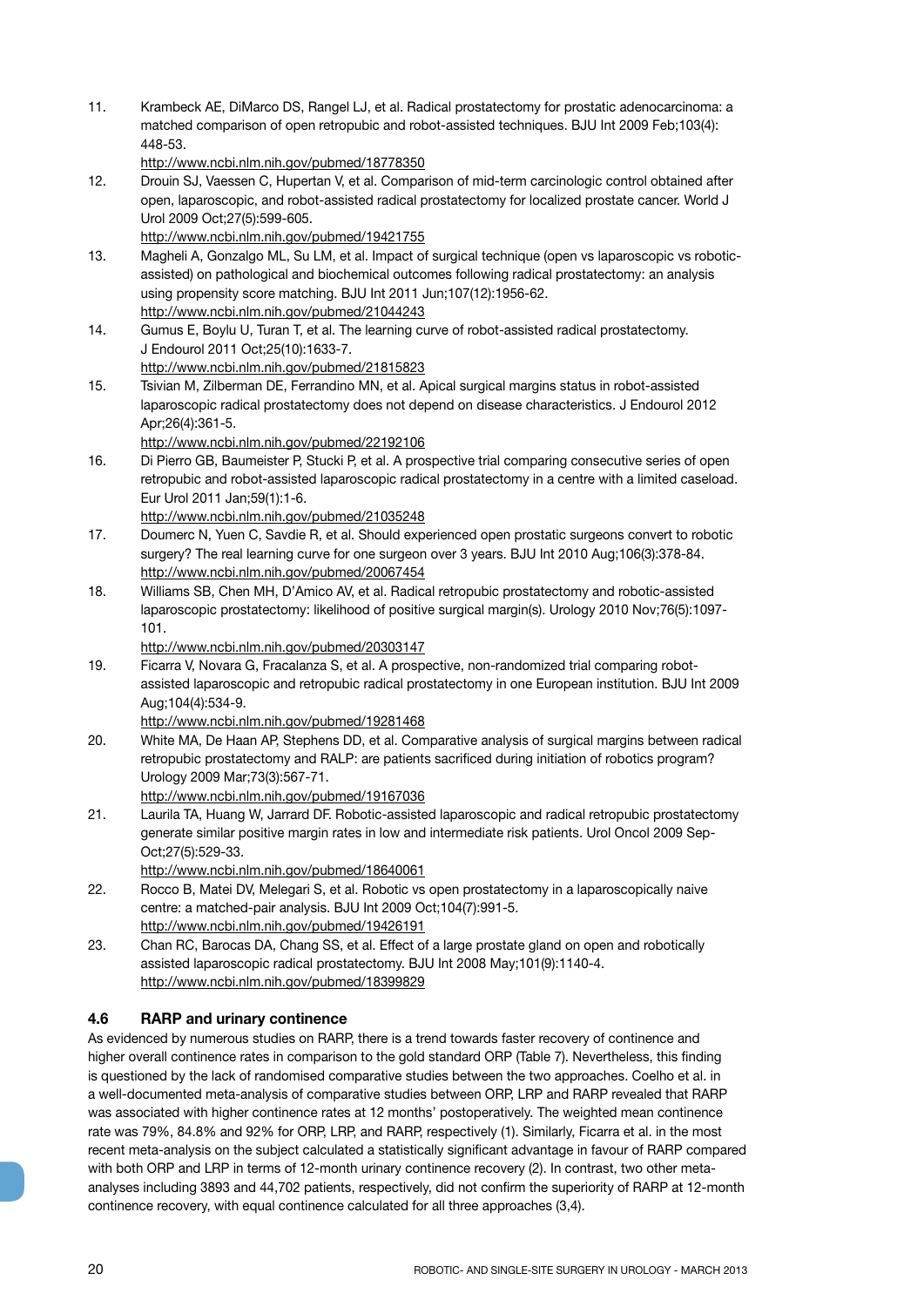Tewari et al. in a non-randomised, prospective, comparison between ORP and RARP demonstrated an earlier continence recovery for RARP (median time 44 vs. 160 days;  $p < 0.05$ ) (5). Similarly, Ficarra et al., in a prospective study comparing ORP cases with RARP, demonstrated not only earlier recovery, but significantly higher continence rates at 1 year postoperatively after RARP (6). In addition, Rocco et al. in a matched-pair analysis of 120 prospectively evaluated RARP cases with a comparable population of ORP cases (n = 240) revealed superior continence rates for RARP at 6 and 12 months' postoperatively (93% and 97% vs. 83% and 88% for RARP and ORP, accordingly) (7).

In contrast, no significant difference in continence was reported in a larger matched-pair analysis, reporting equivalent 1-year urinary continence rates for RARP and ORP, respectively (8). More recently, Di Pierro et al. in a prospective trial comparing consecutive series of ORP and RARP cases (including learning curve cases) revealed that RARP was associated with a faster recovery of continence but not with higher overall continence at 1 year postoperatively (9).

The two, currently available, randomised controlled trials between LRP and RARP have reported conflicting results. Porpiglia et al. in a recent, randomised, controlled study between LRP and RARP reported higher continence rates after RARP (10). In contrast, Asimakopoulos et al. revealed no differences in continence rates between the two approaches (11). Similarly, other non-randomised studies have revealed controversial results (12-14).

| <b>Author</b>   | <b>RARP cases</b> | Type of study         | <b>Continence</b>    | Time of<br>observation<br>(mo) | <b>LE</b>      |
|-----------------|-------------------|-----------------------|----------------------|--------------------------------|----------------|
| Tewari,         | 200               | Prospective trial     | 50%                  | 1.5                            | 2c             |
| 2003(5)         | (vs. 100 ORP)     |                       | Higher than ORP      |                                |                |
| Ficarra,        | 103               | Prospective trial     | 97%                  | 12                             | 2c             |
| 2009(6)         | (vs. 105 ORP)     |                       | Significantly higher |                                |                |
| Rocco,          | 120               | Prospective mach      | 97%                  | $12 \overline{ }$              | $\overline{4}$ |
| 2009 (7)        | (vs. 240 ORP)     | pair comparison       | Significantly higher |                                |                |
| Kramberck,      | 294               | Matched pair analysis | 92%                  | 12                             | $\overline{4}$ |
| 2009(8)         | (vs. 588 ORP)     |                       | NS.                  |                                |                |
| Di Pierro, 2011 | 75                | Prospective trial     | 89%                  | 12                             | 2c             |
| (9)             | (vs. 75 ORP)      |                       | NS.                  |                                |                |
| Porpiglia, 2013 | 60                | Prospective           | 95%                  | 12                             | 2a             |
| (10)            | (vs. 60 LRP)      | randomised trial      | Significantly higher |                                |                |
| Park, 2011 (12) | 44                | Retrospective cohort  | 94.4%                | 12                             | $\overline{4}$ |
|                 | (vs. 62 LRP)      |                       | <b>NS</b>            |                                |                |
| Hakimi, 2009    | 75                | Retrospective cohort  | 93.3%                | 12                             | $\overline{4}$ |
| (13)            | (vs. 75 LRP)      |                       | NS.                  |                                |                |
| Ploussard,      | 1009              | Prospective trial     | 83.6%                | 12                             | 2c             |
| 2013 (14)       | (vs. 1377 LRP)    |                       | Significantly higher |                                |                |

**Table 7: Continence outcomes of RARP in comparative studies.**

*RARP = robotic assisted radical prostatectomy; LE = level of evidence; ORP = retropubic radical prostatectomy; NS = Non-significant difference with compared approach; LRP = laparoscopic radical prostatectomy.*

#### **4.7 Conclusions and recommendations RARP and incontinence**

| <b>Conclusions</b>                                                                                 | LE |
|----------------------------------------------------------------------------------------------------|----|
| RARP for localised prostate cancer is a surgical approach offering high continence rates, at least | 2a |
| comparable with ORP and LRP.                                                                       |    |
| Experienced robotic surgeons achieve good early continence results.                                | 3  |
| There is a trend towards faster recovery of continence after RARP in comparison to ORP and LRP.    | 3  |

| Recommendations                                                                           |  |
|-------------------------------------------------------------------------------------------|--|
| To achieve better early continence results, the use of robotic technique is recommended.* |  |

*\*The expert panel would like to stress that a well-done laparoscopy or open procedure would produce similar results.*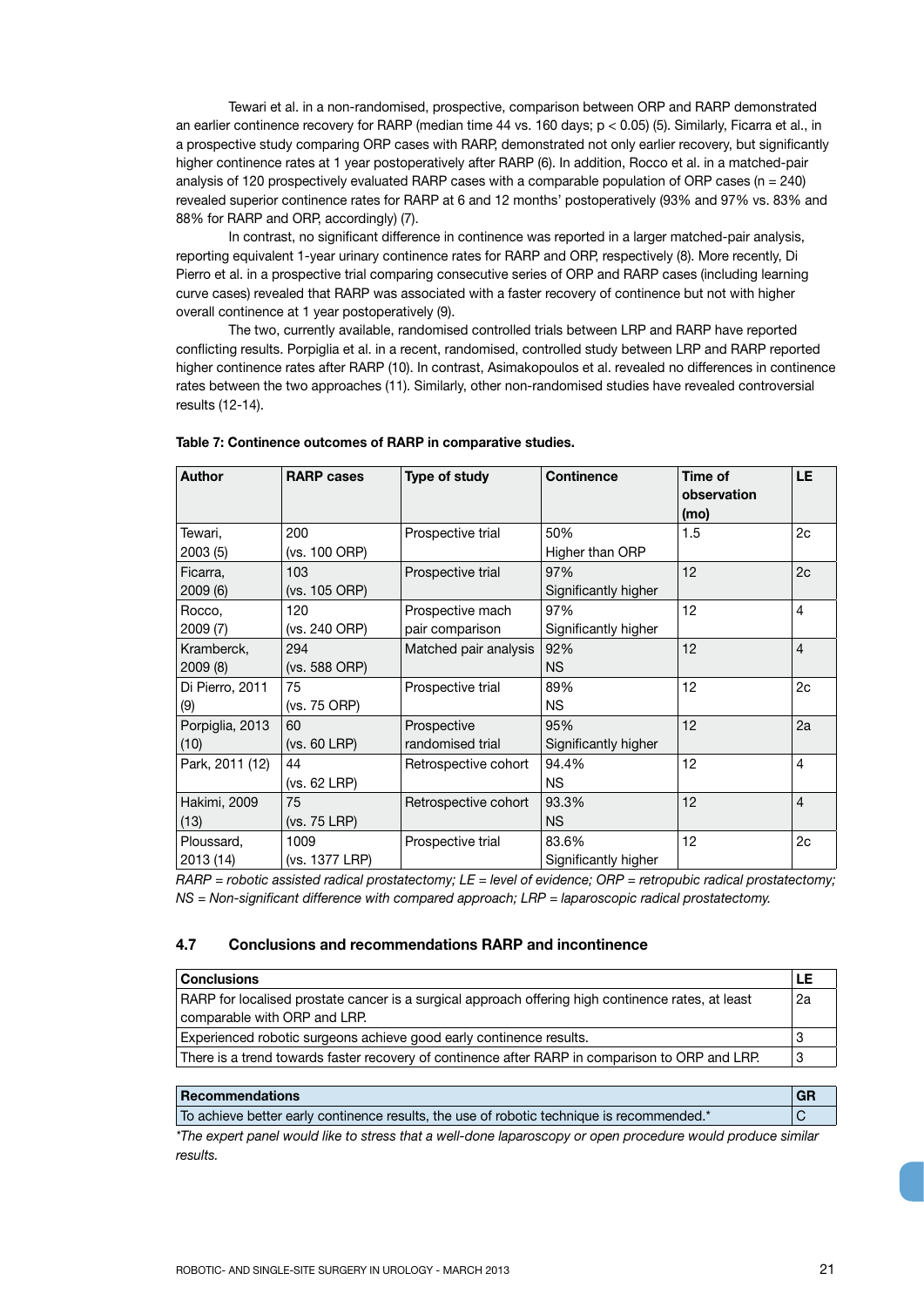#### **4.8 References**

1. Coelho RF, Rocco B, Patel MB, et al. Retropubic, laparoscopic, and robot-assisted radical prostatectomy: a critical review of outcomes reported by high-volume centers. J Endourol 2010 Dec;24(12):2003-15.

http://www.ncbi.nlm.nih.gov/pubmed/20942686

- 2. Ficarra V, Novara G, Rosen RC, et al. Systematic review and meta-analysis of studies reporting urinary continence recovery after robot-assisted radical prostatectomy. Eur Urol 2012 Sep;62(3):405-17. http://www.ncbi.nlm.nih.gov/pubmed/22749852
- 3. Parsons JK, Bennett JL. Outcomes of retropubic, laparoscopic, and robotic-assisted prostatectomy. Urology 2008 Aug;72(2):412-6.

http://www.ncbi.nlm.nih.gov/pubmed/18267330

4. Ferronha F, Barros F, Santos VV, et al. Is there any evidence of superiority between retropubic, laparoscopic or robot-assisted radical prostatectomy? Int Braz J Urol 2011 Mar-Apr;37(2):146-58; discussion 159-60.

http://www.ncbi.nlm.nih.gov/pubmed/21557832

- 5. Tewari A, Srivasatava A, Menon M, et al. A prospective comparison of radical retropubic and robotassisted prostatectomy: experience in one institution. BJU Int 2003 Aug;92(3):205-10. http://www.ncbi.nlm.nih.gov/pubmed/12887468
- 6. Ficarra V, Novara G, Fracalanza S, et al. A prospective, non-randomized trial comparing robotassisted laparoscopic and retropubic radical prostatectomy in one European institution. BJU Int 2009 Aug;104(4):534-9.

http://www.ncbi.nlm.nih.gov/pubmed/19281468

- 7. Rocco B, Matei DV, Melegari S, et al. Robotic vs open prostatectomy in a laparoscopically naive centre: a matched-pair analysis. BJU Int 2009 Oct;104(7):991-5. http://www.ncbi.nlm.nih.gov/pubmed/19426191
- 8. Krambeck AE, DiMarco DS, Rangel LJ, et al. Radical prostatectomy for prostatic adenocarcinoma: a matched comparison of open retropubic and robot-assisted techniques. BJU Int 2009 Feb;103(4):448- 53.

http://www.ncbi.nlm.nih.gov/pubmed/18778350

9. Di Pierro GB, Baumeister P, Stucki P, et al. A prospective trial comparing consecutive series of open retropubic and robot-assisted laparoscopic radical prostatectomy in a centre with a limited caseload. Eur Urol 2011 Jan;59(1):1-6.

http://www.ncbi.nlm.nih.gov/pubmed/21035248

- 10. Porpiglia F, Morra I, Lucci Chiarissi M, et al. Randomised Controlled Trial Comparing Laparoscopic and Robot-assisted Radical Prostatectomy. Eur Urol 2013 Apr;63(4):606-14. http://www.ncbi.nlm.nih.gov/pubmed/22840353
- 11. Asimakopoulos AD, Pereira Fraga CT, Annino F, et al. Randomized comparison between laparoscopic and robot-assisted nerve-sparing radical prostatectomy. J Sex Med 2011 May;8(5):1503-12. http://www.ncbi.nlm.nih.gov/pubmed/21324093
- 12. Park JW, Won Lee H, Kim W, et al. Comparative assessment of a single surgeon's series of laparoscopic radical prostatectomy: conventional versus robot-assisted. J Endourol 2011 Apr;25(4):597-602.

http://www.ncbi.nlm.nih.gov/pubmed/21438677

13. Hakimi AA, Blitstein J, Feder M, et al. Direct comparison of surgical and functional outcomes of robotic-assisted versus pure laparoscopic radical prostatectomy: single-surgeon experience. Urology 2009 Jan;73(1):119-23.

http://www.ncbi.nlm.nih.gov/pubmed/18952268

14. Ploussard G, de la Taille A, Moulin M, et al. Comparisons of the Perioperative, Functional, and Oncologic Outcomes After Robot-Assisted Versus Pure Extraperitoneal Laparoscopic Radical Prostatectomy. Eur Urol 2012 Dec 1. [Epub ahead of print] http://www.ncbi.nlm.nih.gov/pubmed/23245815

### **4.9 RARP and potency**

The significant variation on reported potency rates after RARP can be explained by the fact that different studies entail varying population characteristics, different potency assessment and the use of different potency aids. The majority of comparative studies between RARP and ORP favour the robotic approach in terms of potency. Faster recovery of intercourse (with or without phosphodiesterase type 5 inhibitors), faster return to intercourse and higher overall potency rates at 1 year postoperatively have been documented by several studies (1-4). In addition, two well-documented meta-analyses revealed that RARP was associated with higher potency rates than ORP (5,6). In contrast, comparable potency rates between RARP and ORP at 1-year follow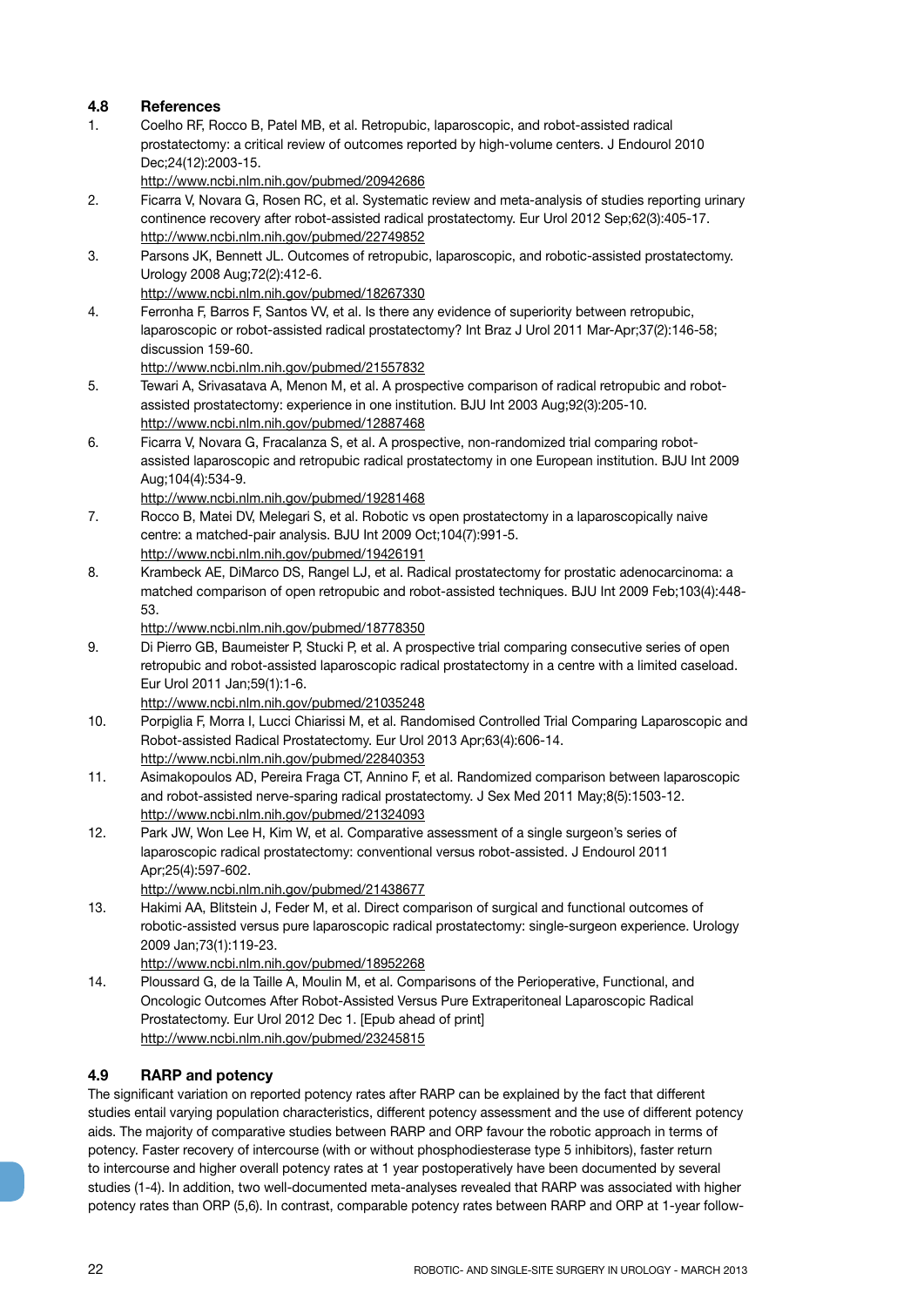up were reported in a large matched-pair analysis and an additional meta-analysis (7,8). Due to the lack of randomised comparative studies between RARP and ORP, it is not possible to make definite conclusions, regarding the superiority of RARP in terms of potency.

A direct comparison of RARP with LRP reveals a trend towards better potency outcomes for RARP. Asimakopoulos et al. and Porpiglia et al. in two, currently available, prospective, randomised studies comparing LRP with RARP, reported a significantly shorter time-to-capability for intercourse and a higher 12-month rate of capability for intercourse in the RARP arm and erection recovery, accordingly (9,10). Coelho et al. in a meta-analysis of high-volume comparative studies calculated weighted mean potency rates for patients who underwent unilateral or bilateral nerve sparing, at 12-month follow-up, of 31.1% and 54% for LRP, compared with 59.9% and 93.5% for RARP (5). In a recent meta-analysis, Ficarra et al. calculated a non-statistically significant trend in favour of RARP compared with LRP (6). Similarly, Ploussard et al. in a recent comparative investigation including 1,009 RARP and 1,377 LRP operations revealed higher potency rates in the RARP arm at both 6 and 12 months of follow-up (11). In contrast, comparable potency rates between RARP and LRP at 1-year follow-up were reported by other studies (12,13).

| <b>Author</b>              | <b>RARP cases</b>      | Type of study                       | <b>Potency rates</b>          | Time of<br>observation | LE.            |
|----------------------------|------------------------|-------------------------------------|-------------------------------|------------------------|----------------|
| Tewari, 2003 (1)           | 200<br>(vs. 100 ORP)   | Prospective trial                   | 50% Significantly<br>higher   | 6                      | 2c             |
| Di Pierro, 2011<br>(2)     | 75<br>(vs. 75 ORP)     | Prospective trial                   | 55% Significantly<br>higher   | 12                     | 2c             |
| Ficarra, 2009 (3)          | 103<br>(vs. 105 ORP)   | Prospective trial                   | 81% Significantly<br>higher   | 12                     | 2c             |
| Rocco, 2009 (4)            | 120<br>(vs. 240 ORP)   | Prospective mach<br>pair comparison | 61% Significantly<br>higher   | 12                     | $\overline{4}$ |
| Krambeck, 2009<br>(7)      | 294<br>(vs. 588 ORP)   | Matched pair<br>analysis            | 70%<br>NS.                    | 12                     | $\overline{4}$ |
| Asimakopoulos,<br>2011 (9) | 64<br>(vs. 64 LRP)     | Prospective<br>randomised trial     | 77% Significantly<br>higher   | 12                     | 2a             |
| Porpiglia, 2012<br>(10)    | 60<br>(vs. 60 LRP)     | Prospective<br>randomised trial     | 80% Significantly<br>higher   | 12                     | 2a             |
| Ploussard, 2013<br>(11)    | 1009<br>(vs. 1377 LRP) | Prospective trial                   | 57.7% Significantly<br>higher | 12                     | 2c             |
| Park, 2011 (12)            | 44<br>(vs. 62 LRP)     | Retrospective<br>cohort             | 54.5%<br>NS.                  | 6                      | 4              |
| Hakimi, 2009<br>(13)       | 75<br>(vs. 75 LRP)     | Retrospective<br>cohort             | 76.5%<br><b>NS</b>            | 12                     | $\overline{4}$ |

| Table 8: Potency outcomes of RARP in comparative studies |  |  |
|----------------------------------------------------------|--|--|
|                                                          |  |  |

*RARP = robotic assisted radical prostatectomy; LE = level of evidence; ORP = retropubic radical prostatectomy; NS = non-significant difference between compared groups; LRP = laparoscopic radical prostatectomy.*

#### **4.10 Conclusions and recommendations RARP and potency**

| <b>Conclusions</b>                                                                                  | LE     |
|-----------------------------------------------------------------------------------------------------|--------|
| Potency assessment after radical prostatectomy has many limitations, which partly explains the wide | 2a     |
| variation in potency outcomes among different studies.                                              |        |
| RARP is not inferior to ORP and LRP for potency rates.                                              | 2a     |
| There is a trend towards faster recovery of potency after robotic assisted laparoscopic radical     | $2a-3$ |
| prostatectomy (RALP) in comparison to ORP and LRP.                                                  |        |
|                                                                                                     |        |

| <b>Recommendations</b>                                                                                 | GR |
|--------------------------------------------------------------------------------------------------------|----|
| To achieve better early potency results, the use of laparoscopy or robotic techniques are              |    |
| recommended.*                                                                                          |    |
| To achieve better early potency results, a cautery-free (i.e. athermal) technique during neurovascular | A  |
| bundle dissection is recommended.                                                                      |    |

*\*The expert panel would like to stress that a well-done ORP or LRP, compared to RARP would produce similar results.*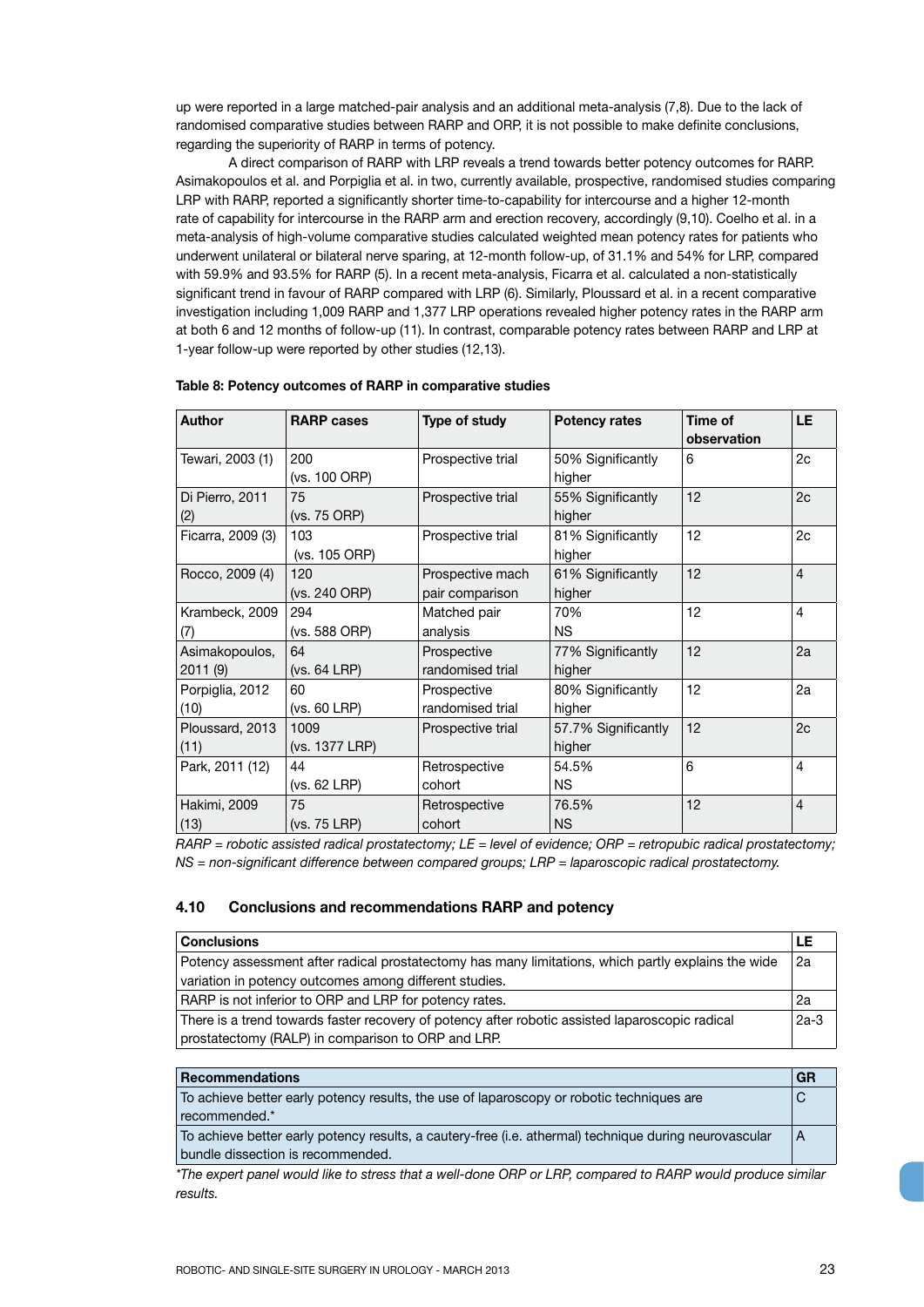#### **4.11 References**

- 1. Tewari A, Srivasatava A, Menon M, et al. A prospective comparison of radical retropubic and robotassisted prostatectomy: experience in one institution. BJU Int 2003 Aug;92(3):205-10. http://www.ncbi.nlm.nih.gov/pubmed/12887468
- 2. Di Pierro GB, Baumeister P, Stucki P, et al. A prospective trial comparing consecutive series of open retropubic and robot-assisted laparoscopic radical prostatectomy in a centre with a limited caseload. Eur Urol 2011 Jan;59(1):1-6.

http://www.ncbi.nlm.nih.gov/pubmed/21035248

3. Ficarra V, Novara G, Fracalanza S, et al. A prospective, non-randomized trial comparing robotassisted laparoscopic and retropubic radical prostatectomy in one European institution. BJU Int 2009 Aug;104(4):534-9.

http://www.ncbi.nlm.nih.gov/pubmed/19281468

- 4. Rocco B, Matei DV, Melegari S, et al. Robotic vs open prostatectomy in a laparoscopically naive centre: a matched-pair analysis. BJU Int 2009 Oct;104(7):991-5. http://www.ncbi.nlm.nih.gov/pubmed/19426191
- 5. Coelho RF, Rocco B, Patel MB, et al. Retropubic, laparoscopic, and robot-assisted radical prostatectomy: a critical review of outcomes reported by high-volume centers. J Endourol 2010 Dec;24(12):2003-15.

http://www.ncbi.nlm.nih.gov/pubmed/20942686

- 6. Ficarra V, Novara G, Ahlering TE, et al. Systematic review and meta-analysis of studies reporting potency rates after robot-assisted radical prostatectomy. Eur Urol 2012 Sep;62(3):418-30. http://www.ncbi.nlm.nih.gov/pubmed/22749850
- 7. Krambeck AE, DiMarco DS, Rangel LJ, et al. Radical prostatectomy for prostatic adenocarcinoma: a matched comparison of open retropubic and robot-assisted techniques. BJU Int 2009 Feb;103(4): 448-53.

http://www.ncbi.nlm.nih.gov/pubmed/18778350

8. Ferronha F, Barros F, Santos VV, et al. Is there any evidence of superiority between retropubic, laparoscopic or robot-assisted radical prostatectomy? Int Braz J Urol 2011 Mar-Apr;37(2):146-58; discussion 159-60.

http://www.ncbi.nlm.nih.gov/pubmed/21557832

- 9. Asimakopoulos AD, Pereira Fraga CT, Annino F, et al. Randomized comparison between laparoscopic and robot-assisted nerve-sparing radical prostatectomy. J Sex Med 2011 May;8(5):1503-12. http://www.ncbi.nlm.nih.gov/pubmed/21324093
- 10. Porpiglia F, Morra I, Lucci Chiarissi M, et al. Randomised controlled trial comparing laparoscopic and robot-assisted radical prostatectomy. Eur Urol 2013 Apr;63(4):606-14. http://www.ncbi.nlm.nih.gov/pubmed/22840353
- 11. Ploussard G, de la Taille A, Moulin M, et al. Comparisons of the Perioperative, Functional, and Oncologic Outcomes After Robot-Assisted Versus Pure Extraperitoneal Laparoscopic Radical Prostatectomy. Eur Urol. 2012 Dec 1. [Epub ahead of print] http://www.ncbi.nlm.nih.gov/pubmed/23245815
- 12. Park JW, Won Lee H, Kim W, et al. Comparative assessment of a single surgeon's series of laparoscopic radical prostatectomy: conventional versus robot-assisted. J Endourol 2011 Apr;25(4):597-602.

http://www.ncbi.nlm.nih.gov/pubmed/21438677

13. Hakimi AA, Blitstein J, Feder M, et al. Direct comparison of surgical and functional outcomes of robotic-assisted versus pure laparoscopic radical prostatectomy: single-surgeon experience. Urology 2009 Jan;73(1):119-23.

http://www.ncbi.nlm.nih.gov/pubmed/18952268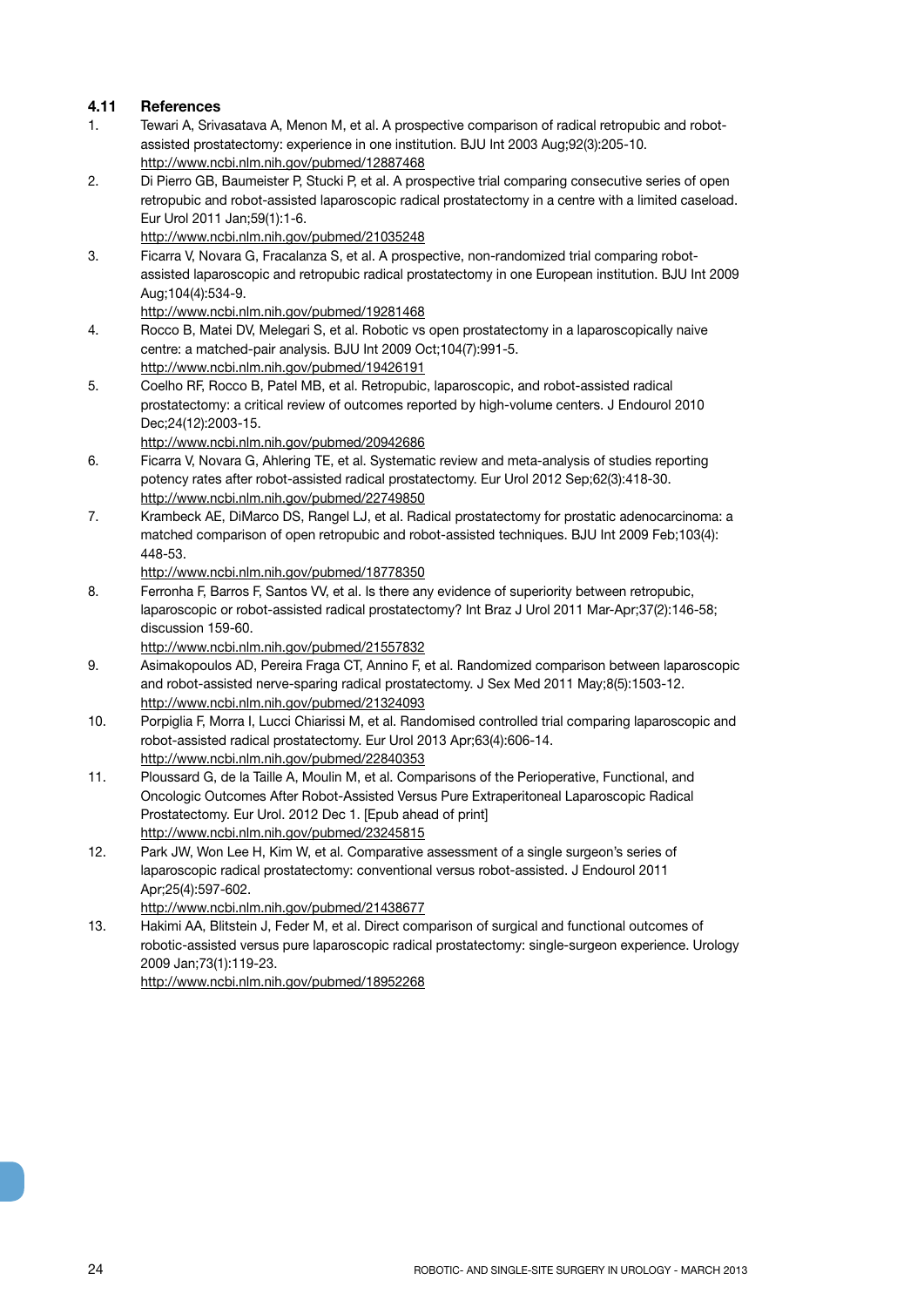## **5. ROBOTIC ASSISTED PELVIC LYMPH NODE DISSECTION AT THE TIME OF RADICAL PROSTATECTOMY**

#### **5.1 Introduction**

Pelvic lymph node (LN) dissection (PLND) is considered the most reliable staging method to access LN involvement in clinically localised prostatic cancer (GR: B). The 2013 EAU Guidelines on Prostate Cancer have recommended that nodal evaluation can be spared in patients with stage T2 or less, PSA < 10, a Gleason score  $\leq$  6 and  $<$  50% positive biopsy cores, since these patients have  $<$  10% risk of LN metastases (GR: B) (1). In contrast, PLND may increase staging accuracy and influence decision-making with respect to adjuvant therapy in the treatment of a subset of intermediate-risk cases and in all high-risk prostatic cancer cases (GR: B) (2).

#### **5.2 Outcomes**

Published outcomes of PLND during RARP demonstrate significant variability in both the number of harvested LNs and LN invasion rates. Multiple factors are responsible for the latter, including the different PLND indications used, different levels of surgical experience among robotic surgeons and different PLND resection templates followed in each institution. Different indications for PLND lead to different rates of nodal involvement; higher rates would be expected when PLND is offered only in high-risk patients and lower rates when PLND is regularly offered to all RARP cases. The 2013 EAU guidelines recommend that when PLND is indicated, an extended dissection template should be offered, including the removal of nodes overlying the external iliac artery and vein, the nodes within the obturator fossa cranially and caudally to the obturator nerve, and the nodes medially and laterally to the internal iliac artery (GR: C) (2). The more extended the LN yield, the higher the probability of detecting a LN invasion (3-5). Finally, rates for LN yield and LN invasion are surgeonrelated. Siberstein et al. in a retrospective comparative study between open, laparoscopic and robotic PLND, revealed wide variations in median LN yield between surgeons. This variation was much greater than the variation of LN yield between the different surgical approaches (6).

Di Pierro et al. in a prospective trial comparing consecutive series of 75 open retropubic and 75 RARP, revealed a significant (p< 0.001) difference compared with robotic assistance in the number of retrieved LNs. RARP retrieved a median of 12 LNs (range 9-17) in contrast to an open technique retrieving 18 (range 12-23) nodes, respectively (7). Most available studies comparing robotic-assisted PLND with its open counterpart support the open approach and demonstrate a lower LN yield for robotic-assisted PLND (Table 9). The inferior LN retrieval of RARP is most likely related to the comparison of a well-established technique (e.g. open) with a newly introduced approach incorporating data during the learning curve. Recent reports on robotic-assisted PLND verified that robotic assistance itself does not limit a surgeon's ability to perform a complete extended PLND (8,9).

| Author            | N                                | Type of study     | <b>LN</b> yield<br>(range of median) | lymph node<br>involvement;<br>(LNI) | <b>LE</b>      |
|-------------------|----------------------------------|-------------------|--------------------------------------|-------------------------------------|----------------|
| Siberstein, 2012  | 126                              | Retrospective     | $16(11-21)$                          | 13%                                 | 2b             |
| (6)               | (vs. 126 open, vs. 78 $ $ cohort |                   | Significantly lower                  |                                     |                |
|                   | laparoscopic)                    |                   | than open and                        |                                     |                |
|                   |                                  |                   | laparoscopic                         |                                     |                |
| Di Pierro, 2011   | 75                               | Prospective trial | $12(9-17)$                           | 12%                                 | 2 <sub>b</sub> |
| (7)               | (vs. 75 open)                    |                   | Significantly lower                  |                                     |                |
|                   |                                  |                   | than open                            |                                     |                |
| Truesdale, 2010   | 99                               | Retrospective     | 6.35(4.52)                           | 1%                                  | 2b             |
| (10)              | (vs. 217 open)                   | cohort            | Borderline difference                |                                     |                |
| Lallas, 2010 (11) | 473                              | Retrospective     | $7.1(0-29)$                          | 1.1%                                | 2 <sub>b</sub> |
|                   | $(vs. 343$ open $)$              | cohort            | Significantly higher                 |                                     |                |
|                   |                                  |                   | than open                            |                                     |                |
| Yee, 2010 (12)    | 32                               | Prospective case  | 18 (12-28)                           | 13%                                 | 2b             |
|                   |                                  | series            |                                      |                                     |                |

#### **Table 9: Robot assisted PLND studies**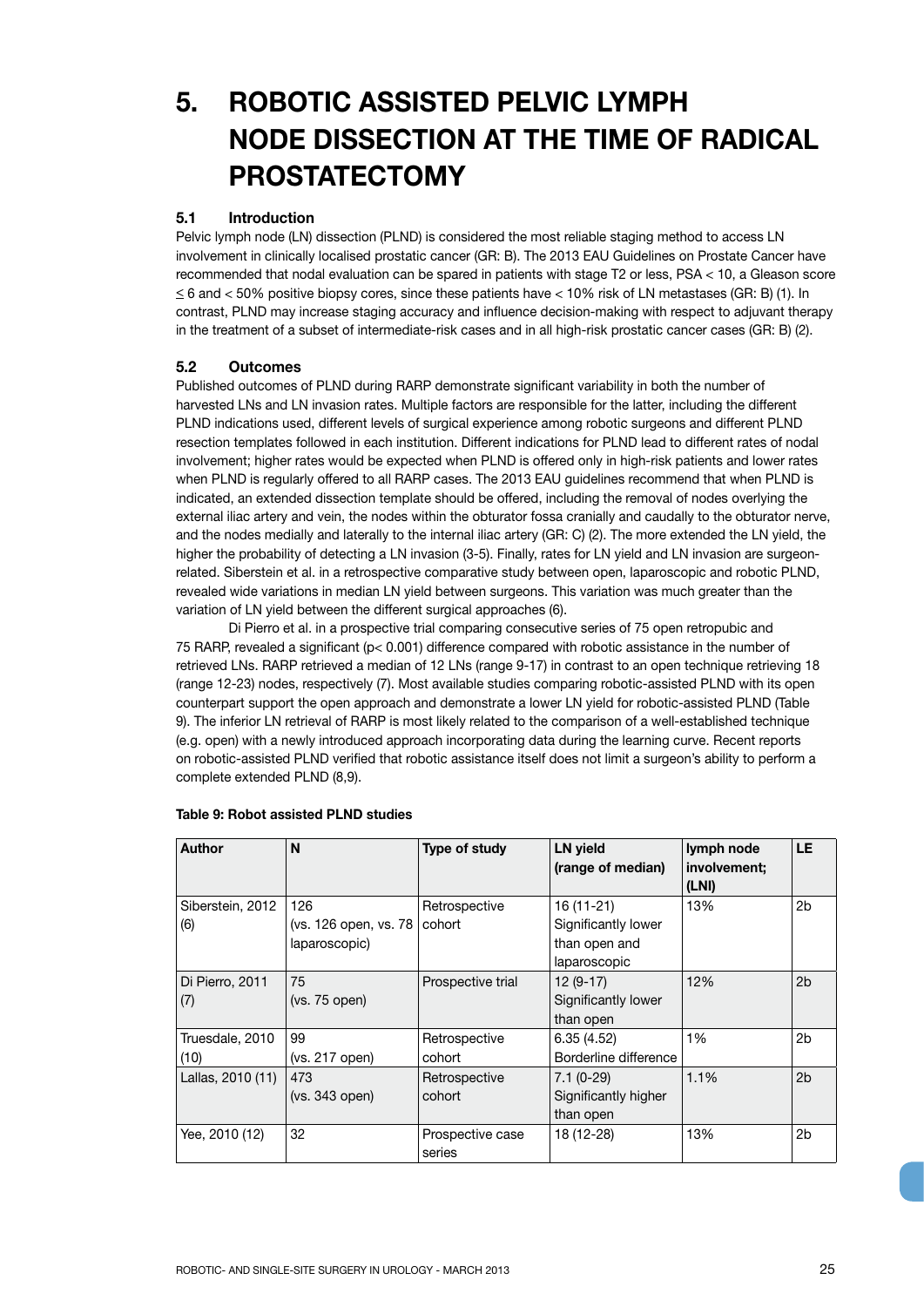| Cooperberg,<br>2010 (13) | 562<br>$(vs. 716$ open $)$ | Prospective case<br>series   | 9.3(5.4)<br>Significantly lower<br>than open     | 4.1% | 2 <sub>b</sub> |
|--------------------------|----------------------------|------------------------------|--------------------------------------------------|------|----------------|
| Yates, 2009 (14)         | 62<br>(vs. 61 open)        | Retrospective<br>cohort      | 3.3<br>Significantly lower<br>than open          | 3.2% | 2b             |
| Feicke, 2009 (15)        | 99                         | Retrospective case<br>series | $19(8-53)$                                       | 16%  | $\overline{4}$ |
| Polcari, 2009<br>(16)    | 60<br>(vs. 64 open)        | Retrospective<br>cohort      | 8.2<br>NS.                                       | 3.3% | 2b             |
| Zorn, 2009 (17)          | 226<br>(vs. 471 open)      | Retrospective<br>cohort      | $12.5(7-16)$<br>Significantly lower<br>than open | 7.8% | 2 <sub>b</sub> |
| Atug, 2006 (18)          | 40<br>(vs. 75 LRP)         | Prospective case<br>series   | 14.08 (9-24)                                     | 5%   | $\overline{4}$ |

*LN = lymph node; LNI = lymph node involvement; LE = level of evidence; NS = non-significant difference between compared groups.*

#### **5.3 Conclusions and recommendations on root-assisted pelvic lymph node dissection**

| <b>Conclusions</b>                                                                                     |  |
|--------------------------------------------------------------------------------------------------------|--|
| The reported number of lymph nodes removed in laparoscopic and robotic series is lower than in open 2a |  |
| surgical series.                                                                                       |  |
| However, the same extent of lymphadenectomy can be safely performed by all techniques of radical       |  |
| prostatectomy including RARP.                                                                          |  |

#### **Recommendation GR**

| RARP, LRP and ORP achieve similar perioperative and oncological pelvic lymph node dissection |  |
|----------------------------------------------------------------------------------------------|--|
| outcomes so either technique can be used in lymphadenectomy.                                 |  |

*RARP = robotic-assisted radical prostatectomy; LRP = laparoscopic radical prostatectomy; ORP = open retropubic radical prostatectomy.*

#### **5.4 References**

- 1. Heidenreich A, Bellmunt J, Bolla M, et al. EAU guidelines on prostate cancer. Part 1: screening, diagnosis, and treatment of clinically localised disease. Eur Urol 2011 Jan;59(1):61-71. http://www.ncbi.nlm.nih.gov/pubmed/21056534
- 2. Heidenreich A, Bastian PJ, Bellmunt J, et al. Guidelines on Prostate Cancer. EAU 2012. http://www.uroweb.org/gls/pdf/08%20Prostate%20Cancer\_LR%20March%2013th%202012.pdf
- 3. Heidenreich A, Ohlmann CH, Polyakov S. Anatomical extent of pelvic lymphadenectomy in patients undergoing radical prostatectomy. Eur Urol 2007 Jul;52(1):29-37. http://www.ncbi.nlm.nih.gov/pubmed/17448592
- 4. Briganti A, Chun FK, Salonia A, et al. Validation of a nomogram predicting the probability of lymph node invasion based on the extent of pelvic lymphadenectomy in patients with clinically localized prostate cancer. BJU Int 2006 Oct;98(4):788-93. http://www.ncbi.nlm.nih.gov/pubmed/16796698
- 5. Bader P, Burkhard FC, Markwalder R, et al. Is a limited lymph node dissection an adequate staging procedure for prostate cancer? J Urol 2002 Aug;168(2):514-8;discussion 518. http://www.ncbi.nlm.nih.gov/pubmed/12131300
- 6. Silberstein JL, Vickers AJ, Power NE, et al. Pelvic lymph node dissection for patients with elevated risk of lymph node invasion during radical prostatectomy: comparison of open, laparoscopic and robotassisted procedures. J Endourol 2012 Jun;26(6):748-53. http://www.ncbi.nlm.nih.gov/pubmed/22050490
- 7. Di Pierro GB, Baumeister P, Stucki P, et al. A prospective trial comparing consecutive series of open retropubic and robot-assisted laparoscopic radical prostatectomy in a centre with a limited caseload. Eur Urol 2011 Jan;59(1):1-6. http://www.ncbi.nlm.nih.gov/pubmed/21035248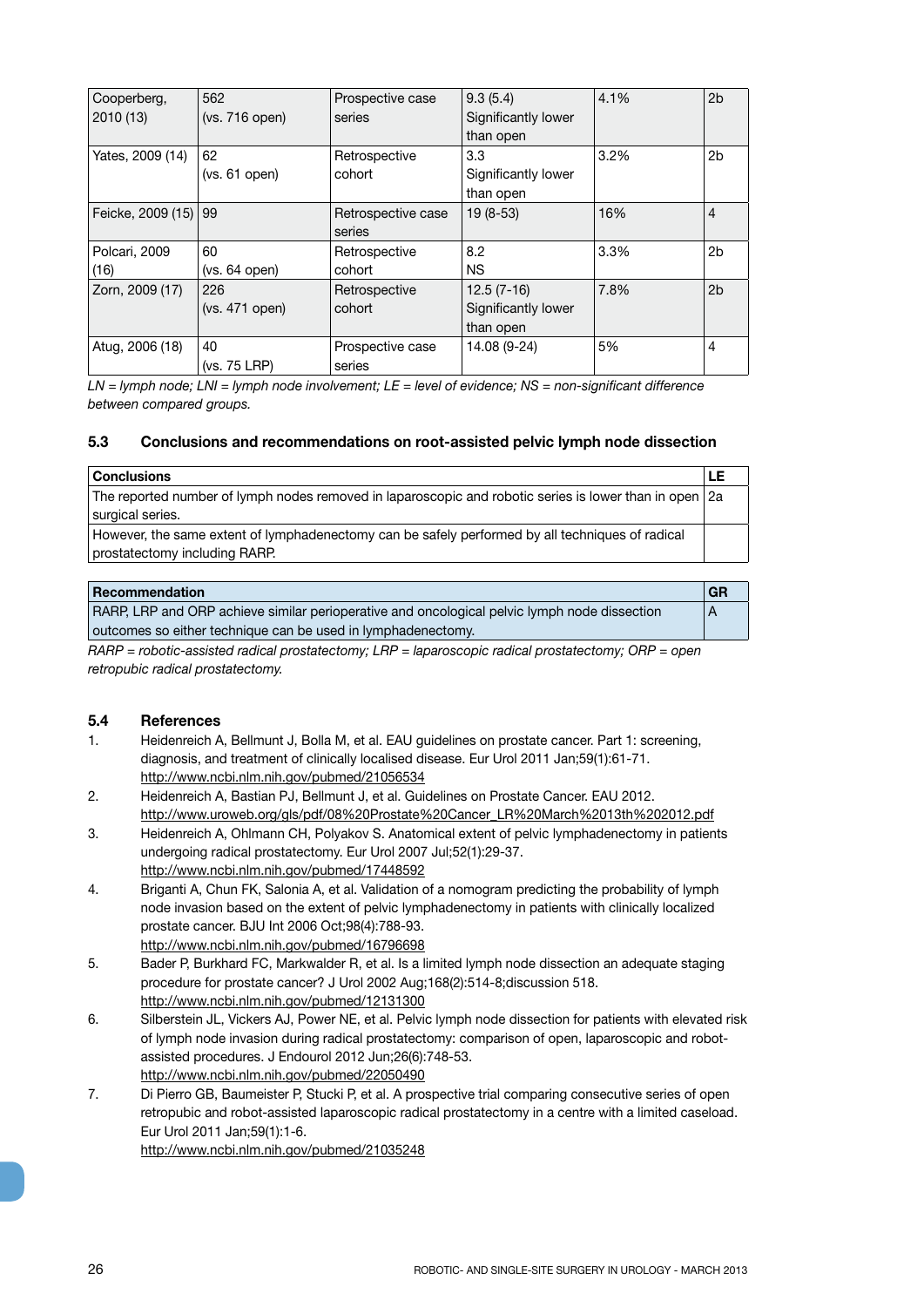8. Feicke A, Baumgartner M, Talimi S, et al. Robotic-assisted laparoscopic extended pelvic lymph node dissection for prostate cancer: surgical technique and experience with the first 99 cases. Eur Urol 2009 Apr;55(4):876-83.

http://www.ncbi.nlm.nih.gov/pubmed/19101076

- 9. Yee DS, Katz DJ, Godoy G, et al. Extended pelvic lymph node dissection in robotic-assisted radical prostatectomy: surgical technique and initial experience. Urology 2010 May;75(5):1199-204. http://www.ncbi.nlm.nih.gov/pubmed/20163838
- 10. Truesdale MD, Lee DJ, Cheetham PJ, et al. Assessment of lymph node yield after pelvic lymph node dissection in men with prostate cancer: a comparison between robot-assisted radical prostatectomy and open radical prostatectomy in the modern era. J Endourol 2010 Jul;24(7):1055-60. http://www.ncbi.nlm.nih.gov/pubmed/20575697
- 11. Lallas CD, Pe ML, Thumar AB, et al. Comparison of lymph node yield in robot-assisted laparoscopic prostatectomy with that in open radical retropubic prostatectomy. BJU Int 2011 Apr;107(7):1136-40. http://www.ncbi.nlm.nih.gov/pubmed/20825403
- 12. Yee DS, Katz DJ, Godoy G, et al. Extended pelvic lymph node dissection in robotic-assisted radical prostatectomy: surgical technique and initial experience. Urology 2010 May;75(5):1199-204. http://www.ncbi.nlm.nih.gov/pubmed/20163838
- 13. Cooperberg MR, Kane CJ, Cowan JE, et al. Adequacy of lymphadenectomy among men undergoing robot-assisted laparoscopic radical prostatectomy. BJU Int 2010 Jan;105(1):88-92. http://www.ncbi.nlm.nih.gov/pubmed/19549119
- 14. Yates J, Haleblian G, Stein B, et al. The impact of robotic surgery on pelvic lymph node dissection during radical prostatectomy for localized prostate cancer: the Brown University early robotic experience. Can J Urol 2009 Oct;16(5):4842-6. http://www.ncbi.nlm.nih.gov/pubmed/19796462
- 15. Feicke A, Baumgartner M, Talimi S, et al. Robotic-assisted laparoscopic extended pelvic lymph node dissection for prostate cancer: surgical technique and experience with the first 99 cases. Eur Urol 2009 Apr;55(4):876-83.
	- http://www.ncbi.nlm.nih.gov/pubmed/19101076
- 16. Polcari AJ, Hugen CM, Sivarajan G, et al. Comparison of open and robot-assisted pelvic lymphadenectomy for prostate cancer. J Endourol 2009 Aug;23(8):1313-7. http://www.ncbi.nlm.nih.gov/pubmed/19653874
- 17. Zorn KC, Katz MH, Bernstein A, et al. Pelvic lymphadenectomy during robot-assisted radical prostatectomy: Assessing nodal yield, perioperative outcomes, and complications. Urology 2009 Aug;74(2):296-302.
	- http://www.ncbi.nlm.nih.gov/pubmed/19515403
- 18. Atug F, Castle EP, Srivastav SK, et al. Prospective evaluation of concomitant lymphadenectomy in robot-assisted radical prostatectomy: preliminary analysis of outcomes. J Endourol 2006 Jul;20(7):514-8.

http://www.ncbi.nlm.nih.gov/pubmed/16859467

## **6. ROBOTIC-ASSISTED LAPAROSCOPIC SACROCOLPOPEXY**

#### **6.1 Introduction**

Robotic-assisted laparoscopic sacrocolpopexy (RALS) has emerged as a minimally invasive option for the treatment of vaginal vault prolapse, aiming to provide a similar anatomical outcome with the open technique, in addition to limited morbidity and faster recovery time, both associated with laparoscopy. The literature on RALS is almost entirely limited to a few case series with short-term outcome data leading to a low LE. In addition, there are three comparative studies; one is a retrospective cohort study comparing RALS with an open approach, a second one is a small randomised controlled study comparing RALS with laparoscopic sacrocolpopexy. The third study (Seror J et al) presents a prospectice case series. (1-3). Table 10 summarises the studies reporting RALS clinical outcomes.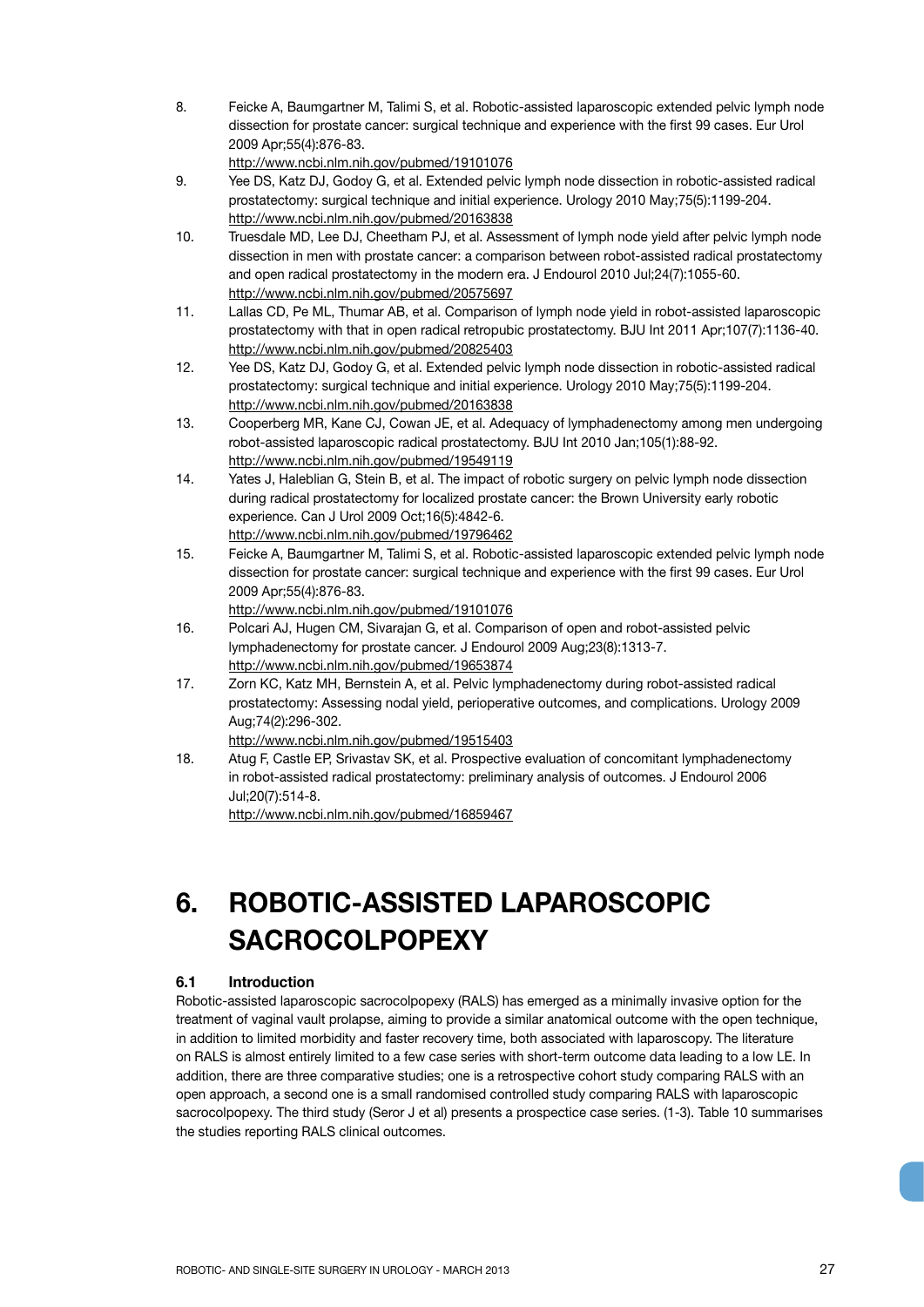#### **Table 10: Clinical studies in robot-assisted laparoscopic sacrocolpopexy**

| <b>Author</b>     | n                     | Type of study               | <b>LE</b>      |
|-------------------|-----------------------|-----------------------------|----------------|
| Geller, 2008 (1)  | 73                    | Retrospective cohort study  | 2b             |
|                   | $(vs. 105$ open $)$   |                             |                |
| Paraiso, 2011 (2) | 40                    | Randomised controlled trial | 2 <sub>b</sub> |
|                   | (vs. 38 laparoscopic) |                             |                |
| Seror, 2012 (3)   | 20                    | Prospective case series     | 2c             |
|                   | (vs. 47 laparoscopic) |                             |                |
| Moreno, 2011 (4)  | 31                    | Prospective case series     | 2c             |
| Gocmen, 2012      | 12                    | Retrospective case series   | 4              |
| (7)               |                       |                             |                |
| Kramer, 2009 (6)  | 21                    | Retrospective case series   | $\overline{4}$ |
| Akl, 2009 (9)     | 80                    | Retrospective case series   | 4              |
| Daneshgari,       | 12                    | Retrospective case series   | 4              |
| 2007 (10)         |                       |                             |                |
| Elliott, 2006 (5) | 30                    | Retrospective case series   | 4              |
| Benson, 2010 (8)  | 12                    | Retrospective case series   | 4              |

*LE = level of evidence.*

#### **6.2 Outcomes**

As demonstrated by all published series, RALS is highly effective in restoring the apical vaginal vault defect. Cure rates of 95-100% are comparable with those using an open technique. Geller et al. in a retrospective cohort study comparing 73 RALS to 105 abdominal sacrocolpopexies, reported similar short-term vaginal vault support between the two techniques (1). In addition, Paraiso et al. and Seror et al. in two studies providing data from one randomised trial and one prospective case series, compared the outcomes of laparoscopic vs. RALS and demonstrated significant improvement in vaginal support and functional outcomes 1 year after surgery with no differences between the groups (2,3) (LE: 2b). The anatomical outcome of the procedure is considered durable. Nevertheless, the true durability of RALS still requires documentation, given that only a few studies report long-term results. No recurrence was evident in 31 cases, after a mean follow-up of 24.5 months, while one recurrence was reported in 30 other cases after a mean follow-up of 24 months in two studies providing long-term data (4,5).

#### **6.3 Conclusion and recommendation robotic-assisted laparoscopic sacrocolpopexy**

| ∣ Conclusion                                                                                      |    |
|---------------------------------------------------------------------------------------------------|----|
| RALS is safe and effective in restoring vaginal vault prolapse with durability evidenced up to 24 | 2b |
| ≀ months.                                                                                         |    |

| Recommendation                                                                             | <b>GR</b> |
|--------------------------------------------------------------------------------------------|-----------|
| Laparoscopic and robotic colpopexy should be considered standard treatment options for the |           |
| restoration of apical vaginal vault defects.                                               |           |

#### **6.4 References**

- 1. Geller EJ, Siddiqui NY, Wu JM, et al. Short-term outcomes of robotic sacrocolpopexy compared with abdominal sacrocolpopexy. Obstet Gynecol 2008 Dec;112(6):1201-6. http://www.ncbi.nlm.nih.gov/pubmed/19037026
- 2. Paraiso MF, Jelovsek JE, Frick A, et al. Laparoscopic compared with robotic sacrocolpopexy for vaginal prolapse: a randomized controlled trial. Obstet Gynecol 2011 Nov;118(5):1005-13. http://www.ncbi.nlm.nih.gov/pubmed/21979458
- 3. Seror J, Yates DR, Seringe E, et al. Prospective comparison of short-term functional outcomes obtained after pure laparoscopic and robot-assisted laparoscopic sacrocolpopexy. World J Urol 2012 Jun;30(3):393-8. http://www.ncbi.nlm.nih.gov/pubmed/21858540
- 4. Moreno Sierra J, Ortiz Oshiro E, Fernandez Pérez C, et al. Long-term outcomes after robotic sacrocolpopexy in pelvic organ prolapse: prospective analysis. Urol Int 2011;86(4):414-8. http://www.ncbi.nlm.nih.gov/pubmed/21346319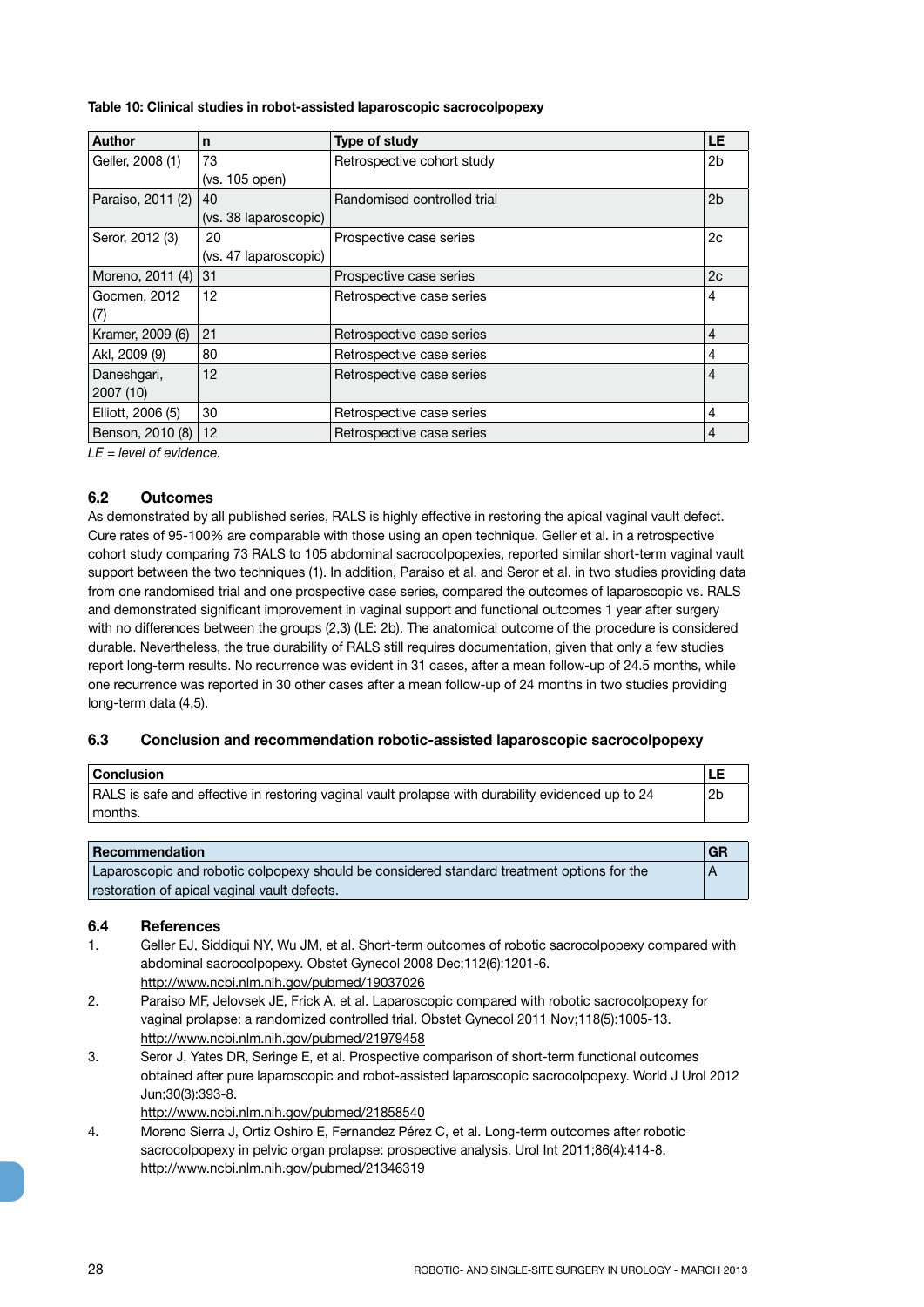- 5. Elliott DS, Krambeck AE, Chow GK. Long-term results of robotic assisted laparoscopic sacrocolpopexy for the treatment of high grade vaginal vault prolapse. J Urol 2006 Aug;176(2):655-9. http://www.ncbi.nlm.nih.gov/pubmed/16813916
- 6. Kramer BA, Whelan CM, Powell TM, et al. Robot-assisted laparoscopic sacrocolpopexy as management for pelvic organ prolapse. J Endourol 2009 Apr;23(4):655-8. http://www.ncbi.nlm.nih.gov/pubmed/19335154
- 7. Göçmen A, Sanlıkan F, Uçar MG. Robotic-assisted sacrocolpopexy/sacrocervicopexy repair of pelvic organ prolapse: initial experience. Arch Gynecol Obstet 2012 Mar;285(3):683-8. http://www.ncbi.nlm.nih.gov/pubmed/21818575
- 8. Benson AD, Kramer BA, Wayment RO, et al. Supracervical robotic-assisted laparoscopic sacrocolpopexy for pelvic organ prolapse. JSLS 2010 Oct-Dec;14(4):525-30. http://www.ncbi.nlm.nih.gov/pubmed/21605516
- 9. Akl MN, Long JB, Giles DL, et al. Robotic-assisted sacrocolpopexy: technique and learning curve. Surg Endosc 2009 Oct;23(10):2390-4. http://www.ncbi.nlm.nih.gov/pubmed/19172354
- 10. Daneshgari F, Kefer JC, Moore C, et al. Robotic abdominal sacrocolpopexy/sacrouteropexy repair of advanced female pelvic organ prolaspe (POP): utilizing POP-quantification-based staging and outcomes. BJU Int 2007 Oct;100(4):875-9. http://www.ncbi.nlm.nih.gov/pubmed/17822467

## **7. ROBOTIC-ASSISTED AND LESS CYSTECTOMY**

#### **7.1 Introduction**

Open radical cystectomy (ORC) with PLND is the standard-of-care treatment for high-risk non-muscle-invasive and muscle-invasive urothelial carcinoma of the bladder (UCB), providing durable local cancer control (1-4). Even when performed by experienced surgeons, it is associated with significant morbidity, including bleeding, pain associated with the lengthy incision and prolonged abdominal wall retraction, and major fluid shifts related to prolonged exposure of the peritoneal surface. Additionally, visibility of the surgical field can be difficult in the deep pelvis and retrovesical space using the open approach (5-10). With the increasing adoption of robotassisted laparoscopic techniques for prostate and kidney cancers, there has been growing interest in robotassisted radical cystectomy (RARC). To date, there are only limited published data on robot-assisted or LESS simple cystectomy, which means we cannot make any evidence-based recommendations regarding their use. However, since simple cystectomy is usually not technically more difficult than radical cystectomy, the concepts discussed below regarding RARC should apply to simple cystectomy.

#### **7.2 RARC Safety**

It has been suggested that RARC results in less blood loss, reduced morbidity, improved convalescence, and earlier initiation of adjuvant systemic therapies (5,9,10). To date, there is no prospective randomised study, comparing the safety and complications of RARC to ORC. In the absence of randomised clinical trials, comparison to historical ORC series from high-volume centres is the only possible approach (Table 11). Taken together, complication rates of RARC in the literature range from 20-91% (Table 11). RARC has been suggested, in retrospective comparative studies, to result in a lower rate of postoperative complications than ORC. A recent population-based study comparing RARC to ORC confirmed these findings (10). However, these studies suffered from a retrospective uncontrolled design with significant bias. Risk factors associated with major complications after RARC are (11,12), age > 65 years, estimated perioperative blood loss > 500 mL and intraoperative intravenous fluid > 5000 mL. The cumulative data supports the finding that the perioperative and long-term safety of RARC is at least not inferior to that of ORC. However, the long-term oncological safety and efficacy of RARC are still under debate.

#### **7.3 Oncological efficacy**

Theoretically, RARC should be a safe procedure provided there is adherence to standard oncological principles. In the absence of long-term data, surgical factors, including quality-of-care indicators, such as the soft-tissue surgical margin rate and the extent of lymphadenectomy (13,14) have been used to assess the oncological safety of RARC (7,15,16). Herr et al. suggested benchmark recommendations of a positive soft-tissue surgical margin rate of < 10% and a lymph node yield of > 10-14, based upon the oncological outcomes of 16 experienced ORC surgeons (17). Although early RARC series met these benchmarks, these studies included lower-risk patients with a lower rate of extravesical disease and nodal metastasis (7,18-21). In addition, early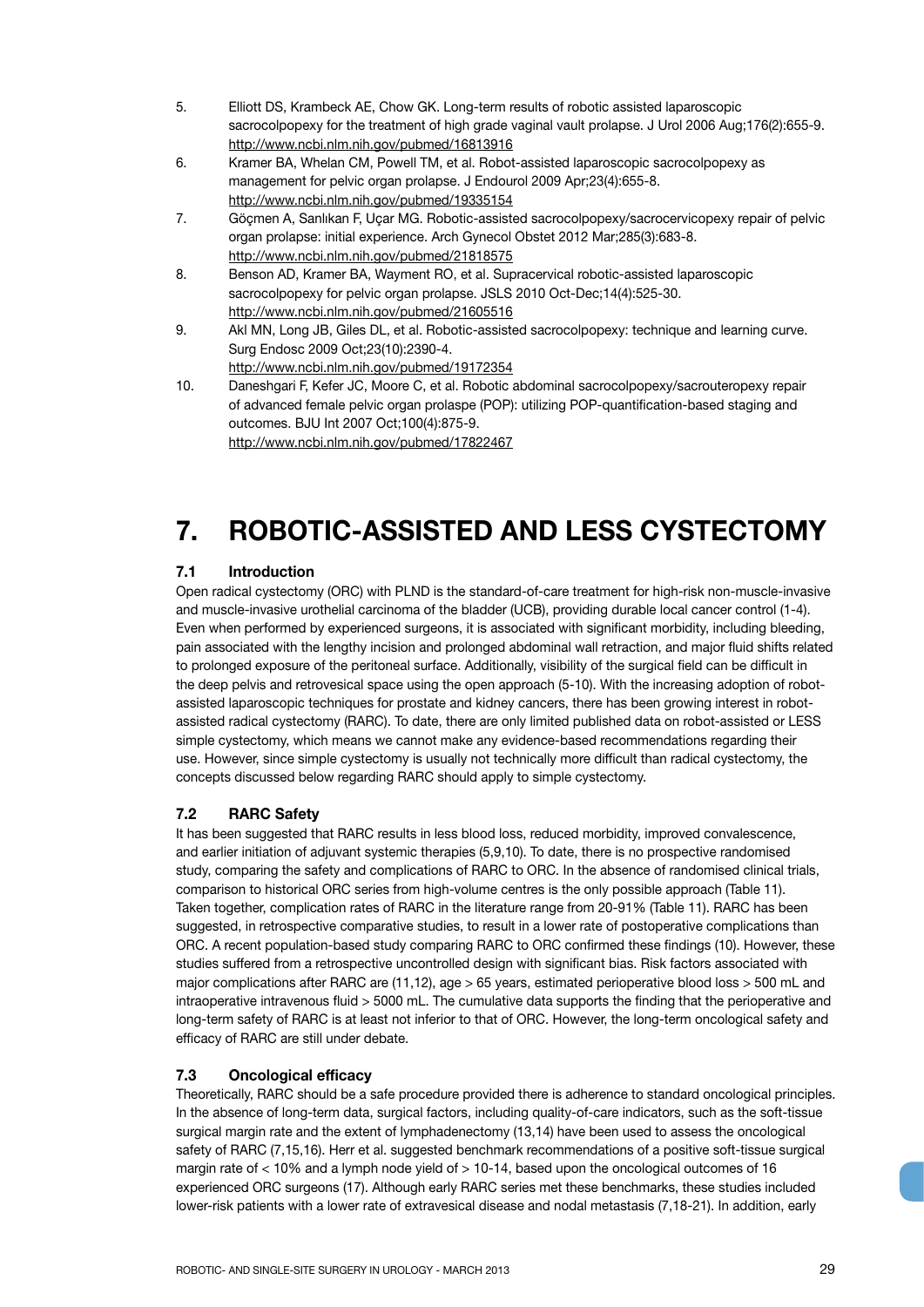RARC cohorts seemed to select generally younger and healthier patients, often excluding patients with prior pelvic treatments (i.e. surgery and radiation). Indeed, generalisation from the largest, reported, single-centre RARC series (n = 100) is limited by its patient selection (22). Such selection biases in early RARC series have made it difficult to extrapolate their findings to the general bladder cancer population which is often older and iller. However, these early studies established RARC as a feasible and safe procedure when performed in selected patients. In the current phase of RARC evaluation, the inclusion criteria have been relaxed to include almost all candidates for RC.

In a comparison of 35 RARC consecutive cases and 35 ORC consecutive cases (no statistically significant differences in patient characteristics, tumour stage, and LN status), Richards et al. (23) reported the same median LN yield (15 vs. 16). There was also no difference in positive soft tissue surgical margin rates (one in the RARC group compared to three in the ORC group). Using a multi-institutional international RARC database, Hellenthal et al. found that 82.9% of 527 patients from 15 institutions underwent adequate lymphadenectomy, which was defined as having  $\geq$  10 LNs removed (24). This rate was comparable to rates of historical ORC series, even at specialised academic centres (1-3). Furthermore, the authors identified the surgeon's volume and sequential case number (two factors suggestive of the learning curve) were predictive of the probability of undergoing an adequate lymphadenectomy with RARC. However, there was no association between margin positivity (35/513 RARC cases, 6.8%) and sequential case number or institutional volume (25). Moreover, the soft tissue margin positivity rate was within the range of that of ORC series and standards proposed (17,26). Similarly to ORC series, advanced age, LN positivity, and advanced tumour stage were associated with an increased likelihood of a positive soft tissue surgical margin (26,27). Comparative retrospective studies confirmed these findings either in an unmatched (28) or in a matched study design (9). Finally, a small prospective randomised trial ( $n = 41$ ) confirmed the non-inferiority of RARC to ORC with the primary endpoint of LN yield (mean of 19 vs. 18 LNs) (29). Although the sample size is small, the authors should be recognised for reporting the first prospective randomised controlled trial between RARC and ORC. Cumulatively, these data, similar to robot-assisted radical prostatectomy, support that RARC can achieve a similar oncological surgical quality to ORC, and that this depends more on the surgeon performing the surgery than the procedure used.

To date, early and mid-term oncological outcomes have been reported and are presented in Table 12 (28,30,31). Two-year, recurrence-free, cancer-specific and OS estimates ( 74%, 85%, and 79%, respectively) mirror those of large contemporary ORC series, suggesting an early oncological equivalency of RARC to ORC (1,2,4,32,33). Despite the potential perioperative benefits and promising surgical quality indicators, as well as the mid-term oncological control afforded by RARC, the long-term oncological efficacy of this relatively new technique has yet to be determined. Before widespread application of RARC, it needs to be further tested at high-volume centres within controlled clinical studies.

#### **7.4 Learning curve**

To date, there is no standard definition of what would be considered an adequate learning curve for RARC. A recent study from the International Robotic Cystectomy Consortium demonstrated that operative time, estimated blood loss, and lymph node yield are significantly associated with previous robot-assisted radical prostatectomy experience. Moreover, the authors defined a cut-off of 30 cases as sufficient for obtaining an adequate learning experience for RARC (34). The panel cannot establish the number of cases needed to become proficient at performing RARC.

#### **7.5 Diversion**

Extracorporeal urinary diversion through a mini-laparotomy incision is to date the most widely used reconstructive approach. The intracorporeal technique has been shown to generate increased rates of major complications in retrospective mono-centric studies (35,36). Recently, Pruthi et al. compared the perioperative outcomes of 12 patients who underwent RARC with intracorporeal urinary diversion to 20 patients who underwent extracorporeal diversion (37). In this small sample series, the intracorporeal technique was associated with a longer operative time. However, complication rates and length of stay were not different. The choice of urinary diversion depends on the skill and dedication of the surgeon. There is no recommendation that can be made, regarding the benefit of one over the other. However, the panel suggests it is best to start with extracorporeal urinary diversion in the early experience.

#### **7.6 Cost-effectiveness**

The rapid adoption of robot-assisted surgery for prostate cancer and other diseases has called into question whether the benefits of this technology justify the cost, as there is no clear evidence demonstrating superior clinical outcomes of these techniques over traditional surgical approaches (i.e. open or laparoscopy) (10,38,39). There are only a few, small, single-centre studies on comparative costs of RARC vs. ORC (38-40). Similar to other diseases, RARC has been estimated to be more costly than ORC (i.e. approximately US\$1,600 difference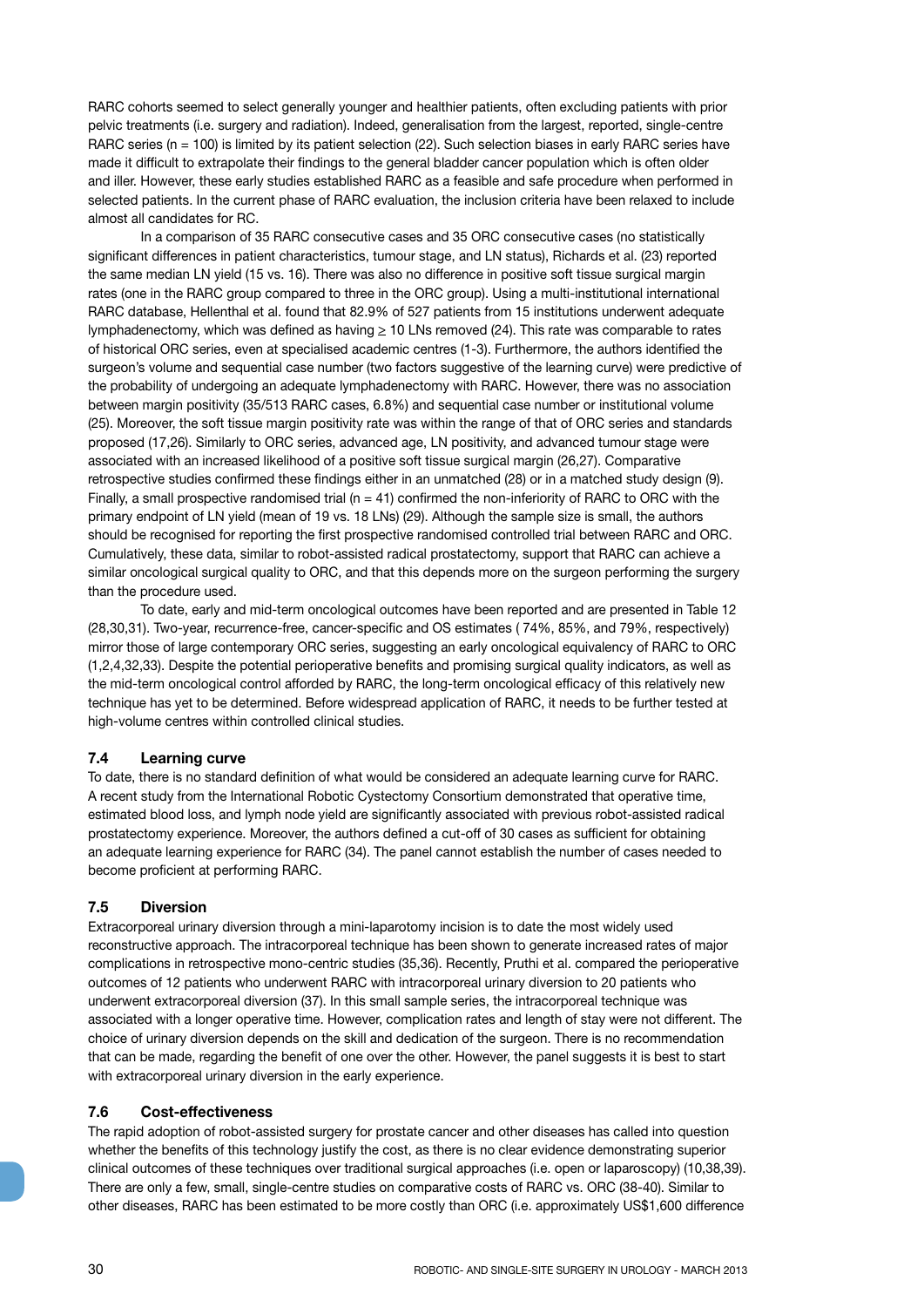per case in direct costs). A population-based study found that the inpatient cost difference exceeded the US\$1600 figure (10).

However, RARC has been reported to result in potentially less perioperative complications and a shorter length of stay than ORC, thereby possibly lowering hospital costs (8,10,41). When perioperative complication costs were included in the cost-comparison analysis of RARC and ORC (40), Lee et al. found that RARC was indeed cheaper than ORC (83 vs. 103 consecutive cases, respectively). The generalisability of these single-institution analyses is limited as the data are from high-volume, tertiary care centres with significant robotic experience. The cost issue therefore remains unsettled.

#### **7.7 LESS RC**

Due to the lack of data available, we cannot recommend this approach, outside of properly designed clinical trials.

#### **7.8 Conclusions robot-assisted radical cystectomy**

| <b>Conclusions</b>                                                                                  |    |
|-----------------------------------------------------------------------------------------------------|----|
| RARC is a feasible and safe approach with comparable perioperative and long-term complications to   | 1b |
| ORC.                                                                                                |    |
| RARC can yield the same extent of lymphadenectomy as ORC.                                           | 1b |
| Initial RARC series had a high rate of positive soft tissue surgical margins. Experienced surgeons, | 1b |
| however, can achieve similar margin rates, irrespective of the technique used.                      |    |
| Short- and intermediate-term survival data from retrospective series suggest that the oncological   |    |
| efficacy of RARC is not inferior to that of ORC.                                                    |    |
| Urinary diversion can safely be performed extracorporeally or intracorporeally.                     |    |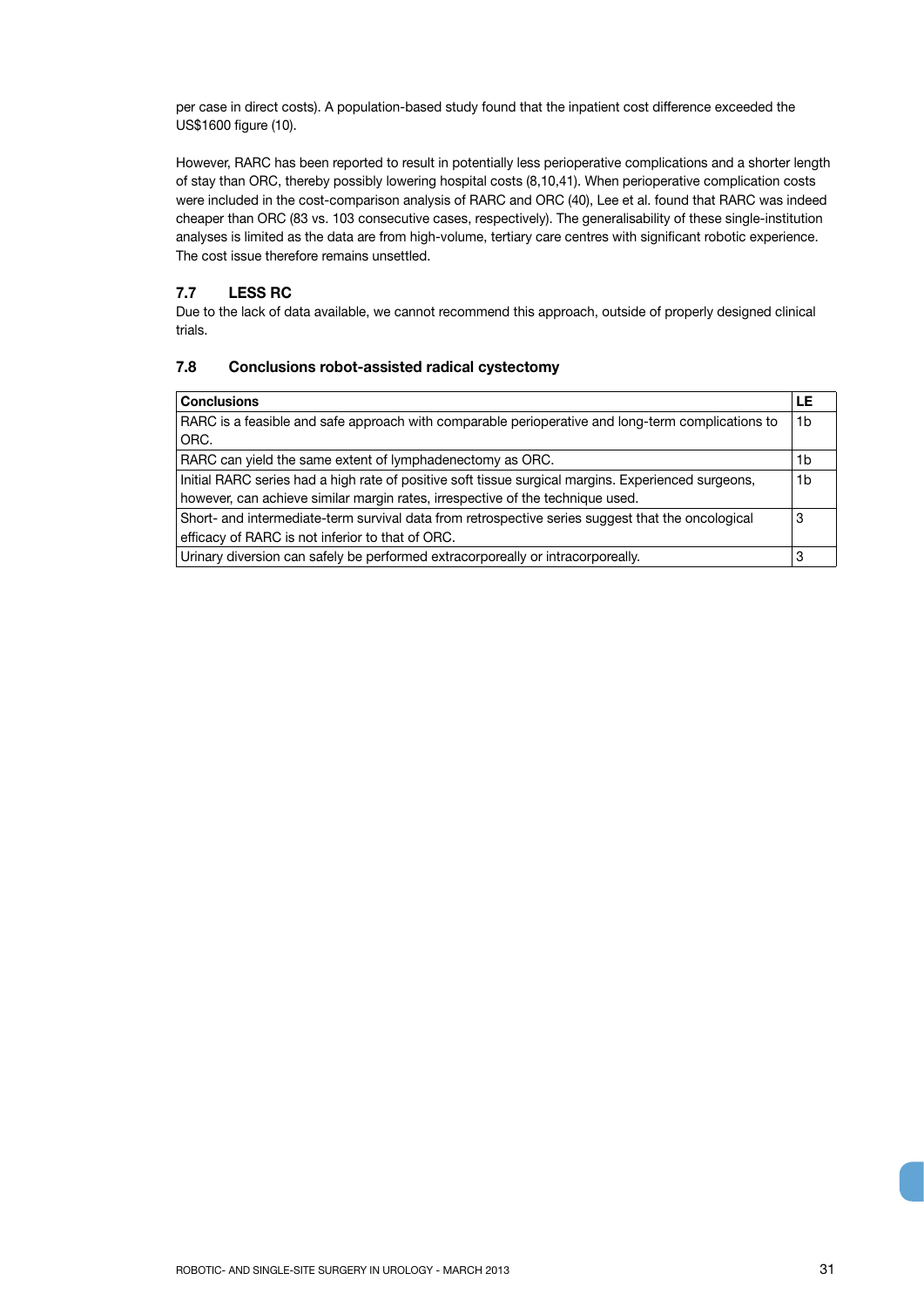| Author                                      |      | Year   Nb RARC           | Gender       | Mean<br>Age (y) | <u>នី ទិ</u> ភ្ន | $453$<br>$29$<br>$(9)$         | $\geq$ T3 (%)<br>stage<br>NMIBC<br>Clinical | OR<br>Time<br>(min) | Conversion<br>rate (%) | Έ<br>흾         | Transfusion $\binom{96}{9}$ | Length<br>of stay<br>(days) | Complications<br>Overall (%) | Complications<br>Clavien grade<br>$1-2(%)$ | Complications<br>Clavien grade<br>$3-4(%)$ | Mortality(%)             |
|---------------------------------------------|------|--------------------------|--------------|-----------------|------------------|--------------------------------|---------------------------------------------|---------------------|------------------------|----------------|-----------------------------|-----------------------------|------------------------------|--------------------------------------------|--------------------------------------------|--------------------------|
| Retrospective single centre studies         |      |                          |              |                 |                  |                                |                                             |                     |                        |                |                             |                             |                              |                                            |                                            |                          |
| Guru et al. [18]                            | 2007 | $\overline{c}$           | 65%          | $\overline{C}$  | 26               | $30\,$                         | 255                                         | 442                 | 5                      | 555            | $\circ$                     | $\overline{C}$              | $\overline{c}$               | $\overline{C}$                             | $\overline{C}$                             | 5                        |
| Dasgupta et al.<br>[19]                     | 2008 | $\overline{c}$           | 85%          | 89              | $\lessgtr$       | 55                             | S<br>45                                     | 330                 | $\circ$                | 150            | S                           | $\tilde{c}$                 | $\mathbf{I}$                 | $\mathbf{I}$                               | $\tilde{c}$                                | $\mathbf{I}$             |
| Murphy et al. [20]                          | 2008 | 23                       | 87%          | 64.8            | 28.9             |                                | $\mathbf{I}$                                | 309                 | $\mathbf{I}$           | 507            | 4                           | 11.6                        | $\mathbf{I}$                 | $\mathbf{I}$                               | $\frac{1}{2}$                              | $\mathbf{I}$             |
| [22]<br>Pruthi et al.                       | 2010 | $\frac{100}{2}$          | 73%          | 65.5            | 27.3             |                                | S<br>$\overline{30}$                        | 276                 | $\circ$                | 271            | $\mathbf{I}$                | οņ<br>4                     | 36                           | 28                                         | $\infty$                                   | $\circ$                  |
| Jonsson et al. [30]                         | 2011 | 45                       | 84%          | $62\,$          | 26               |                                | 457                                         | 477                 | 4                      | 550            | $\blacksquare$              | ၜ                           | $\overline{a}$               | $\overline{1}$                             | 23                                         | $\circ$                  |
| Khan et al. [42]                            | 2011 | SO                       | 88%          | 89              | 28.7             | $\overset{\infty}{\mathbf{-}}$ | ო<br>$\overline{2}$                         | 361                 | $\circ$                | 340            | 4                           | $\tilde{c}$                 | 34                           | $^{24}$                                    | $\tilde{c}$                                | $\circ$                  |
| Torrey et al. [43]                          | 2012 | 34                       | 62%          | 68.7            | 29               | $\rm ^{8}$                     | $\mathbf{I}$                                | 510                 | $\mathbf{I}$           | 504            | $\mathbf I$                 | တ<br>$\frac{1}{2}$          | 5                            | 76                                         | $\frac{5}{1}$                              | S                        |
| Yuh et al. [44]                             | 2012 | 196                      | 83%          | 70.4            | 27.1             | $\overline{78}$                | $\blacksquare$                              | 432                 | $\blacksquare$         | 400            | $\overline{c}$              | ၜ                           | 77                           | 59                                         | $\frac{8}{10}$                             | $\sim$                   |
| Retrospective comparative unmatched studies |      |                          |              |                 |                  |                                |                                             |                     |                        |                |                             |                             |                              |                                            |                                            |                          |
| Wang et al. [7]                             | 2008 | 33<br>RARC               | 88%          | 20              | 26.7             | $\mathbf{I}$                   | 57<br>$\mathbf{L}$                          | 390                 | $\mathbf{I}$           | 400            | $\blacksquare$              | 5                           | 5                            | $\frac{1}{2}$                              | ၜ                                          | $\circ$                  |
|                                             |      | $rac{21}{0}$             | 62%          | 89              | 27.1             |                                | 29<br>$\blacksquare$                        | 300                 | $\blacksquare$         | 750            | $\mathbf{I}$                | $\infty$                    | $^{24}$                      | 5                                          | $\frac{1}{2}$                              | $\circ$                  |
| Ng et al. [8]                               | 2010 | 83<br>RARC               | 78%          | 70.9            | 26.3             | 43                             | $\mathbf{I}$                                | 375                 | 0                      | 460            | Ľ                           | rú<br>ທ່                    | S9                           | 58                                         | $\overline{\phantom{0}}$                   | $\circ$                  |
|                                             |      | ORC<br>104               | 71%          | 67.2            | 27.2             | 48                             | $\blacksquare$                              | 357                 | $\mathbf{I}$           | 1172           | $\mathbf{I}$                | $\infty$                    | $\frac{4}{3}$                | $30\,$                                     | Ξ                                          | $4.\overline{8}$         |
| Richards et al. [21]                        | 2010 | RARC<br>35               | 86%          | 65              | 27               | 89                             | $\blacksquare$                              | 530                 |                        | 350            | 17                          | $\overline{ }$              | 8                            | $\overline{4}$                             | $\overline{c}$                             | S                        |
|                                             |      | 35 ORC                   | 71%          | 66              | 26               | 77                             | $\mathbf{I}$                                | 420                 |                        | 1000           | Ч                           | $\infty$                    | 89                           | $\overline{a}$                             | 25                                         | $\circ$                  |
| Retrospective comparative matched studies   |      |                          |              |                 |                  |                                |                                             |                     |                        |                |                             |                             |                              |                                            |                                            |                          |
| Styn et al. [9]                             | 2012 | 50<br>RARC               |              | 66.6            | 29.8             | 54                             | ٠                                           | 454                 | $\mathbf{I}$           | 350            | $\sim$                      | rú<br>တ                     | 8                            | $\ddot{4}$                                 | $\frac{1}{2}$                              | $\circ$                  |
|                                             |      | $\frac{100}{\text{ORC}}$ | $\mathbf{I}$ | 65.6            | 29.6             | 57                             | $\mathbf{I}$                                | 349                 | $\blacksquare$         | 475            | $^{24}$                     | $\overline{C}$              | 8                            | $\frac{8}{3}$                              | $\ddot{4}$                                 | $\overline{\phantom{0}}$ |
| Yu et al. [10]                              | 2012 | RARC<br>103              | 91%          | 69              | $\mathbf I$      | $\mathbf{I}$                   | $\blacksquare$                              | $\mathbf I$         | $\mathbf{I}$           | $\mathbf{I}$   | 32                          | $\infty$                    | $\overline{6}$               | $\blacksquare$                             | $\blacksquare$                             | $\circ$                  |
|                                             |      | 8209<br>ORC              | 83%          | 69              | $\blacksquare$   | $\blacksquare$                 | $\mathbf{I}$                                | $\blacksquare$      | $\blacksquare$         | $\blacksquare$ | 38                          | $\infty$                    | $\mathfrak{g}$               | $\mathbf I$                                | $\blacksquare$                             | τÚ<br>$\sim$             |
| Prospective randomized trial                |      |                          |              |                 |                  |                                |                                             |                     |                        |                |                             |                             |                              |                                            |                                            |                          |
| Nix et al. [29]                             | 2010 | $21$<br>RARC             | 70%          | 67              | 27.5             |                                | 30                                          | 252                 | O                      | 273            |                             | 5                           | 33                           | $\mathbf{L}$                               | $\mathbf{I}$                               | $\circ$                  |
|                                             |      | $rac{20}{\text{ORC}}$    | 85%          | 69              | 28.4             |                                | 25<br>5                                     | 210                 |                        | 564            |                             | $\circ$                     | 50                           | $\mathbf{I}$                               | $\blacksquare$                             | 5                        |

#### **Table 11: Perioperative data and complication rates of robot-assisted radical cystectomy studies**

*EBL= estimated blood loss; OR = operation; BMI = body mass index; ASA = American Society of Anesthesiologists; NMIBC = non-muscle invasive bladder cancer.*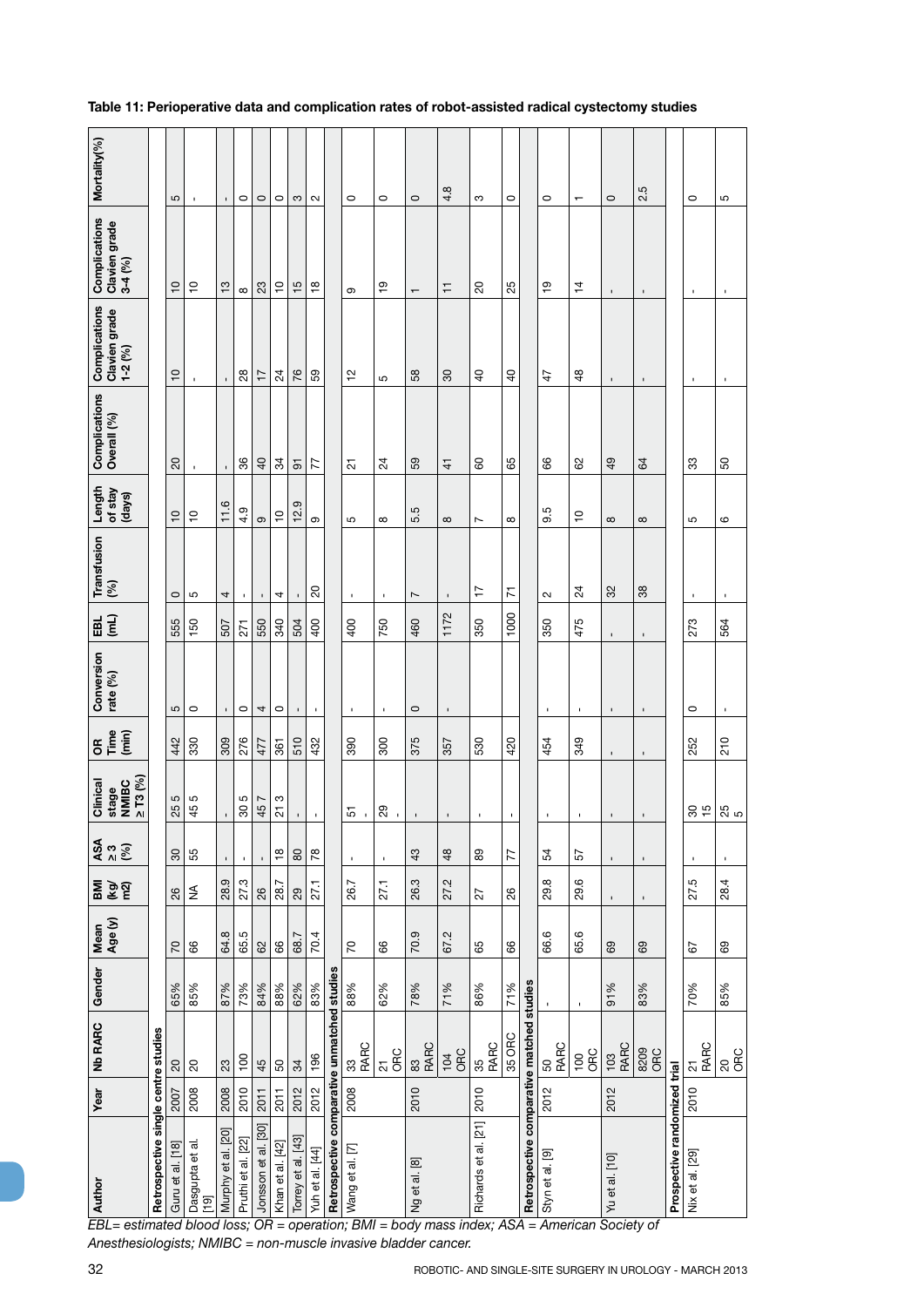#### **Table 12: Oncological outcomes of robot-assisted radical cystectomy studies**

| <b>Author</b>                      | Year                         | <b>NB</b>                                   | Follow-up                | Lymph<br>node  | STSM $(%)$       | <b>RFS (%)</b>           | <b>CSS (%)</b>               | OS (%)                   |
|------------------------------------|------------------------------|---------------------------------------------|--------------------------|----------------|------------------|--------------------------|------------------------------|--------------------------|
|                                    |                              |                                             |                          | yield (%)      |                  |                          |                              |                          |
|                                    |                              | Retrospective single centre studies         |                          |                |                  |                          |                              |                          |
| Guru et al.<br>$[18]$              | 2007                         | 20                                          |                          | 13             | 5                |                          |                              |                          |
| Dasgupta<br>et al. [19]            | 2008                         | 17                                          | 23                       | 16             | $\pmb{0}$        | 90<br>90<br>90           | 95 (f/u)                     | $\overline{\phantom{0}}$ |
| Murphy et<br>al. [20]              | 2008                         | 23                                          | 17                       | 16             | 0                | 91 (f/u)                 | 96 (f/u)                     | 96 (f/u)                 |
| Pruthi et<br>al. [22]              | 2010                         | 100                                         | 21                       | 19             | $\mathsf 0$      | 85 (f/u)                 | 94 (f/u)                     | 90 (f/u)                 |
| Hellenthal<br>et al.[24,<br>$25$ ] | 2010 and<br>2011             | 527 and<br>513                              | $\blacksquare$           | 17.8           | 6.8              | $\overline{\phantom{a}}$ | $\blacksquare$               | $\overline{a}$           |
| Martin et<br>al. [28]              | 2010                         | 59                                          | 25                       | $\overline{a}$ | $\overline{a}$   | 82<br>71<br>71           | $\qquad \qquad \blacksquare$ | 82<br>72<br>72           |
| Jonsson<br>et al. [30]             | 2011                         | 45                                          | 25                       | 19             | $\overline{c}$   | 84 (f/u)                 | 92<br>86<br>86               | $\overline{a}$           |
| Kauffman<br>et al. [31]            | 2011                         | 85                                          | 18                       | 19             | $\sqrt{5}$       | 79<br>73                 | 88<br>84                     | 82<br>79                 |
|                                    |                              | Retrospective comparative unmatched studies |                          |                |                  |                          |                              |                          |
| Wang et<br>al. [7]                 | 2008                         | 33<br><b>RARC</b>                           |                          | 17             | $\,6$            |                          |                              | $\overline{\phantom{0}}$ |
|                                    |                              | 21<br>ORC                                   |                          | 20             | 14               | L,                       |                              | $\overline{a}$           |
| Richards<br>et al. [21]            | 2010                         | 35<br><b>RARC</b>                           | $\overline{a}$           | 16             | 3                | L                        | ÷,                           | $\overline{a}$           |
|                                    |                              | 35<br><b>ORC</b>                            | $\overline{\phantom{a}}$ | 15             | $\boldsymbol{9}$ | -                        | $\frac{1}{2}$                | $\overline{\phantom{0}}$ |
|                                    |                              | Retrospective comparative matched studies   |                          |                |                  |                          |                              |                          |
| Styn et al.<br>$[9]$               | 2012                         | 50<br><b>RARC</b>                           |                          | 14             | 2%               | L,                       | $\overline{\phantom{0}}$     | $\overline{\phantom{0}}$ |
|                                    |                              | 100<br>ORC                                  |                          | 15             | 1%               |                          |                              |                          |
|                                    | Prospective randomized trial |                                             |                          |                |                  |                          |                              |                          |
| Nix et al.<br>$[29]$               | 2010                         | 21<br><b>RARC</b>                           |                          | 19             | 0%               |                          |                              | $\overline{\phantom{0}}$ |
|                                    |                              | 20<br>ORC                                   | $\overline{a}$           | 18             | 0%               |                          |                              | $\overline{a}$           |

*STSM = soft tissue surgical margin; RFS = recurrence-free survival; CSS = cancer-specific survival; OS = overall survival.*

#### **7.9 References**

- 1. Stein JP, Lieskovsky G, Cote R, et al. Radical cystectomy in the treatment of invasive bladder cancer: long-term results in 1,054 patients. J Clin Oncol 2001 Feb;19(3):666-75. http://www.ncbi.nlm.nih.gov/pubmed/11157016
- 2. Shariat SF, Karakiewicz PI, Palapattu GS, et al. Outcomes of radical cystectomy for transitional cell carcinoma of the bladder: a contemporary series from the Bladder Cancer Research Consortium. J Urol 2006 Dec;176(6 Pt 1):2414-22;discussion 2422. http://www.ncbi.nlm.nih.gov/pubmed/17085118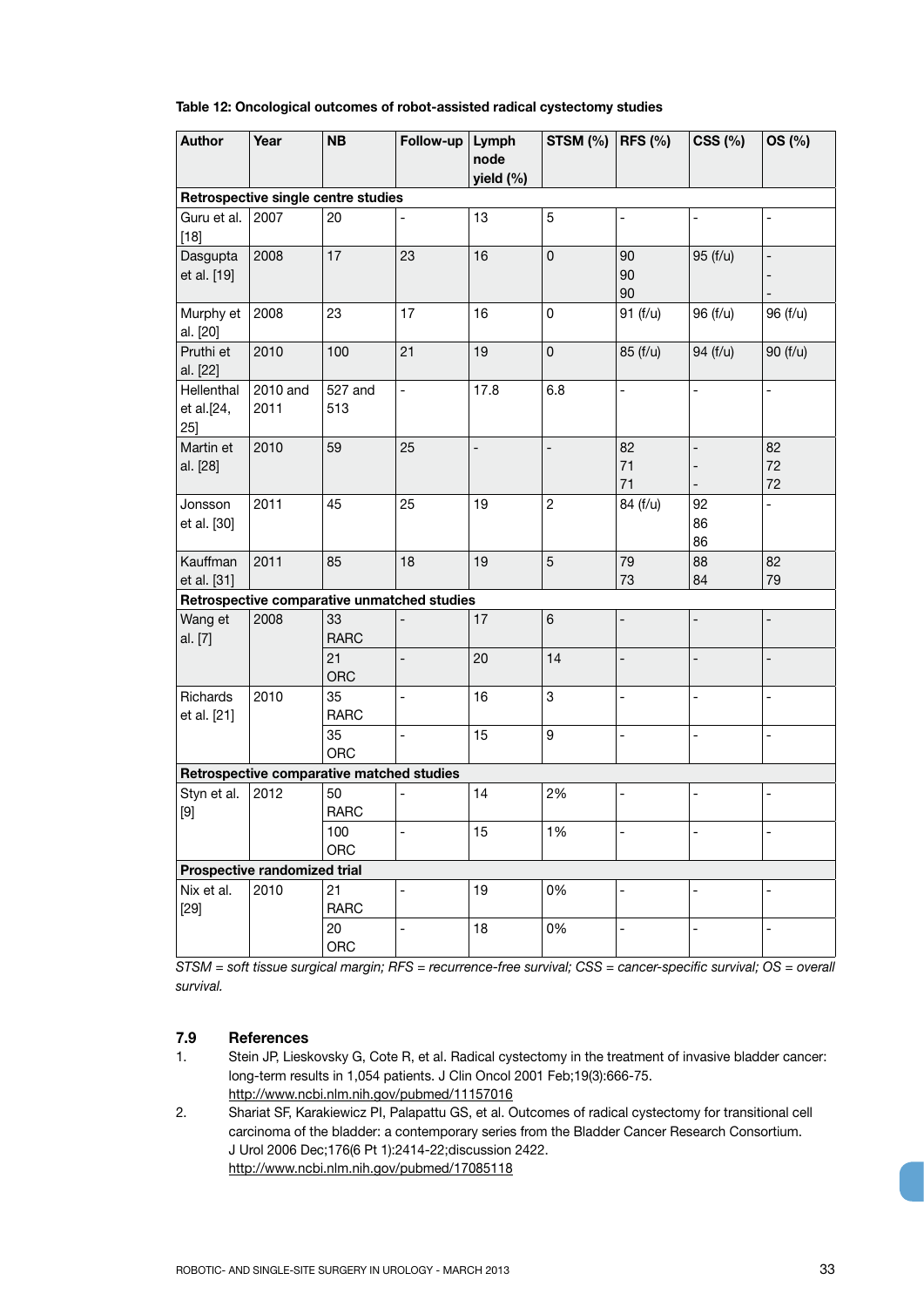3. Hautmann RE, de Petriconi RC, Pfeiffer C, et al. Radical cystectomy for urothelial carcinoma of the bladder without neoadjuvant or adjuvant therapy: long-term results in 1100 patients. Eur Urol 2012 May;61(5):1039-47.

http://www.ncbi.nlm.nih.gov/pubmed/22381169

- 4. Shariat SF, Karakiewicz PI, Palapattu GS, et al. Nomograms provide improved accuracy for predicting survival after radical cystectomy. Clin Cancer Res 2006 Nov;12(22):6663-76. http://www.ncbi.nlm.nih.gov/pubmed/17121885
- 5. Challacombe BJ, Bochner BH, Dasgupta P, et al. The role of laparoscopic and robotic cystectomy in the management of muscle-invasive bladder cancer with special emphasis on cancer control and complications. Eur Urol 2011 Oct;60(4):767-75. http://www.ncbi.nlm.nih.gov/pubmed/21620562
- 6. Smith AB, Raynor MC, Pruthi RS. Peri- and postoperative outcomes of robot-assisted radical cystectomy (RARC). BJU Int 2011 Sep;108(6 Pt 2):969-75. http://www.ncbi.nlm.nih.gov/pubmed/21917099
- 7. Wang GJ, Barocas DA, Raman JD, et al. Robotic vs open radical cystectomy: prospective comparison of perioperative outcomes and pathological measures of early oncological efficacy. BJU Int 2008 Jan;101(1):89-93.

http://www.ncbi.nlm.nih.gov/pubmed/17888044

- 8. Ng CK, Kauffman EC, Lee MM, et al. A comparison of postoperative complications in open versus robotic cystectomy. Eur Urol 2010 Feb;57(2):274-81. http://www.ncbi.nlm.nih.gov/pubmed/19560255
- 9. Styn NR, Montgomery JS, Wood DP, et al. Matched comparison of robotic-assisted and open radical cystectomy. Urology 2012 Jun;79(6):1303-8.

http://www.ncbi.nlm.nih.gov/pubmed/22516354

- 10. Yu HY, Hevelone ND, Lipsitz SR, et al. Comparative analysis of outcomes and costs following open radical cystectomy versus robot-assisted laparoscopic radical cystectomy: results from the US Nationwide Inpatient Sample. Eur Urol 2012 Jun;61(6):1239-44. http://www.ncbi.nlm.nih.gov/pubmed/22482778
- 11. Butt ZM, Fazili A, Tan W, et al. Does the presence of significant risk factors affect perioperative outcomes after robot-assisted radical cystectomy? BJU Int 2009 Oct;104(7):986-90. http://www.ncbi.nlm.nih.gov/pubmed/19549262
- 12. Kauffman EC, Ng CK, Lee MM, et al. Critical analysis of complications after robotic-assisted radical cystectomy with identification of preoperative and operative risk factors. BJU Int 2010 Feb;105(4): 520-7.

http://www.ncbi.nlm.nih.gov/pubmed/19735257

- 13. Herr HW, Faulkner JR, Grossman HB, et al. Surgical factors influence bladder cancer outcomes: a cooperative group report. J Clin Oncol 2004 Jul;22(14):2781-9. http://www.ncbi.nlm.nih.gov/pubmed/15199091
- 14. Feifer AH, Taylor JM, Tarin TV, et al. Maximizing cure for muscle-invasive bladder cancer: integration of surgery and chemotherapy. Eur Urol 2011 Jun;59(6):978-84. http://www.ncbi.nlm.nih.gov/pubmed/21257257
- 15. Guru KA, Sternberg K, Wilding GE, et al. The lymph node yield during robot-assisted radical cystectomy. BJU Int 2008 Jul;102(2):231-4;discussion 234. http://www.ncbi.nlm.nih.gov/pubmed/18325058
- 16. Pruthi RS, Wallen EM. Robotic assisted laparoscopic radical cystoprostatectomy: operative and pathological outcomes. J Urol 2007 Sep;178(3 Pt 1):814-8. http://www.ncbi.nlm.nih.gov/pubmed/17631334
- 17. Herr H, Lee C, Chang S, et al. Standardization of radical cystectomy and pelvic lymph node dissection for bladder cancer: a collaborative group report. J Urol 2004 May;171(5):1823-8;discussion 1827-8. http://www.ncbi.nlm.nih.gov/pubmed/15076285
- 18. Guru KA, Kim HL, Piacente PM, et al. Robot-assisted radical cystectomy and pelvic lymph node dissection: initial experience at Roswell Park Cancer Institute. Urology 2007 Mar;69(3):469-74. http://www.ncbi.nlm.nih.gov/pubmed/17382147
- 19. Dasgupta P, Rimington P, Murphy D, et al. Robotic assisted radical cystectomy: short to medium-term oncologic and functional outcomes. Int J Clin Pract 2008 Nov;62(11):1709-14. http://www.ncbi.nlm.nih.gov/pubmed/19143856
- 20. Murphy DG, Challacombe BJ, Elhage O, et al. Robotic-assisted laparoscopic radical cystectomy with extracorporeal urinary diversion: initial experience. Eur Urol 2008 Sep;54(3):570-80. http://www.ncbi.nlm.nih.gov/pubmed/18423976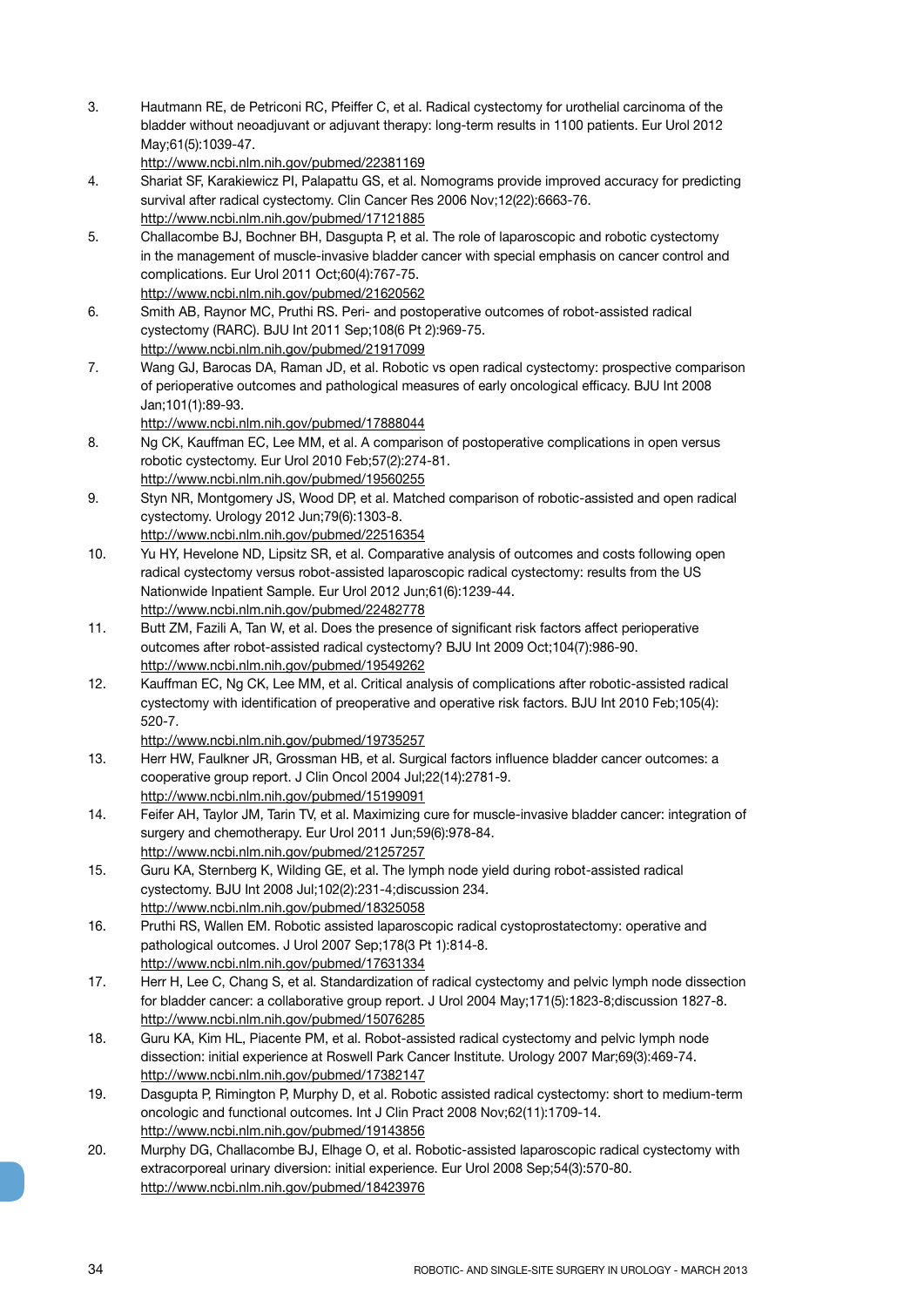21. Richards KA, Hemal AK, Kader AK, et al. Robot assisted laparoscopic pelvic lymphadenectomy at the time of radical cystectomy rivals that of open surgery: single institution report. Urology 2010 Dec;76(6):1400-4.

http://www.ncbi.nlm.nih.gov/pubmed/20350755

- 22. Pruthi RS, Nielsen ME, Nix J, et al. Robotic radical cystectomy for bladder cancer: surgical and pathological outcomes in 100 consecutive cases. J Urol 2010 Feb;183(2):510-4. http://www.ncbi.nlm.nih.gov/pubmed/20006884
- 23. Richards KA, Hemal AK, Kader AK, et al. Robot assisted laparoscopic pelvic lymphadenectomy at the time of radical cystectomy rivals that of open surgery: single institution report. Urology 2010 Dec;76(6):1400-4.

http://www.ncbi.nlm.nih.gov/pubmed/20350755

- 24. Hellenthal NJ, Hussain A, Andrews PE, et al. Lymphadenectomy at the time of robot-assisted radical cystectomy: results from the International Robotic Cystectomy Consortium. BJU Int 2011 Feb;107(4):642-6. http://www.ncbi.nlm.nih.gov/pubmed/20575975
- 25. Hellenthal NJ, Hussain A, Andrews PE, et al. Surgical margin status after robot assisted radical cystectomy: results from the International Robotic Cystectomy Consortium. J Urol 2010 Jul;184(1): 87-91.

http://www.ncbi.nlm.nih.gov/pubmed/20478596

- 26. Novara G, Svatek RS, Karakiewicz PI, et al. Soft tissue surgical margin status is a powerful predictor of outcomes after radical cystectomy: a multicenter study of more than 4,400 patients. J Urol 2010 Jun;183(6):2165-70. http://www.ncbi.nlm.nih.gov/pubmed/20399473
- 27. Dotan ZA, Kavanagh K, Yossepowitch O, et al. Positive surgical margins in soft tissue following radical cystectomy for bladder cancer and cancer specific survival. J Urol 2007 Dec;178(6):2308-12; discussion 2313.

http://www.ncbi.nlm.nih.gov/pubmed/17936804

- 28. Martin AD, Nunez RN, Pacelli A, et al. Robot-assisted radical cystectomy: intermediate survival results at a mean follow-up of 25 months. BJU Int 2010 Jun;105(12):1706-9. http://www.ncbi.nlm.nih.gov/pubmed/19903170
- 29. Nix J, Smith A, Kurpad R, et al. Prospective randomized controlled trial of robotic versus open radical cystectomy for bladder cancer: perioperative and pathologic results. Eur Urol 2010 Feb;57(2):196-201. http://www.ncbi.nlm.nih.gov/pubmed/19853987
- 30. Jonsson MN, Adding LC, Hosseini A, et al. Robot-assisted radical cystectomy with intracorporeal urinary diversion in patients with transitional cell carcinoma of the bladder. Eur Urol 2011 Nov;60(5):1066-73.
	- http://www.ncbi.nlm.nih.gov/pubmed/21852033
- 31. Kauffman EC, Ng CK, Lee MM, et al. Early oncological outcomes for bladder urothelial carcinoma patients treated with robotic-assisted radical cystectomy. BJU Int 2011 Feb;107(4):628-35. http://www.ncbi.nlm.nih.gov/pubmed/20883479
- 32. Manoharan M, Ayyathurai R, Soloway MS. Radical cystectomy for urothelial carcinoma of the bladder: an analysis of perioperative and survival outcome. BJU Int 2009 Nov;104(9):1227-32. http://www.ncbi.nlm.nih.gov/pubmed/19519764
- 33. Madersbacher S, Hochreiter W, Burkhard F, et al. Radical cystectomy for bladder cancer today--a homogeneous series without neoadjuvant therapy. J Clin Oncol 2003 Feb;21(4):690-6. http://www.ncbi.nlm.nih.gov/pubmed/12586807
- 34. Hayn MH, Hussain A, Mansour AM, et al. The learning curve of robot-assisted radical cystectomy: results from the International Robotic Cystectomy Consortium. Eur Urol 2010 Aug;58(2):197-202. http://www.ncbi.nlm.nih.gov/pubmed/20434830
- 35. Haber GP, Campbell SC, Colombo JR Jr, et al. Perioperative outcomes with laparoscopic radical cystectomy: "pure laparoscopic" and "open-assisted laparoscopic" approaches. Urology 2007 Nov;70(5):910-5.

http://www.ncbi.nlm.nih.gov/pubmed/18068447

- 36. Schumacher MC, Jonsson MN, Hosseini A, et al. Surgery-related complications of robot-assisted radical cystectomy with intracorporeal urinary diversion. Urology 2011 Apr;77(4):871-6. http://www.ncbi.nlm.nih.gov/pubmed/21256563
- 37. Pruthi RS, Nix J, McRackan D, et al. Robotic-assisted laparoscopic intracorporeal urinary diversion. Eur Urol 2010 Jun;57(6):1013-21. http://www.ncbi.nlm.nih.gov/pubmed/20079567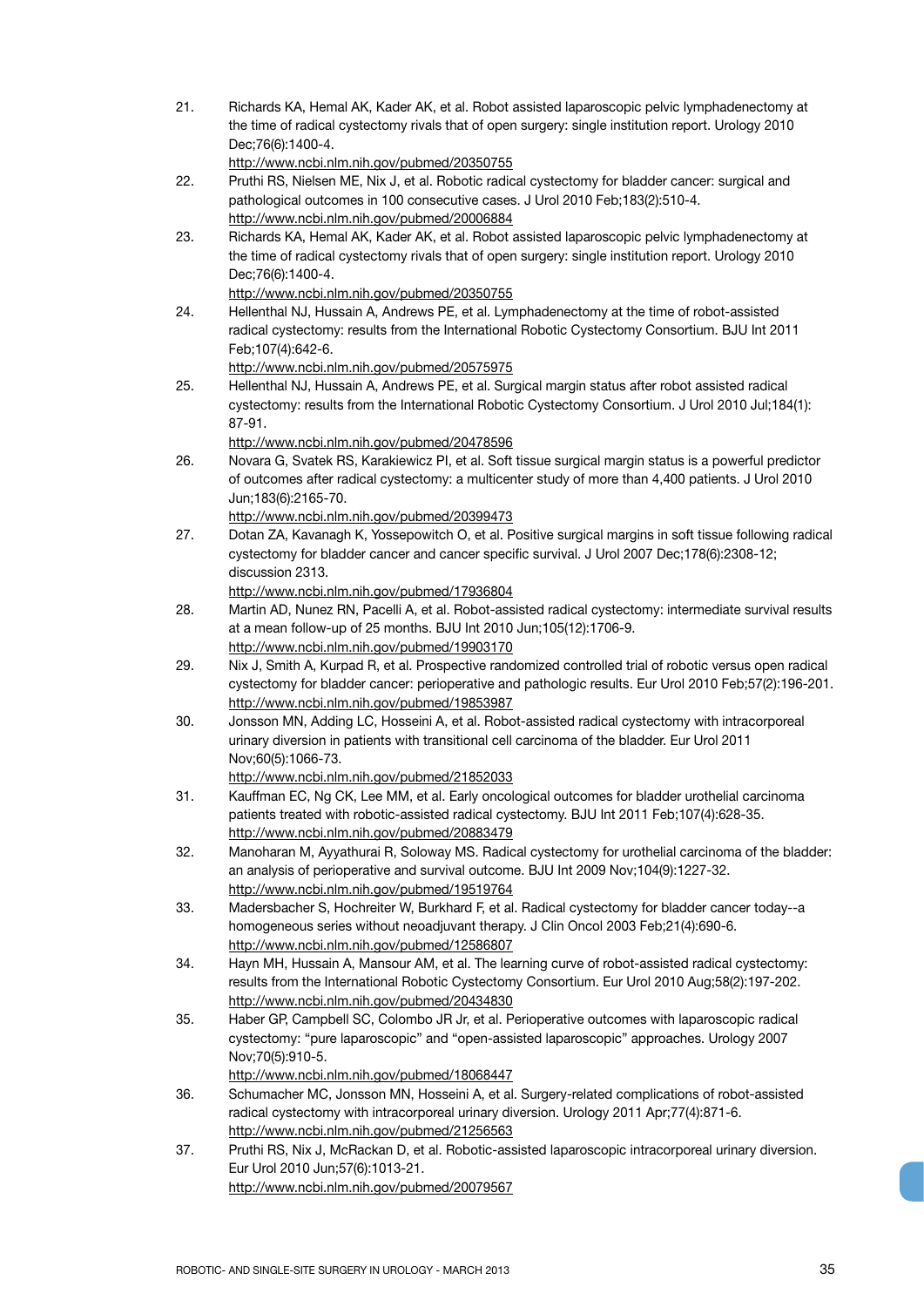- 38. Lee R, Chughtai B, Herman M, et al. Cost-analysis comparison of robot-assisted laparoscopic radical cystectomy (RC) vs open RC. BJU Int 2011 Sep;108(6 Pt 2):976-83. http://www.ncbi.nlm.nih.gov/pubmed/21917100
- 39. Zehnder P, Gill IS. Cost-effectiveness of open versus laparoscopic versus robotic-assisted laparoscopic cystectomy and urinary diversion. Curr Opin Urol 2011 Sep;21(5):415-9. http://www.ncbi.nlm.nih.gov/pubmed/21814054
- 40. Lee R, Ng CK, Shariat SF, et al. The economics of robotic cystectomy: cost comparison of open versus robotic cystectomy. BJU Int 2011 Dec;108(11):1886-92. http://www.ncbi.nlm.nih.gov/pubmed/21501370
- 41. Konety BR, Allareddy V. Influence of post-cystectomy complications on cost and subsequent outcome. J Urol 2007 Jan;177(1):280-7;discussion 287. http://www.ncbi.nlm.nih.gov/pubmed/17162064
- 42. Khan MS, Elhage O, Challacombe B, et al. Analysis of early complications of robotic-assisted radical cystectomy using a standardized reporting system. Urology 2011 Feb;77(2):357-62. http://www.ncbi.nlm.nih.gov/pubmed/20828801
- 43. Torrey RR, Chan KG, Yip W, et al. Functional outcomes and complications in patients with bladder cancer undergoing robotic-assisted radical cystectomy with extracorporeal Indiana pouch continent cutaneous urinary diversion. Urology 2012 May;79(5):1073-8. http://www.ncbi.nlm.nih.gov/pubmed/22386752
- 44. Yuh BE, Nazmy M, Ruel NH, et al. Standardized analysis of frequency and severity of complications after robot-assisted radical cystectomy. Eur Urol 2012 Nov;62(5):806-13. http://www.ncbi.nlm.nih.gov/pubmed/22705382